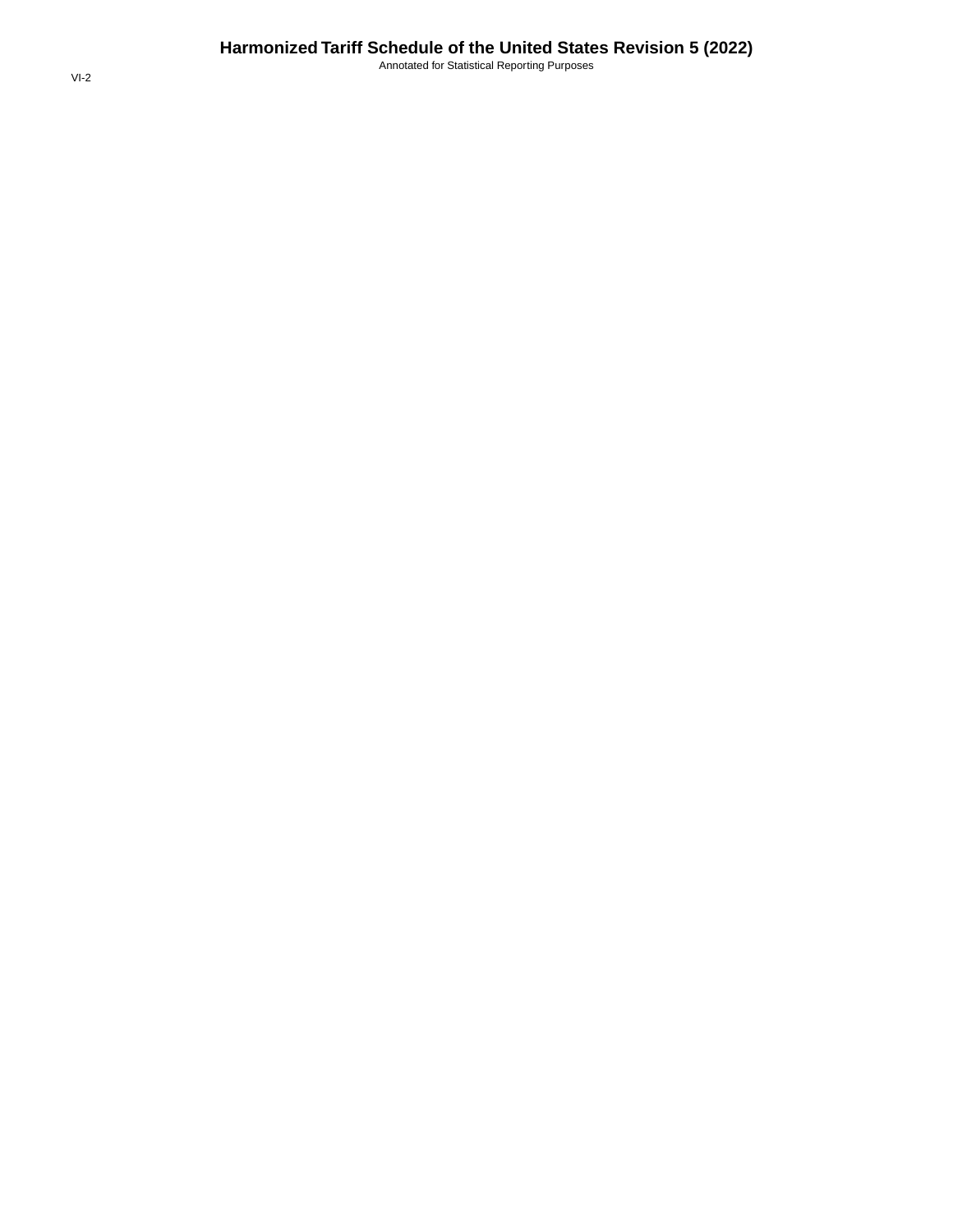Annotated for Statistical Reporting Purposes

#### CHAPTER 28

#### INORGANIC CHEMICALS; ORGANIC OR INORGANIC COMPOUNDS OF PRECIOUS METALS, OF RARE-EARTH METALS, OF RADIOACTIVE ELEMENTS OR OF ISOTOPES

#### **Notes**

1. Except where the context otherwise requires, the headings of this chapter apply only to:

- (a) Separate chemical elements and separate chemically defined compounds, whether or not containing impurities;
- (b) The products mentioned in (a) above dissolved in water;
- (c) The products mentioned in (a) above dissolved in other solvents provided that the solution constitutes a normal and necessary method of putting up these products adopted solely for reasons of safety or for transport and that the solvent does not render the product particularly suitable for specific use rather than for general use;
- (d) The products mentioned in (a), (b) or (c) above with an added stabilizer (including an anticaking agent) necessary for their preservation or transport;
- (e) The products mentioned in (a), (b), (c) or (d) above with an added antidusting agent or a coloring substance added to facilitate their identification or for safety reasons, provided that the additions do not render the product particularly suitable for specific use rather than for general use.
- 2. In addition to dithionites and sulfoxylates, stabilized with organic substances (heading 2831), carbonates and peroxocarbonates of inorganic bases (heading 2836), cyanides, cyanide oxides and complex cyanides of inorganic bases (heading 2837), fulminates, cyanates and thiocyanates, of inorganic bases (heading 2842), organic products included in headings 2843 to 2846 and 2852 and carbides (heading 2849), only the following compounds of carbon are to be classified in this chapter:
	- (a) Oxides of carbon, hydrogen cyanide and fulminic, isocyanic, thiocyanic and other simple or complex cyanogen acids (heading 2811);
	- (b) Halide oxides of carbon (heading 2812);
	- (c) Carbon disulfide (heading 2813);
	- (d) Thiocarbonates, selenocarbonates, tellurocarbonates, selenocyanates, tellurocyanates, tetrathiocyanatodiamminochromates (reineckates) and other complex cyanates, of inorganic bases (heading 2842);
	- (e) Hydrogen peroxide, solidified with urea (heading 2847), carbon oxysulfide, thiocarbonyl halides, cyanogen, cyanogen halides and cyanamide and its metal derivatives (heading 2853) other than calcium cyanamide, whether or not pure (chapter 31).
- 3. Subject to the provisions of note 1 to section VI, this chapter does not cover:
	- (a) Sodium chloride or magnesium oxide, whether or not pure, or other products of section V;
	- (b) Organo-inorganic compounds other than those mentioned in note 2 above;
	- (c) Products mentioned in note 2, 3, 4 or 5 to chapter 31;
	- (d) Inorganic products of a kind used as luminophores, of heading 3206; glass frit and other glass in the form of powder, granules or flakes, of heading 3207;
	- (e) Artificial graphite (heading 3801); products put up as charges for fire-extinguishers or put up in fire-extinguishing grenades, of heading 3813; ink removers put up in packings for retail sale, of heading 3824; cultured crystals (other than optical elements) weighing not less than 2.5 g each, of the halides of the alkali or alkaline-earth metals, of heading 3824;
	- (f) Precious or semiprecious stones (natural, synthetic or reconstructed) or dust or powder of such stones (headings 7102 to 7105), or precious metals or precious metal alloys of chapter 71;
	- (g) The metals, whether or not pure, metal alloys or cermets, including sintered metal carbides (metal carbides sintered with a metal), of section XV; or
	- (h) Optical elements, for example, of the halides of the alkali or alkaline-earth metals (heading 9001).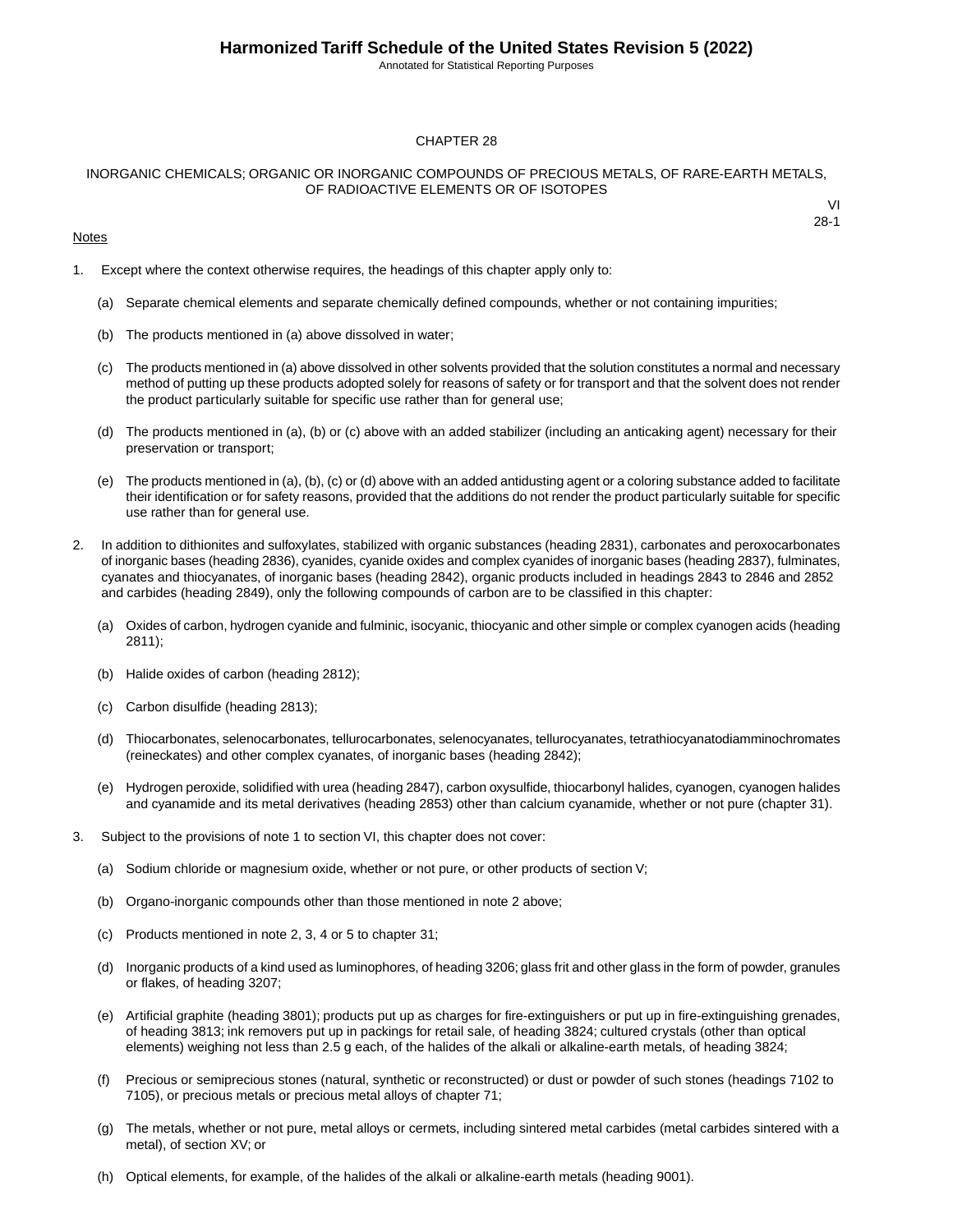Annotated for Statistical Reporting Purposes

Notes (con.) VI 28-2

- 4. Chemically defined complex acids consisting of a nonmetal acid of subchapter II and a metal acid of subchapter IV are to be classified in heading 2811.
- 5. Headings 2826 to 2842 apply only to metal or ammonium salts or peroxysalts.

Except where the context otherwise requires, double or complex salts are to be classified in heading 2842.

- 6. Heading 2844 applies only to:
	- (a) Technetium (atomic No. 43), promethium (atomic No. 61), polonium (atomic No. 84) and all elements with an atomic number greater than 84;
	- (b) Natural or artificial radioactive isotopes (including those of the precious metals or of the base metals of sections XIV and XV), whether or not mixed together;
	- (c) Compounds, inorganic or organic, of these elements or isotopes, whether or not chemically defined, whether or not mixed together;
	- (d) Alloys, dispersions (including cermets), ceramic products and mixtures containing these elements or isotopes or inorganic or organic compounds thereof and having a specific radioactivity exceeding 74 becquerels per gram (0.002 microcurie per gram);
	- (e) Spent (irradiated) fuel elements (cartridges) of nuclear reactors;
	- (f) Radioactive residues whether or not usable.

The term "isotopes", for the purposes of this note and of the wording of headings 2844 and 2845, refers to:

- (i) Individual nuclides, excluding, however, those existing in nature in the monoiosotopic state;
- (ii) Mixtures of isotopes of one and the same element, enriched in one or several of the said isotopes, that is, elements of which the natural isotopic composition has been artificially modified.
- 7. Heading 2853 includes copper phosphide (phosphor copper) containing more than 15 percent by weight of phosphorus.
- 8. Chemical elements (for example, silicon and selenium) doped for use in electronics are to be classified in this chapter, provided that they are in forms unworked as drawn, or in the form of cylinders or rods. When cut in the form of discs, wafers or similar forms, they fall in heading 3818.

#### Subheading Note

1. For the purposes of subheading 2852.10, the expression "chemically defined" means all organic or inorganic compounds of mercury meeting the requirements of paragraphs (a) to (e) of Note 1 to Chapter 28 or paragraphs (a) to (h) of Note 1 to Chapter 29.

#### **Statistical Note**

<sup>1.</sup> For the purposes of heading 2804, the term " $m^{3n}$  (cubic meter) means a standard cubic meter measured at 21°C at 760 mm (1013 millibars) pressure.

#### Compiler's Note

The provisions of subchapter II of chapter 99 (Miscellaneous Tariff Bills or MTBs), the provisions of the Generalized System of Preferences (GSP) found in General Note 4 and most product exclusions from the additional tariffs on products of China in subchapter III of chapter 99 expired on December 31, 2020. However, no endnotes or footnotes relating to these provisions have been deleted as of the issue date of this edition.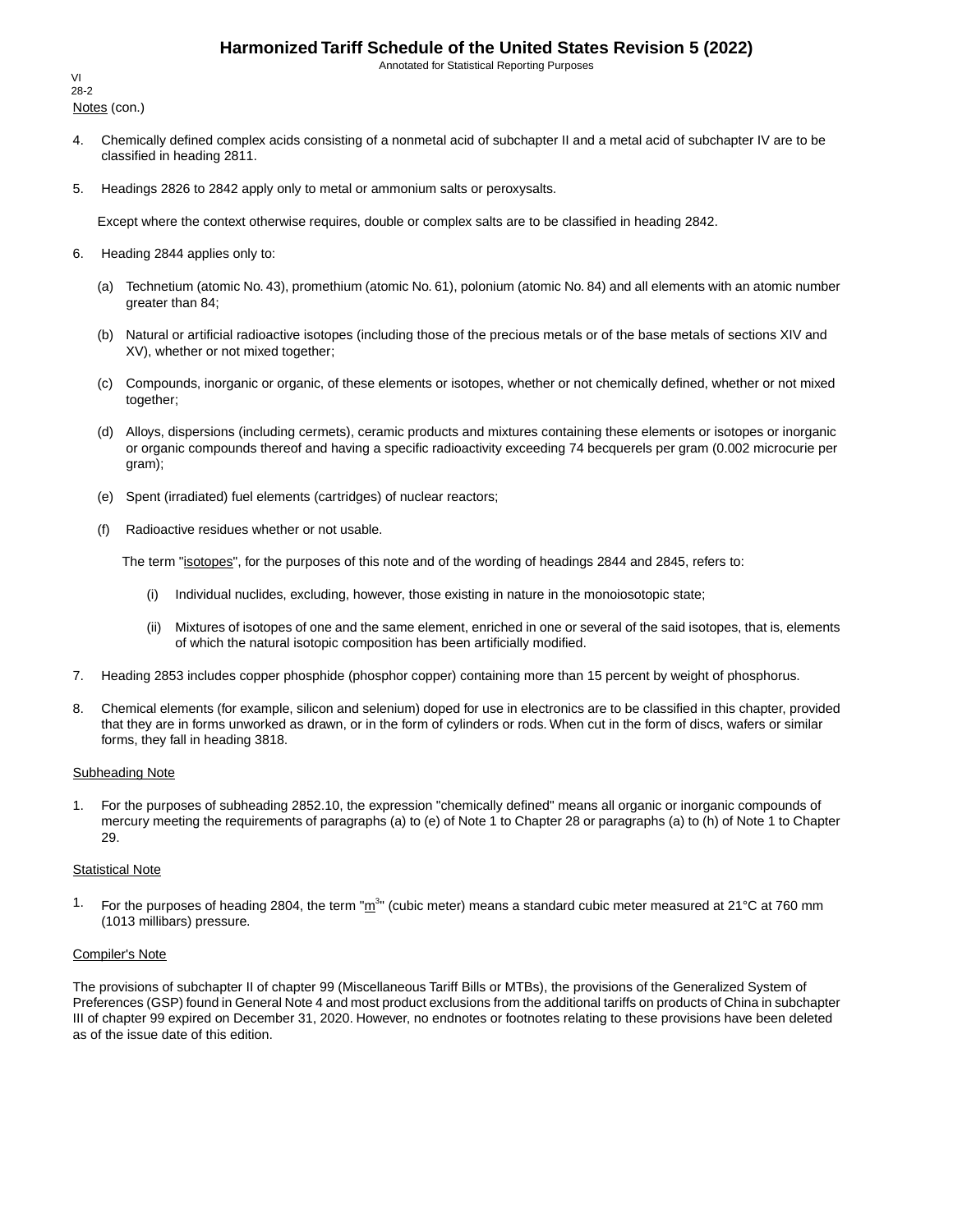Annotated for Statistical Reporting Purposes

| Heading/              | Stat.       |                                                     | Unit           |         | Rates of Duty                                                                     |                |
|-----------------------|-------------|-----------------------------------------------------|----------------|---------|-----------------------------------------------------------------------------------|----------------|
| Subheading            | Suf-<br>fix | Article Description                                 | of<br>Quantity | General | $\mathbf{1}$<br>Special                                                           | $\overline{2}$ |
|                       |             | I. CHEMICAL ELEMENTS                                |                |         |                                                                                   |                |
| 2801<br>2801.10.00 00 |             | Fluorine, chlorine, bromine and iodine:             |                |         |                                                                                   | 25%            |
| 2801.20.00 00         |             |                                                     |                |         |                                                                                   | Free           |
| 2801.30               |             | Fluorine; bromine:                                  |                |         |                                                                                   |                |
| 2801.30.10 00         |             |                                                     |                |         | Free (A, AU, BH, CL, 25%<br>CO, D, E, IL, JO,<br>KR, MA, OM, P,<br>PA, PE, S, SG) |                |
| 2801.30.20 00         |             |                                                     |                |         | Free (A+, AU, BH,<br>CL, CO, D, E, IL,<br>JO, KR, MA, OM,<br>P, PA, PE, S, SG)    | 37%            |
|                       |             |                                                     |                |         |                                                                                   | Free           |
| 2803.00.00            |             | Carbon (carbon blacks and other forms of carbon not |                |         |                                                                                   |                |
|                       |             |                                                     |                |         |                                                                                   | 20%            |
|                       | 10          |                                                     |                |         |                                                                                   |                |
|                       | 50          |                                                     |                |         |                                                                                   |                |
|                       |             |                                                     |                |         |                                                                                   |                |
|                       |             |                                                     |                |         |                                                                                   |                |
|                       |             |                                                     |                |         |                                                                                   |                |
|                       |             |                                                     |                |         |                                                                                   |                |
|                       |             |                                                     |                |         |                                                                                   |                |
|                       |             |                                                     |                |         |                                                                                   |                |
|                       |             |                                                     |                |         |                                                                                   |                |
|                       |             |                                                     |                |         |                                                                                   |                |
|                       |             |                                                     |                |         |                                                                                   |                |
|                       |             |                                                     |                |         |                                                                                   |                |
|                       |             |                                                     |                |         |                                                                                   |                |
|                       |             |                                                     |                |         |                                                                                   |                |
|                       |             |                                                     |                |         |                                                                                   |                |
|                       |             |                                                     |                |         |                                                                                   |                |
|                       |             |                                                     |                |         |                                                                                   |                |
|                       |             |                                                     |                |         |                                                                                   |                |
|                       |             |                                                     |                |         |                                                                                   |                |
|                       |             |                                                     |                |         |                                                                                   |                |
|                       |             |                                                     |                |         |                                                                                   |                |
|                       |             |                                                     |                |         |                                                                                   |                |
|                       |             |                                                     |                |         |                                                                                   |                |
|                       |             |                                                     |                |         |                                                                                   |                |
|                       |             |                                                     |                |         |                                                                                   |                |
|                       |             |                                                     |                |         |                                                                                   |                |
|                       |             |                                                     |                |         |                                                                                   |                |
|                       |             |                                                     |                |         |                                                                                   |                |
|                       |             |                                                     |                |         |                                                                                   |                |
|                       |             |                                                     |                |         |                                                                                   |                |
|                       |             |                                                     |                |         |                                                                                   |                |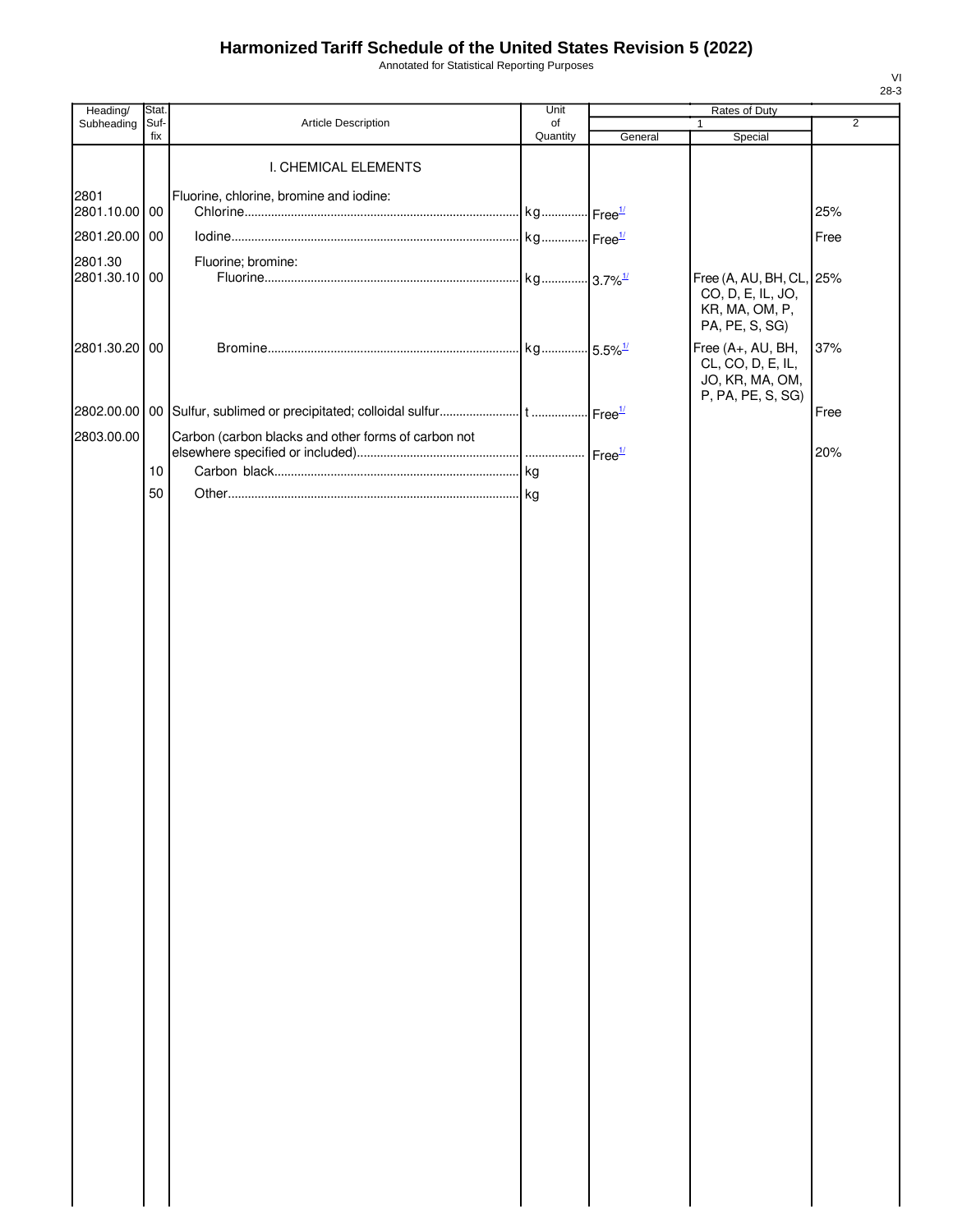Annotated for Statistical Reporting Purposes

| fix<br>Quantity<br>General<br>Special<br>2804<br>Hydrogen, rare gases and other nonmetals:<br>thousand<br>Free (A, AU, BH, CL, 25%<br>$3.7\%$ <sup>1/</sup><br>2804.10.00<br>00<br>$m3$<br>CO, D, E, IL, JO,<br>KR, MA, OM, P,<br>PA, PE, S, SG)<br>Rare gases:<br>thousand<br>Free (A, AU, BH, CL, 25%<br>$3.7\%$ <sup>1/</sup><br>2804.21.00 00<br>$m^3$<br>CO, D, E, IL, JO,<br>KR, MA, OM, P,<br>PA, PE, S, SG)<br>2804.29.00<br>Free (A, AU, BH, CL, 25%<br>CO, D, E, IL, JO,<br>KR, MA, OM, P,<br>PA, PE, S, SG)<br>thousand<br>10<br>m <sup>3</sup><br>thousand<br>50<br>m <sup>3</sup><br>Free (A, AU, BH, CL, 25%<br>thousand<br>$3.7\%$ <sup>1/</sup><br>2804.30.00 00<br>CO, D, E, IL, JO,<br>$m^3$<br>KR, MA, OM, P,<br>PA, PE, S, SG)<br>Free (A, AU, BH, CL, 25%<br>thousand $3.7\%$ <sup>1/</sup><br>2804.40.00 00<br>$m3$<br>CO, D, E, IL, JO,<br>KR, MA, OM, P,<br>PA, PE, S, SG)<br>2804.50.00<br>25%<br>10<br>20<br>Silicon:<br>Containing by weight not less than 99.99 percent of<br>2804.61.00 00<br>25%<br>2804.69<br>Other:<br>2804.69.10 00<br>Containing by weight less than 99.99 percent but<br>21%<br>Free (A*, AU, BH,<br>CL, CO, D, E, IL,<br>Si kg<br>JO, KR, MA, OM,<br>P, PA, PE, S, SG)<br>2804.69.50 00<br>Free (A+, AU, BH,<br>45%<br>Si ka<br>CL, CO, E, IL, JO,<br>KR, MA, OM, P,<br>PA, PE, S, SG)<br>2804.70.00 00<br>17.6¢/kg<br>2804.80.00 00<br>13.2¢/kg<br>2804.90.00 00<br>Free | Heading/   | Stat. |                            | Unit | Rates of Duty |   |
|-------------------------------------------------------------------------------------------------------------------------------------------------------------------------------------------------------------------------------------------------------------------------------------------------------------------------------------------------------------------------------------------------------------------------------------------------------------------------------------------------------------------------------------------------------------------------------------------------------------------------------------------------------------------------------------------------------------------------------------------------------------------------------------------------------------------------------------------------------------------------------------------------------------------------------------------------------------------------------------------------------------------------------------------------------------------------------------------------------------------------------------------------------------------------------------------------------------------------------------------------------------------------------------------------------------------------------------------------------------------------------------------------------------------------------|------------|-------|----------------------------|------|---------------|---|
|                                                                                                                                                                                                                                                                                                                                                                                                                                                                                                                                                                                                                                                                                                                                                                                                                                                                                                                                                                                                                                                                                                                                                                                                                                                                                                                                                                                                                               | Subheading | Suf-  | <b>Article Description</b> | of   | $\mathbf{1}$  | 2 |
|                                                                                                                                                                                                                                                                                                                                                                                                                                                                                                                                                                                                                                                                                                                                                                                                                                                                                                                                                                                                                                                                                                                                                                                                                                                                                                                                                                                                                               |            |       |                            |      |               |   |
|                                                                                                                                                                                                                                                                                                                                                                                                                                                                                                                                                                                                                                                                                                                                                                                                                                                                                                                                                                                                                                                                                                                                                                                                                                                                                                                                                                                                                               |            |       |                            |      |               |   |
|                                                                                                                                                                                                                                                                                                                                                                                                                                                                                                                                                                                                                                                                                                                                                                                                                                                                                                                                                                                                                                                                                                                                                                                                                                                                                                                                                                                                                               |            |       |                            |      |               |   |
|                                                                                                                                                                                                                                                                                                                                                                                                                                                                                                                                                                                                                                                                                                                                                                                                                                                                                                                                                                                                                                                                                                                                                                                                                                                                                                                                                                                                                               |            |       |                            |      |               |   |
|                                                                                                                                                                                                                                                                                                                                                                                                                                                                                                                                                                                                                                                                                                                                                                                                                                                                                                                                                                                                                                                                                                                                                                                                                                                                                                                                                                                                                               |            |       |                            |      |               |   |
|                                                                                                                                                                                                                                                                                                                                                                                                                                                                                                                                                                                                                                                                                                                                                                                                                                                                                                                                                                                                                                                                                                                                                                                                                                                                                                                                                                                                                               |            |       |                            |      |               |   |
|                                                                                                                                                                                                                                                                                                                                                                                                                                                                                                                                                                                                                                                                                                                                                                                                                                                                                                                                                                                                                                                                                                                                                                                                                                                                                                                                                                                                                               |            |       |                            |      |               |   |
|                                                                                                                                                                                                                                                                                                                                                                                                                                                                                                                                                                                                                                                                                                                                                                                                                                                                                                                                                                                                                                                                                                                                                                                                                                                                                                                                                                                                                               |            |       |                            |      |               |   |
|                                                                                                                                                                                                                                                                                                                                                                                                                                                                                                                                                                                                                                                                                                                                                                                                                                                                                                                                                                                                                                                                                                                                                                                                                                                                                                                                                                                                                               |            |       |                            |      |               |   |
|                                                                                                                                                                                                                                                                                                                                                                                                                                                                                                                                                                                                                                                                                                                                                                                                                                                                                                                                                                                                                                                                                                                                                                                                                                                                                                                                                                                                                               |            |       |                            |      |               |   |
|                                                                                                                                                                                                                                                                                                                                                                                                                                                                                                                                                                                                                                                                                                                                                                                                                                                                                                                                                                                                                                                                                                                                                                                                                                                                                                                                                                                                                               |            |       |                            |      |               |   |
|                                                                                                                                                                                                                                                                                                                                                                                                                                                                                                                                                                                                                                                                                                                                                                                                                                                                                                                                                                                                                                                                                                                                                                                                                                                                                                                                                                                                                               |            |       |                            |      |               |   |
|                                                                                                                                                                                                                                                                                                                                                                                                                                                                                                                                                                                                                                                                                                                                                                                                                                                                                                                                                                                                                                                                                                                                                                                                                                                                                                                                                                                                                               |            |       |                            |      |               |   |
|                                                                                                                                                                                                                                                                                                                                                                                                                                                                                                                                                                                                                                                                                                                                                                                                                                                                                                                                                                                                                                                                                                                                                                                                                                                                                                                                                                                                                               |            |       |                            |      |               |   |
|                                                                                                                                                                                                                                                                                                                                                                                                                                                                                                                                                                                                                                                                                                                                                                                                                                                                                                                                                                                                                                                                                                                                                                                                                                                                                                                                                                                                                               |            |       |                            |      |               |   |
|                                                                                                                                                                                                                                                                                                                                                                                                                                                                                                                                                                                                                                                                                                                                                                                                                                                                                                                                                                                                                                                                                                                                                                                                                                                                                                                                                                                                                               |            |       |                            |      |               |   |
|                                                                                                                                                                                                                                                                                                                                                                                                                                                                                                                                                                                                                                                                                                                                                                                                                                                                                                                                                                                                                                                                                                                                                                                                                                                                                                                                                                                                                               |            |       |                            |      |               |   |
|                                                                                                                                                                                                                                                                                                                                                                                                                                                                                                                                                                                                                                                                                                                                                                                                                                                                                                                                                                                                                                                                                                                                                                                                                                                                                                                                                                                                                               |            |       |                            |      |               |   |
|                                                                                                                                                                                                                                                                                                                                                                                                                                                                                                                                                                                                                                                                                                                                                                                                                                                                                                                                                                                                                                                                                                                                                                                                                                                                                                                                                                                                                               |            |       |                            |      |               |   |
|                                                                                                                                                                                                                                                                                                                                                                                                                                                                                                                                                                                                                                                                                                                                                                                                                                                                                                                                                                                                                                                                                                                                                                                                                                                                                                                                                                                                                               |            |       |                            |      |               |   |
|                                                                                                                                                                                                                                                                                                                                                                                                                                                                                                                                                                                                                                                                                                                                                                                                                                                                                                                                                                                                                                                                                                                                                                                                                                                                                                                                                                                                                               |            |       |                            |      |               |   |
|                                                                                                                                                                                                                                                                                                                                                                                                                                                                                                                                                                                                                                                                                                                                                                                                                                                                                                                                                                                                                                                                                                                                                                                                                                                                                                                                                                                                                               |            |       |                            |      |               |   |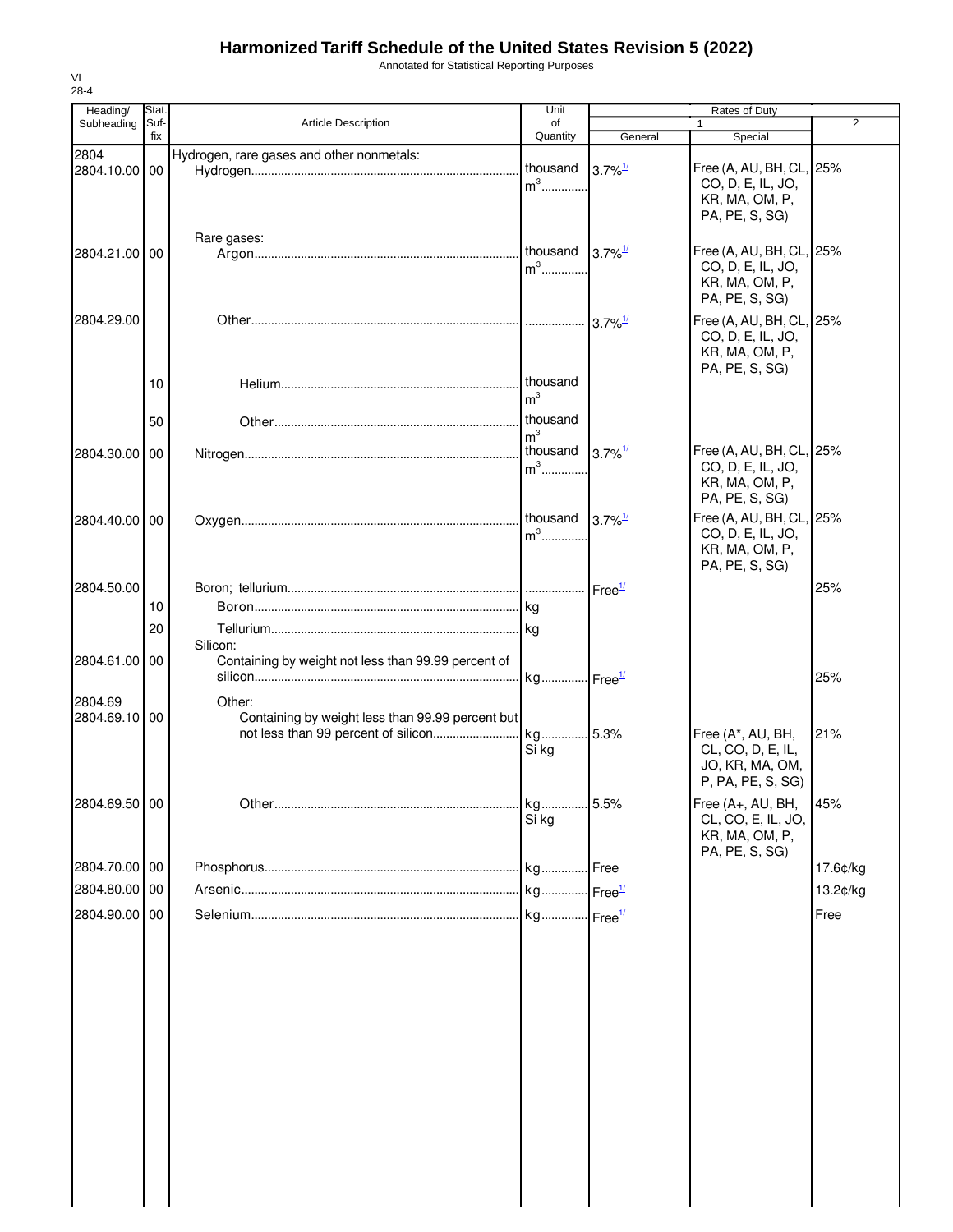Annotated for Statistical Reporting Purposes

| Heading/                 | Stat.            |                                                                                                                                                                      | Unit           |         | Rates of Duty                                                                     |                |
|--------------------------|------------------|----------------------------------------------------------------------------------------------------------------------------------------------------------------------|----------------|---------|-----------------------------------------------------------------------------------|----------------|
| Subheading               | Suf-<br>fix      | Article Description                                                                                                                                                  | of<br>Quantity | General | $\mathbf{1}$<br>Special                                                           | $\overline{2}$ |
| 2805                     |                  | Alkali or alkaline-earth metals; rare-earth metals, scandium<br>and yttrium, whether or not intermixed or interalloyed; mercury:<br>Alkali or alkaline-earth metals: |                |         |                                                                                   |                |
| 2805.11.00 00            |                  |                                                                                                                                                                      |                |         | Free (A+, AU, BH,<br>CL, CO, D, E, IL,<br>JO, KR, MA, OM,<br>P, PA, PE, S, SG)    | 25%            |
| 2805.12.00 00            |                  |                                                                                                                                                                      |                |         | Free (A+, AU, BH,<br>CL, CO, D, E, IL,<br>JO, KR, MA, OM,<br>P, PA, PE, S, SG)    | 25%            |
| 2805.19<br>2805.19.10 00 |                  | Other:                                                                                                                                                               |                |         | Free (A, AU, BH, CL, 25%<br>CO, D, E, IL, JO,<br>KR, MA, OM, P,<br>PA, PE, S, SG) |                |
| 2805.19.20 00            |                  |                                                                                                                                                                      |                |         |                                                                                   | 25%            |
| 2805.19.90 00            |                  |                                                                                                                                                                      |                |         | Free (A+, AU, BH,                                                                 | 25%            |
|                          |                  |                                                                                                                                                                      |                |         | CL, CO, D, E, IL,<br>JO, KR, MA, OM,<br>P, PA, PE, S, SG)                         |                |
| 2805.30.00               |                  | Rare-earth metals, scandium and yttrium, whether or not                                                                                                              |                |         | Free (A+, AU, BH,<br>CL, CO, D, E, IL,<br>JO, KR, MA, OM,<br>P, PA, PE, S, SG)    | 31.3%          |
|                          | 05               | Not intermixed or interalloyed:                                                                                                                                      |                |         |                                                                                   |                |
|                          | 10               |                                                                                                                                                                      |                |         |                                                                                   |                |
|                          | 15               |                                                                                                                                                                      |                |         |                                                                                   |                |
|                          | 20               |                                                                                                                                                                      |                |         |                                                                                   |                |
|                          | 50               |                                                                                                                                                                      |                |         |                                                                                   |                |
|                          | 90               |                                                                                                                                                                      |                |         |                                                                                   |                |
| 2805.40.00               | $\overline{100}$ |                                                                                                                                                                      |                |         | Free (A*, AU, BH,<br>CL, CO, D, E, IL,<br>JO, KR, MA, OM,<br>P, PA, PE, S, SG)    | 5.7%           |
|                          |                  |                                                                                                                                                                      |                |         |                                                                                   |                |
|                          |                  |                                                                                                                                                                      |                |         |                                                                                   |                |
|                          |                  |                                                                                                                                                                      |                |         |                                                                                   |                |
|                          |                  |                                                                                                                                                                      |                |         |                                                                                   |                |
|                          |                  |                                                                                                                                                                      |                |         |                                                                                   |                |
|                          |                  |                                                                                                                                                                      |                |         |                                                                                   |                |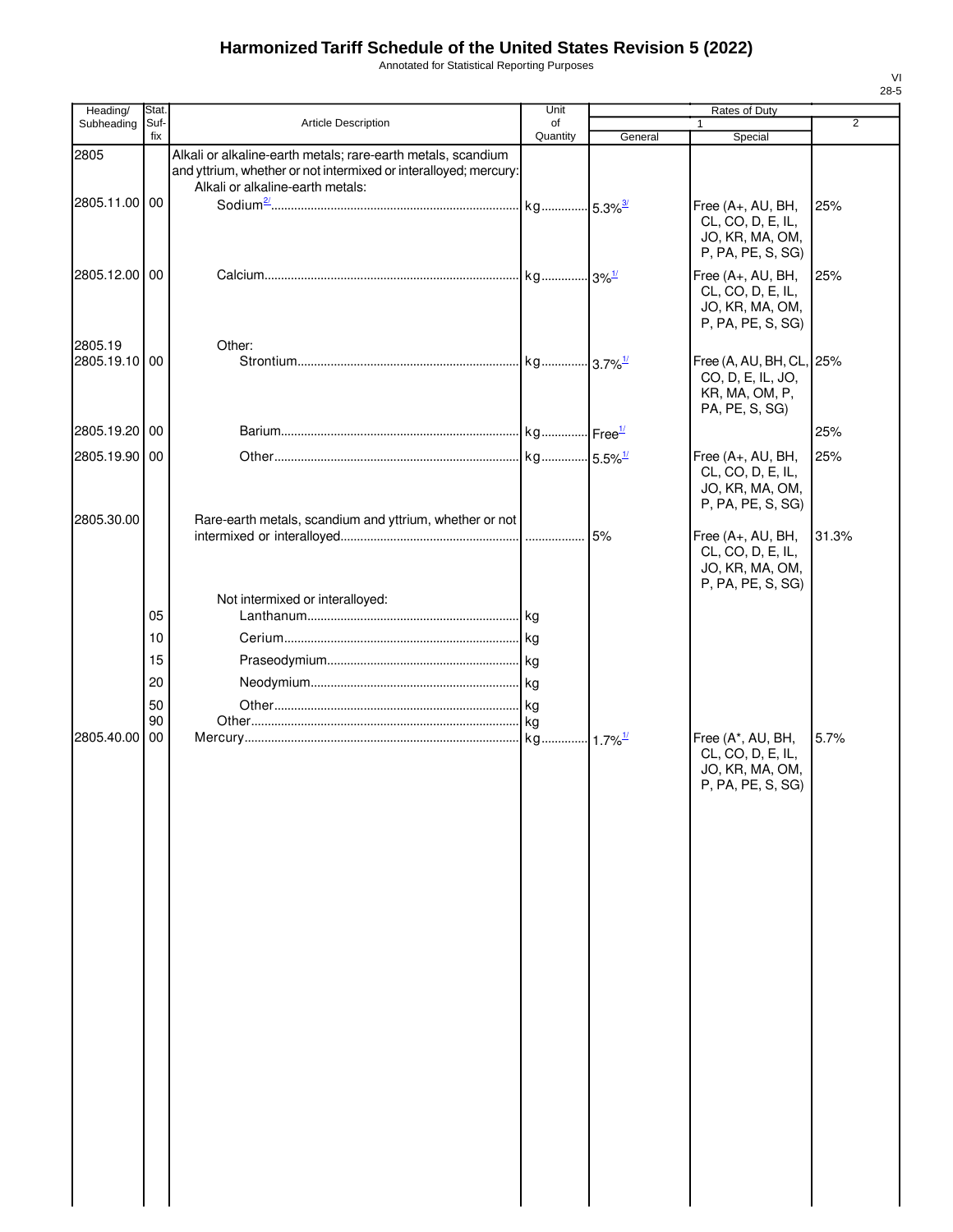Annotated for Statistical Reporting Purposes

| Heading/              | Stat.       |                                                                                                                            | Unit           | Rates of Duty |                                                                                    |                |  |
|-----------------------|-------------|----------------------------------------------------------------------------------------------------------------------------|----------------|---------------|------------------------------------------------------------------------------------|----------------|--|
| Subheading            | Suf-<br>fix | <b>Article Description</b>                                                                                                 | of<br>Quantity | General       | $\mathbf{1}$<br>Special                                                            | $\overline{2}$ |  |
|                       |             | II. INORGANIC ACIDS AND INORGANIC OXYGEN<br>COMPOUNDS OF NONMETALS                                                         |                |               |                                                                                    |                |  |
| 2806<br>2806.10.00 00 |             | Hydrogen chloride (Hydrochloric acid); chlorosulfuric acid:                                                                |                |               |                                                                                    | Free           |  |
| 2806.20.00 00         |             |                                                                                                                            |                |               | Free (A, AU, BH, CL,<br>CO, D, E, IL, JO,<br>KR, MA, OM, P,<br>PA, PE, S, SG)      | 25%            |  |
|                       |             |                                                                                                                            |                |               |                                                                                    | Free           |  |
| 2808.00.00            |             |                                                                                                                            |                |               |                                                                                    | Free           |  |
|                       | 10          |                                                                                                                            |                |               |                                                                                    |                |  |
|                       | 20          |                                                                                                                            |                |               |                                                                                    |                |  |
| 2809                  |             | Diphosphorus pentaoxide; phosphoric acid; polyphosphoric<br>acids, whether or not chemically defined:                      |                |               |                                                                                    |                |  |
| 2809.10.00 00         |             |                                                                                                                            |                |               |                                                                                    | 25%            |  |
| 2809.20.00            |             |                                                                                                                            |                |               |                                                                                    | Free           |  |
|                       | 10          | Phosphoric acid:<br>Fertilizer grade:<br>Containing less than 65 percent available<br>diphosphorus pentaoxide ( $P_2O_5$ ) |                |               |                                                                                    |                |  |
|                       | 20          |                                                                                                                            |                |               |                                                                                    |                |  |
|                       | 30<br>40    |                                                                                                                            |                |               |                                                                                    |                |  |
|                       |             |                                                                                                                            |                |               | Free (A, AU, BH, CL, 8.5%<br>CO, D, E, IL, JO,<br>KR, MA, OM, P,<br>PA, PE, S, SG) |                |  |
|                       |             |                                                                                                                            |                |               |                                                                                    |                |  |
|                       |             |                                                                                                                            |                |               |                                                                                    |                |  |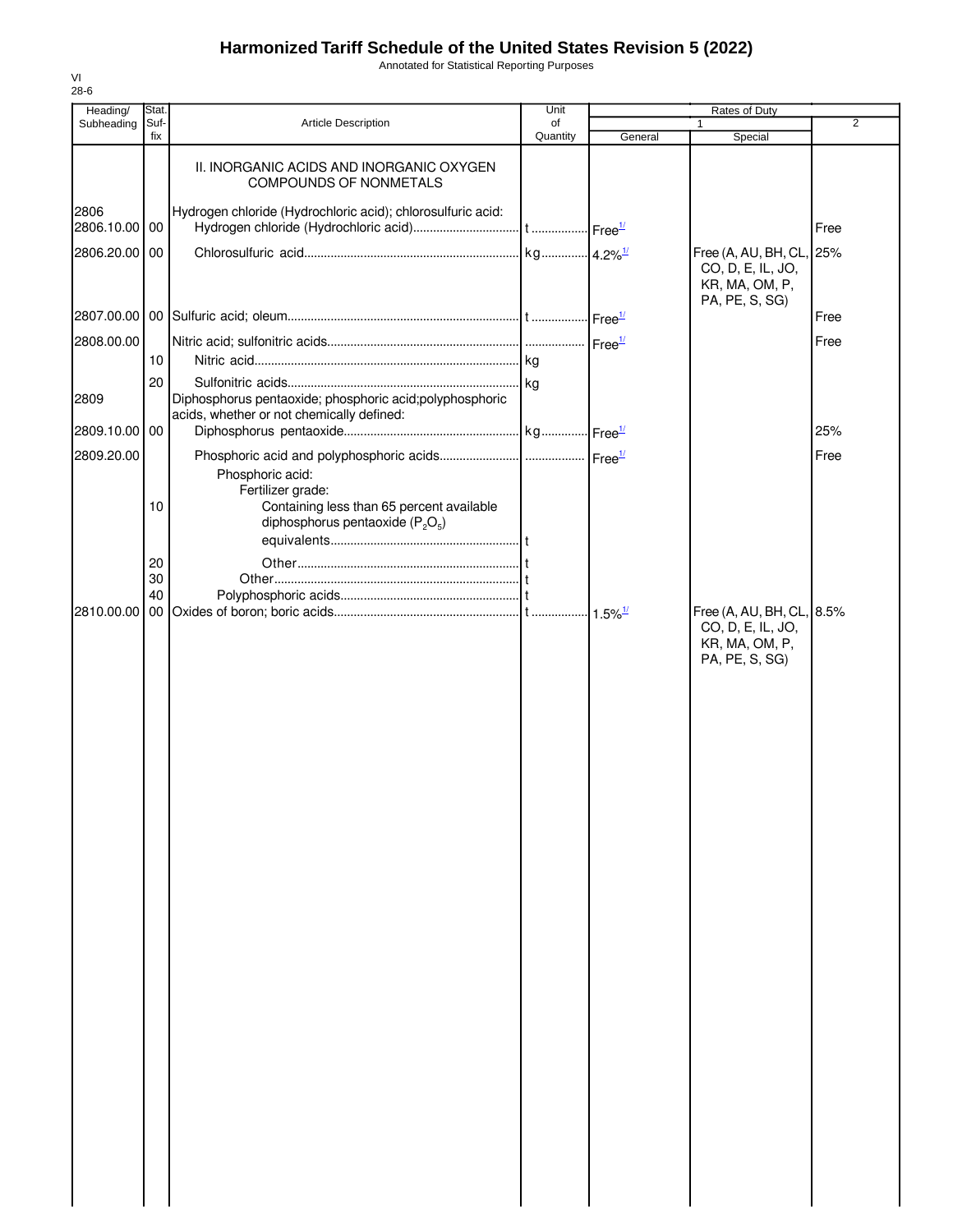Annotated for Statistical Reporting Purposes

| Heading/                 | Stat.       |                                                                             | Unit           |                        | Rates of Duty                                                                     |                |
|--------------------------|-------------|-----------------------------------------------------------------------------|----------------|------------------------|-----------------------------------------------------------------------------------|----------------|
| Subheading               | Suf-<br>fix | <b>Article Description</b>                                                  | of<br>Quantity | General                | Special                                                                           | $\overline{2}$ |
| 2811                     |             | Other inorganic acids and other inorganic oxygen compounds<br>of nonmetals: |                |                        |                                                                                   |                |
| 2811.11.00 00            |             | Other inorganic acids:                                                      |                |                        |                                                                                   | Free           |
| 2811.12.00 00            |             |                                                                             |                |                        | Free (A, AU, BH, CL,<br>CO, D, E, IL, JO,<br>KR, MA, OM, P,<br>PA, PE, S, SG)     | 25%            |
| 2811.19<br>2811.19.10 00 |             | Other:                                                                      |                |                        | Free (A, AU, BH, CL,<br>CO, D, E, IL, JO,<br>KR, MA, OM, P,<br>PA, PE, S, SG)     | 4.9%           |
| 2811.19.30 00            |             |                                                                             |                |                        |                                                                                   | 25%            |
| 2811.19.61               | 10          |                                                                             |                |                        | Free (A, AU, BH, CL,<br>CO, D, E, IL, JO,<br>KR, MA, OM, P,<br>PA, PE, S, SG)     | 25%            |
|                          | 90          |                                                                             |                |                        |                                                                                   |                |
|                          |             | Other inorganic oxygen compounds of nonmetals:                              |                |                        |                                                                                   |                |
| 2811.21.00 00            |             |                                                                             |                | $-3.7\%$ <sup>1/</sup> | Free (A, AU, BH, CL,<br>CO, D, E, IL, JO,<br>KR, MA, OM, P,<br>PA, PE, S, SG)     | 25%            |
| 2811.22<br>2811.22.10 00 |             | Silicon dioxide:                                                            |                |                        | Free (A*, AU, BH,<br>CL, CO, D, E, IL,<br>JO, KR, MA, OM,<br>P, PA, PE, S, SG)    | 25%            |
| 2811.22.50 00            |             |                                                                             |                |                        |                                                                                   | Free           |
| 2811.29<br>2811.29.10 00 |             | Other:                                                                      |                |                        |                                                                                   | Free           |
| 2811.29.20 00            |             |                                                                             |                |                        |                                                                                   | Free           |
| 2811.29.30 00            |             |                                                                             |                |                        | Free (A, AU, BH, CL, 25%<br>CO, D, E, IL, JO,<br>KR, MA, OM, P,<br>PA, PE, S, SG) |                |
| 2811.29.50 00            |             |                                                                             |                |                        | Free (A, AU, BH, CL, 25%<br>CO, D, E, IL, JO,<br>KR, MA, OM, P,<br>PA, PE, S, SG) |                |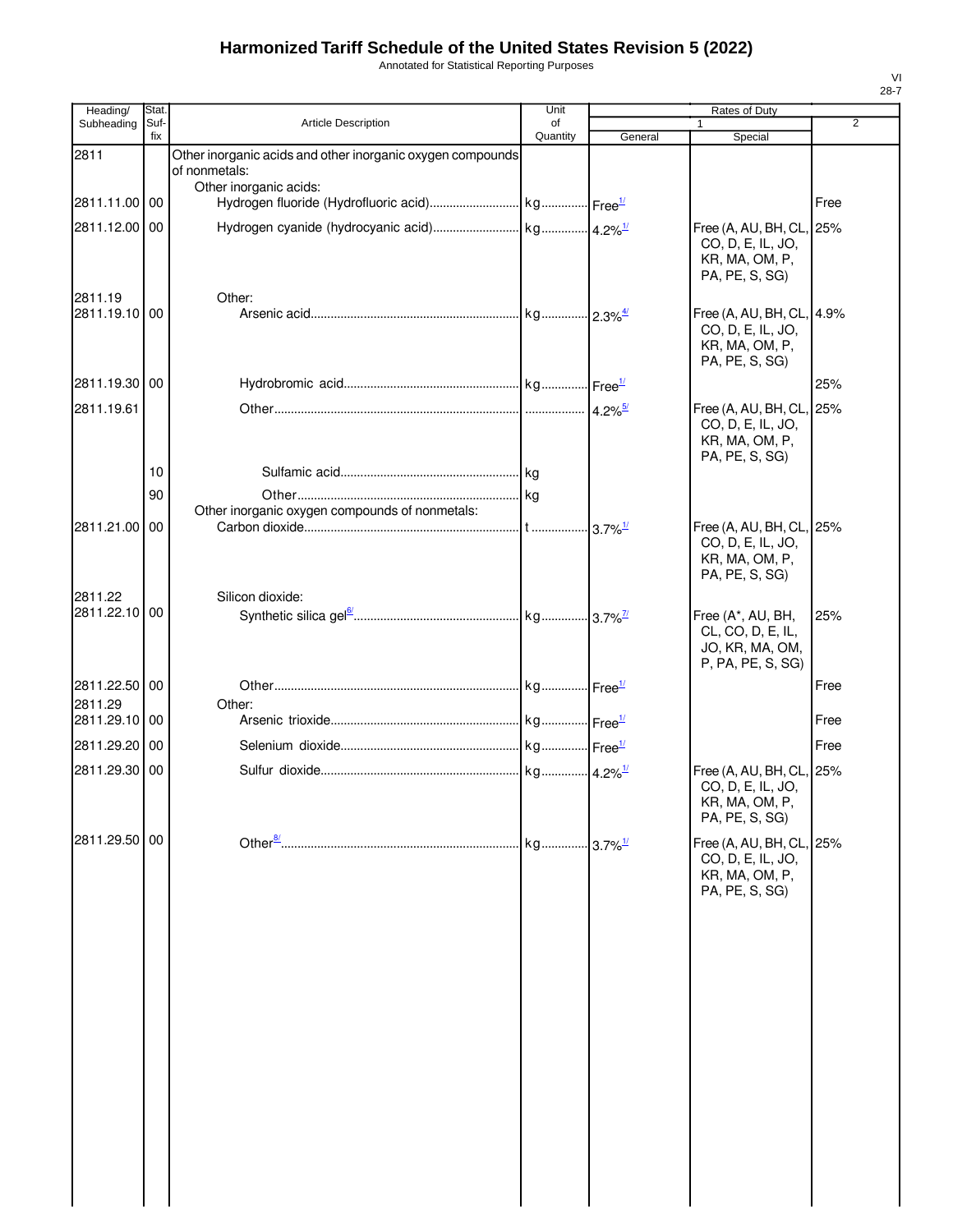Annotated for Statistical Reporting Purposes

| <b>Article Description</b><br>III. HALOGEN OR SULFUR COMPOUNDS OF NONMETALS<br>Halides and halide oxides of nonmetals:<br>Chlorides and chloride oxides: | of<br>Quantity                                           | General | Special<br>Free (A, AU, BH, CL, 25%<br>CO, D, E, IL, JO,<br>KR, MA, OM, P,<br>PA, PE, S, SG)<br>Free (A, AU, BH, CL, 25%<br>CO, D, E, IL, JO,<br>KR, MA, OM, P,<br>PA, PE, S, SG)<br>Free (A, AU, BH, CL, 25%<br>CO, D, E, IL, JO,<br>KR, MA, OM, P,<br>PA, PE, S, SG)<br>Free (A, AU, BH, CL, 25%<br>CO, D, E, IL, JO,<br>KR, MA, OM, P,<br>PA, PE, S, SG)<br>Free (A, AU, BH, CL, 25%<br>CO, D, E, IL, JO,<br>KR, MA, OM, P,<br>PA, PE, S, SG)<br>Free (A, AU, BH, CL, 25%<br>CO, D, E, IL, JO,<br>KR, MA, OM, P,<br>PA, PE, S, SG) | 2<br>25%                                                                                 |
|----------------------------------------------------------------------------------------------------------------------------------------------------------|----------------------------------------------------------|---------|---------------------------------------------------------------------------------------------------------------------------------------------------------------------------------------------------------------------------------------------------------------------------------------------------------------------------------------------------------------------------------------------------------------------------------------------------------------------------------------------------------------------------------------|------------------------------------------------------------------------------------------|
|                                                                                                                                                          |                                                          |         |                                                                                                                                                                                                                                                                                                                                                                                                                                                                                                                                       |                                                                                          |
|                                                                                                                                                          |                                                          |         |                                                                                                                                                                                                                                                                                                                                                                                                                                                                                                                                       |                                                                                          |
|                                                                                                                                                          |                                                          |         |                                                                                                                                                                                                                                                                                                                                                                                                                                                                                                                                       |                                                                                          |
|                                                                                                                                                          |                                                          |         |                                                                                                                                                                                                                                                                                                                                                                                                                                                                                                                                       |                                                                                          |
|                                                                                                                                                          |                                                          |         |                                                                                                                                                                                                                                                                                                                                                                                                                                                                                                                                       |                                                                                          |
|                                                                                                                                                          |                                                          |         |                                                                                                                                                                                                                                                                                                                                                                                                                                                                                                                                       |                                                                                          |
|                                                                                                                                                          |                                                          |         |                                                                                                                                                                                                                                                                                                                                                                                                                                                                                                                                       |                                                                                          |
|                                                                                                                                                          |                                                          |         |                                                                                                                                                                                                                                                                                                                                                                                                                                                                                                                                       |                                                                                          |
|                                                                                                                                                          |                                                          |         |                                                                                                                                                                                                                                                                                                                                                                                                                                                                                                                                       |                                                                                          |
|                                                                                                                                                          |                                                          |         |                                                                                                                                                                                                                                                                                                                                                                                                                                                                                                                                       |                                                                                          |
|                                                                                                                                                          |                                                          |         |                                                                                                                                                                                                                                                                                                                                                                                                                                                                                                                                       |                                                                                          |
|                                                                                                                                                          |                                                          |         |                                                                                                                                                                                                                                                                                                                                                                                                                                                                                                                                       |                                                                                          |
|                                                                                                                                                          |                                                          |         | Free (A, AU, BH, CL, 25%<br>CO, D, E, IL, JO,<br>KR, MA, OM, P,                                                                                                                                                                                                                                                                                                                                                                                                                                                                       |                                                                                          |
|                                                                                                                                                          |                                                          |         | PA, PE, S, SG)<br>CO, D, E, IL, JO,<br>KR, MA, OM, P,                                                                                                                                                                                                                                                                                                                                                                                                                                                                                 |                                                                                          |
|                                                                                                                                                          | kg                                                       |         |                                                                                                                                                                                                                                                                                                                                                                                                                                                                                                                                       |                                                                                          |
|                                                                                                                                                          |                                                          |         |                                                                                                                                                                                                                                                                                                                                                                                                                                                                                                                                       |                                                                                          |
|                                                                                                                                                          | kg                                                       |         | CO, D, E, IL, JO,<br>KR, MA, OM, P,                                                                                                                                                                                                                                                                                                                                                                                                                                                                                                   |                                                                                          |
| Other:                                                                                                                                                   |                                                          |         |                                                                                                                                                                                                                                                                                                                                                                                                                                                                                                                                       |                                                                                          |
|                                                                                                                                                          |                                                          |         |                                                                                                                                                                                                                                                                                                                                                                                                                                                                                                                                       | Free                                                                                     |
|                                                                                                                                                          |                                                          |         |                                                                                                                                                                                                                                                                                                                                                                                                                                                                                                                                       | 25%                                                                                      |
|                                                                                                                                                          |                                                          |         | Free (A*, AU, BH,<br>CL, CO, D, E, IL,<br>JO, KR, MA, OM,<br>P, PA, PE, S, SG)                                                                                                                                                                                                                                                                                                                                                                                                                                                        | 25%                                                                                      |
|                                                                                                                                                          | Sulfides of nonmetals; commercial phosphorus trisulfide: | $\log$  | $.13.7\%$ <sup>1/</sup>                                                                                                                                                                                                                                                                                                                                                                                                                                                                                                               | Free (A, AU, BH, CL, 25%<br>PA, PE, S, SG)<br>Free (A, AU, BH, CL, 25%<br>PA, PE, S, SG) |

VI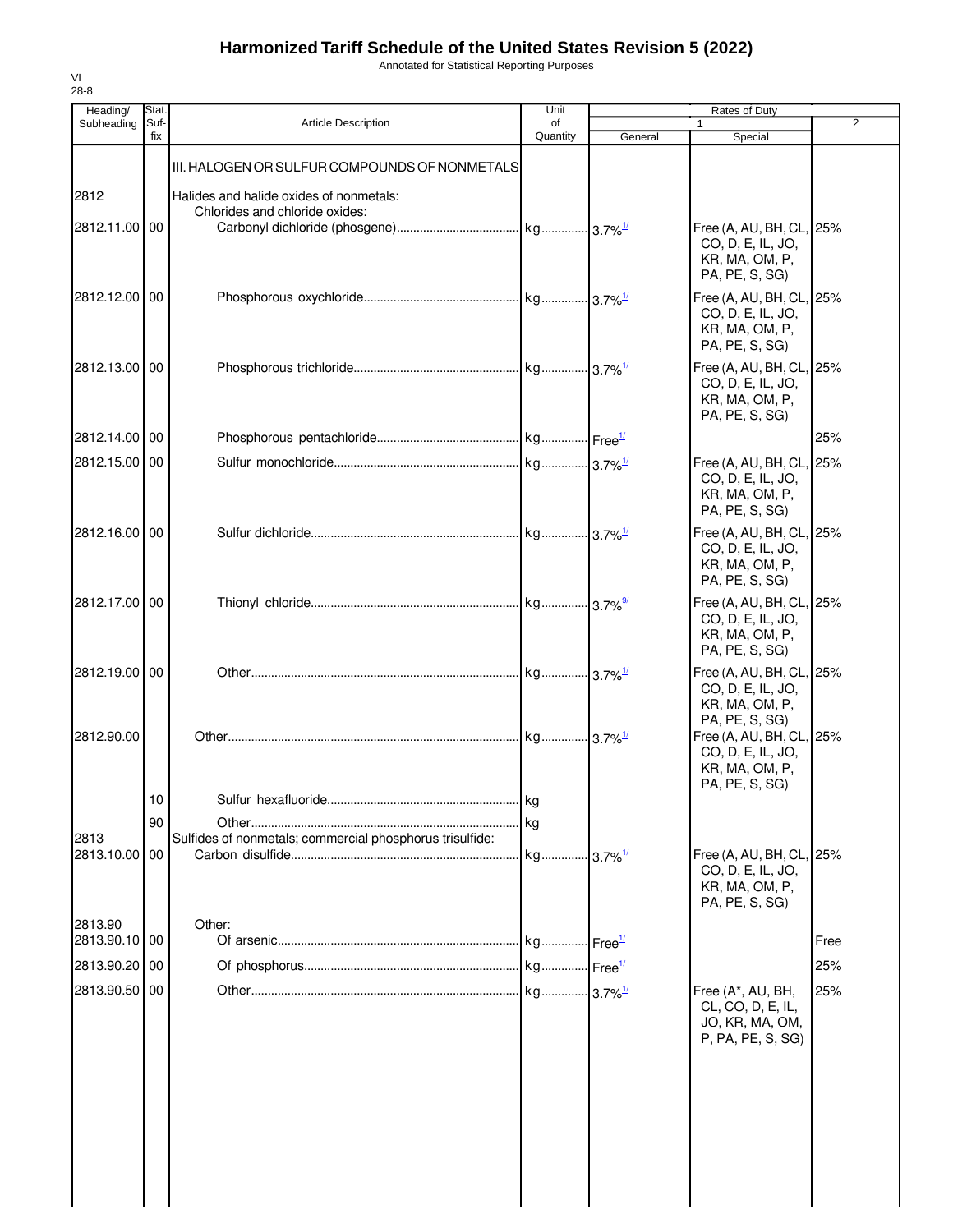Annotated for Statistical Reporting Purposes

| Heading/              | Stat.       |                                                                                                                                                           | Unit              |                       | Rates of Duty                                                                       |                      |
|-----------------------|-------------|-----------------------------------------------------------------------------------------------------------------------------------------------------------|-------------------|-----------------------|-------------------------------------------------------------------------------------|----------------------|
| Subheading            | Suf-<br>fix | <b>Article Description</b>                                                                                                                                | of<br>Quantity    | General               | Special                                                                             | 2                    |
|                       |             | IV. INORGANIC BASES AND OXIDES, HYDROXIDES AND<br>PEROXIDES OF METALS                                                                                     |                   |                       |                                                                                     |                      |
| 2814<br>2814.10.00 00 |             | Ammonia, anhydrous or in aqueous solution:                                                                                                                |                   |                       |                                                                                     | Free                 |
| 2814.20.00 00         |             |                                                                                                                                                           | NH <sub>3</sub> t |                       |                                                                                     | Free                 |
| 2815                  |             | Sodium hydroxide (Caustic soda); potassium hydroxide<br>(Caustic potash); peroxides of sodium or potassium:<br>Sodium hydroxide (Caustic soda):           |                   |                       |                                                                                     |                      |
| 2815.11.00 00         |             |                                                                                                                                                           |                   |                       |                                                                                     | $1.1 \, \text{C/kg}$ |
| 2815.12.00 00         |             | In aqueous solution (Soda lye or liquid soda) kg Free <sup>1/</sup>                                                                                       | NaOH kg           |                       |                                                                                     | $1.1 \, \text{C/kg}$ |
| 2815.20.00            | 50          |                                                                                                                                                           |                   |                       |                                                                                     | 2.2¢/kg              |
|                       | 90          |                                                                                                                                                           |                   |                       |                                                                                     |                      |
| 2815.30.00            | 00          |                                                                                                                                                           |                   |                       | Free (A, AU, BH, CL, 25%<br>CO, D, E, IL, JO,<br>KR, MA, OM, P,<br>PA, PE, S, SG)   |                      |
| 2816                  |             | Hydroxide and peroxide of magnesium; oxides, hydroxides<br>and peroxides, of strontium or barium:                                                         |                   |                       |                                                                                     |                      |
| 2816.10.00 00         |             |                                                                                                                                                           |                   |                       | Free (A, AU, BH, CL, 25%<br>CO, D, E, IL, JO,<br>KR, MA, OM, P,<br>PA, PE, S, SG)   |                      |
| 2816.40<br>2816.40.10 | 00          | Oxides, hydroxides and peroxides, of strontium or barium:                                                                                                 |                   |                       | Free (A, AU, BH, CL, 25%<br>CO, D, E, IL, JO,<br>KR, MA, OM, P,                     |                      |
| 2816.40.20 00         |             |                                                                                                                                                           |                   |                       | PA, PE, S, SG)<br>Free (A, AU, BH, CL, 10.5%<br>CO, D, E, IL, JO,<br>KR, MA, OM, P, |                      |
|                       |             |                                                                                                                                                           |                   |                       | PA, PE, S, SG)                                                                      | 5.5%                 |
| 2818<br>2818.10       |             | Artificial corundum, whether or not chemically defined;<br>aluminum oxide; aluminum hydroxide:<br>Artificial corundum, whether or not chemically defined: |                   |                       |                                                                                     |                      |
| 2818.10.10 00         |             |                                                                                                                                                           |                   |                       |                                                                                     | Free                 |
| 2818.10.20            |             |                                                                                                                                                           |                   | $1.3\%$ <sup>4/</sup> | Free (A, AU, BH, CL,<br>CO, D, E, IL, JO,<br>KR, MA, OM, P,<br>PA, PE, S, SG)       | 4.1%                 |
|                       | 10          | White, pink or ruby, containing more than 97.5<br>percent by weight of aluminum oxide                                                                     | kg                |                       |                                                                                     |                      |
| 2818.20.00            | 90<br>00    |                                                                                                                                                           |                   |                       |                                                                                     | $1.1 \, \text{C/kg}$ |
| 2818.30.00            | 00          |                                                                                                                                                           |                   |                       |                                                                                     | $1.1 \text{C/kg}$    |
|                       |             |                                                                                                                                                           |                   |                       |                                                                                     |                      |
|                       |             |                                                                                                                                                           |                   |                       |                                                                                     |                      |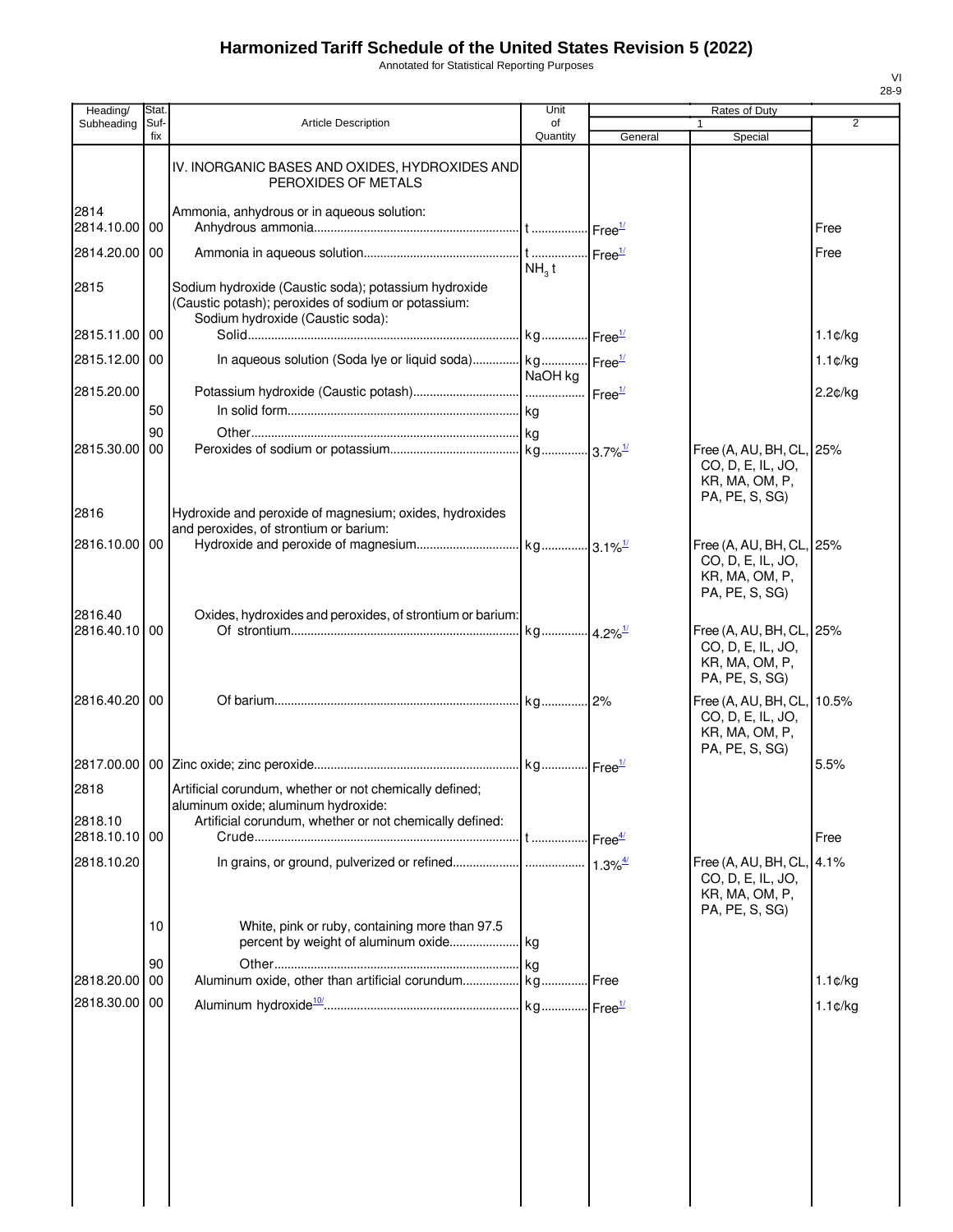Annotated for Statistical Reporting Purposes

| Heading/      | Stat.       |                                                                                            | Unit                   |                        | Rates of Duty                                                                     |                |
|---------------|-------------|--------------------------------------------------------------------------------------------|------------------------|------------------------|-----------------------------------------------------------------------------------|----------------|
| Subheading    | Suf-<br>fix | Article Description                                                                        | of<br>Quantity         | General                | 1<br>Special                                                                      | $\overline{2}$ |
| 2819          |             | Chromium oxides and hydroxides:                                                            |                        |                        |                                                                                   |                |
| 2819.10.00    | 00          |                                                                                            | kg                     | $-3.7\%$ <sup>1/</sup> | Free (A, AU, BH, CL, 25%<br>CO, D, E, IL, JO,<br>KR, MA, OM, P,<br>PA, PE, S, SG) |                |
| 2819.90.00 00 |             |                                                                                            | kg 3.7% <sup>11/</sup> |                        | Free (A, AU, BH, CL, 25%<br>CO, D, E, IL, JO,<br>KR, MA, OM, P,<br>PA, PE, S, SG) |                |
| 2820          |             | Manganese oxides:                                                                          |                        |                        |                                                                                   |                |
| 2820.10.00    | 00          |                                                                                            |                        |                        | Free (A, AU, BH, CL, 25%<br>CO, D, E, IL, JO,<br>KR, MA, OM, P,<br>PA, PE, S, SG) |                |
| 2820.90.00 00 |             |                                                                                            | kg 4.7% <sup>1/</sup>  |                        | Free (A, AU, BH, CL, 25%<br>CO, D, E, IL, JO,<br>KR, MA, OM, P,<br>PA, PE, S, SG) |                |
| 2821          |             | Iron oxides and hydroxides; earth colors containing 70 percent                             |                        |                        |                                                                                   |                |
|               |             | or more by weight of combined iron evaluated as Fe <sub>2</sub> O <sub>3</sub> :           |                        |                        |                                                                                   |                |
| 2821.10.00    |             |                                                                                            |                        | $3.7\%$ <sup>12/</sup> | Free (A, AU, BH, CL, 25%<br>CO, D, E, IL, JO,<br>KR, MA, OM, P,<br>PA, PE, S, SG) |                |
|               |             | Synthetic pigments:                                                                        |                        |                        |                                                                                   |                |
|               | 10          |                                                                                            |                        |                        |                                                                                   |                |
|               | 20          |                                                                                            |                        |                        |                                                                                   |                |
|               | 30          |                                                                                            |                        |                        |                                                                                   |                |
|               | 40          |                                                                                            |                        |                        |                                                                                   |                |
|               | 50          |                                                                                            |                        |                        |                                                                                   |                |
| 2821.20.00    | 00          |                                                                                            | kg                     | $-5.5\%$ <sup>1/</sup> | Free (A, AU, BH, CL, 20%<br>CO, D, E, IL, JO,<br>KR, MA, OM, P,<br>PA, PE, S, SG) |                |
|               |             | 2822.00.00 00 Cobalt oxides and hydroxides; commercial cobalt oxides kg 0.1% <sup>1/</sup> |                        |                        | Free (A*, AU, BH,<br>CL, CO, D, E, IL,<br>JO, KR, MA, OM,<br>P, PA, PE, S, SG)    | 1.7%           |
|               |             |                                                                                            |                        |                        | Free (A, AU, BH, CL, 30%<br>CO, D, E, IL, JO,<br>KR, MA, OM, P,<br>PA, PE, S, SG) |                |
|               |             |                                                                                            |                        |                        |                                                                                   |                |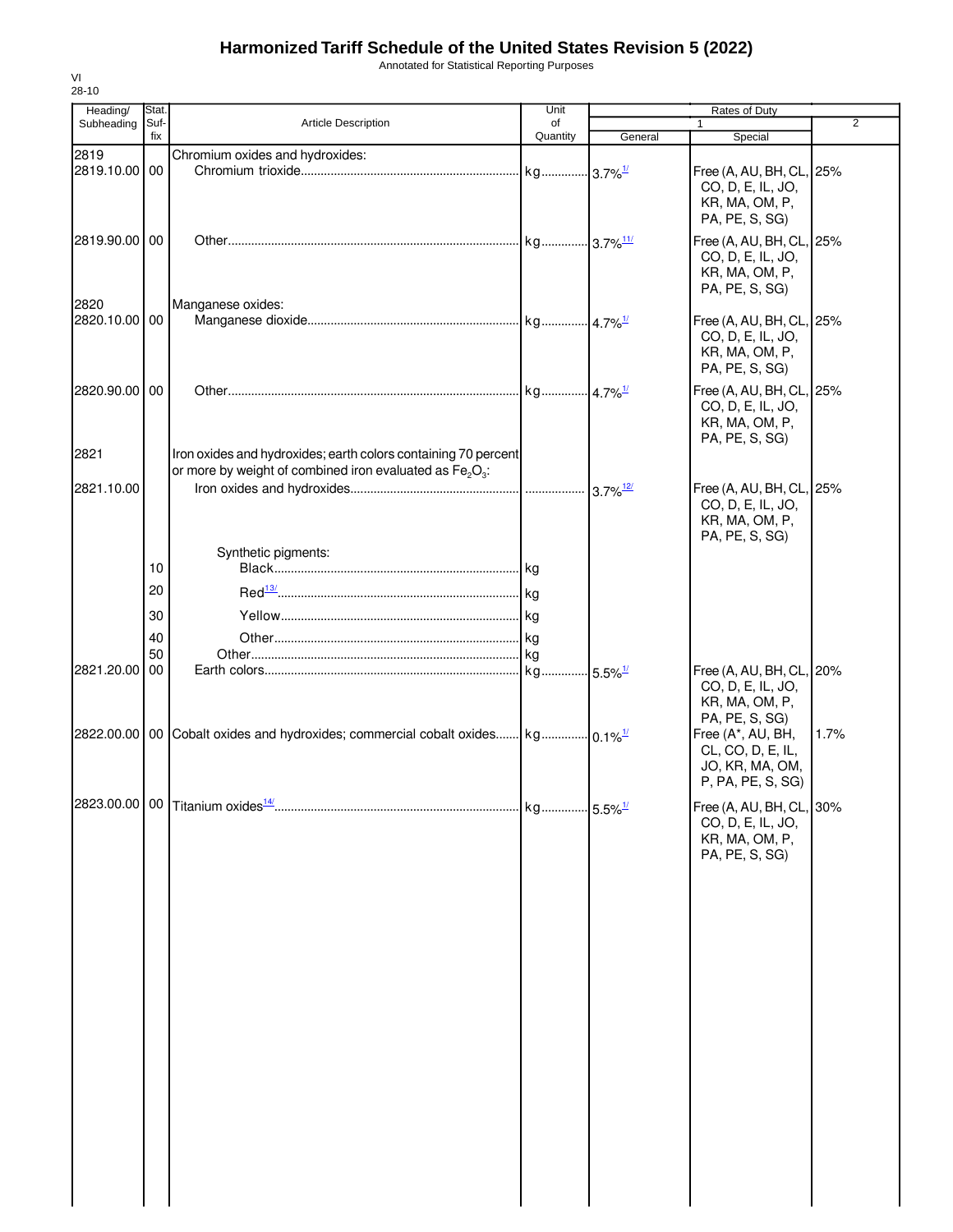Annotated for Statistical Reporting Purposes

| Heading/                 | Stat.       |                                                                                                                                | Unit           | Rates of Duty |                                                                                                       |      |
|--------------------------|-------------|--------------------------------------------------------------------------------------------------------------------------------|----------------|---------------|-------------------------------------------------------------------------------------------------------|------|
| Subheading               | Suf-<br>fix | <b>Article Description</b>                                                                                                     | of<br>Quantity | General       | $\mathbf{1}$<br>Special                                                                               | 2    |
| 2824<br>2824.10.00 00    |             | Lead oxides; red lead and orange lead:                                                                                         |                |               | Free (A, AU, BH, CL,<br>CO, D, E, IL, JO,                                                             | 12%  |
| 2824.90<br>2824.90.10 00 |             | Other:                                                                                                                         |                |               | KR, MA, OM, P,<br>PA, PE, S, SG)<br>Free (A, AU, BH, CL, 30%<br>CO, D, E, IL, JO,<br>KR, MA, OM, P,   |      |
| 2824.90.20 00            |             |                                                                                                                                |                |               | PA, PE, S, SG)<br>Free (A, AU, BH, CL, 12.5%<br>CO, D, E, IL, JO,<br>KR, MA, OM, P,<br>PA, PE, S, SG) |      |
| 2824.90.50 00            |             |                                                                                                                                |                |               | Free (A, AU, BH, CL, 30%<br>CO, D, E, IL, JO,<br>KR, MA, OM, P,<br>PA, PE, S, SG)                     |      |
| 2825                     |             | Hydrazine and hydroxylamine and their inorganic salts; other<br>inorganic bases; other metal oxides, hydroxides and peroxides: |                |               |                                                                                                       |      |
| 2825.10.00 00            |             | Hydrazine and hydroxylamine and their inorganic salts kg 3.7% <sup>15/</sup>                                                   |                |               | Free (A, AU, BH, CL, 25%<br>CO, D, E, IL, JO,<br>KR, MA, OM, P,<br>PA, PE, S, SG)                     |      |
| 2825.20.00 00            |             |                                                                                                                                |                |               | Free (A, AU, BH, CL, 25%<br>CO, D, E, IL, JO,<br>KR, MA, OM, P,<br>PA, PE, S, SG)                     |      |
| 2825.30.00               |             |                                                                                                                                |                |               | Free (A, AU, BH, CL, 40%<br>CO, D, E, IL, JO,<br>KR, MA, OM, P,<br>PA, PE, S, SG)                     |      |
|                          | 10          |                                                                                                                                | V kg           |               |                                                                                                       |      |
|                          | 50          |                                                                                                                                | V kg           |               |                                                                                                       |      |
| 2825.40.00 00            |             |                                                                                                                                |                |               |                                                                                                       | Free |
|                          |             |                                                                                                                                |                |               |                                                                                                       |      |
|                          |             |                                                                                                                                |                |               |                                                                                                       |      |
|                          |             |                                                                                                                                |                |               |                                                                                                       |      |
|                          |             |                                                                                                                                |                |               |                                                                                                       |      |
|                          |             |                                                                                                                                |                |               |                                                                                                       |      |
|                          |             |                                                                                                                                |                |               |                                                                                                       |      |
|                          |             |                                                                                                                                |                |               |                                                                                                       |      |
|                          |             |                                                                                                                                |                |               |                                                                                                       |      |
|                          |             |                                                                                                                                |                |               |                                                                                                       |      |
|                          |             |                                                                                                                                |                |               |                                                                                                       |      |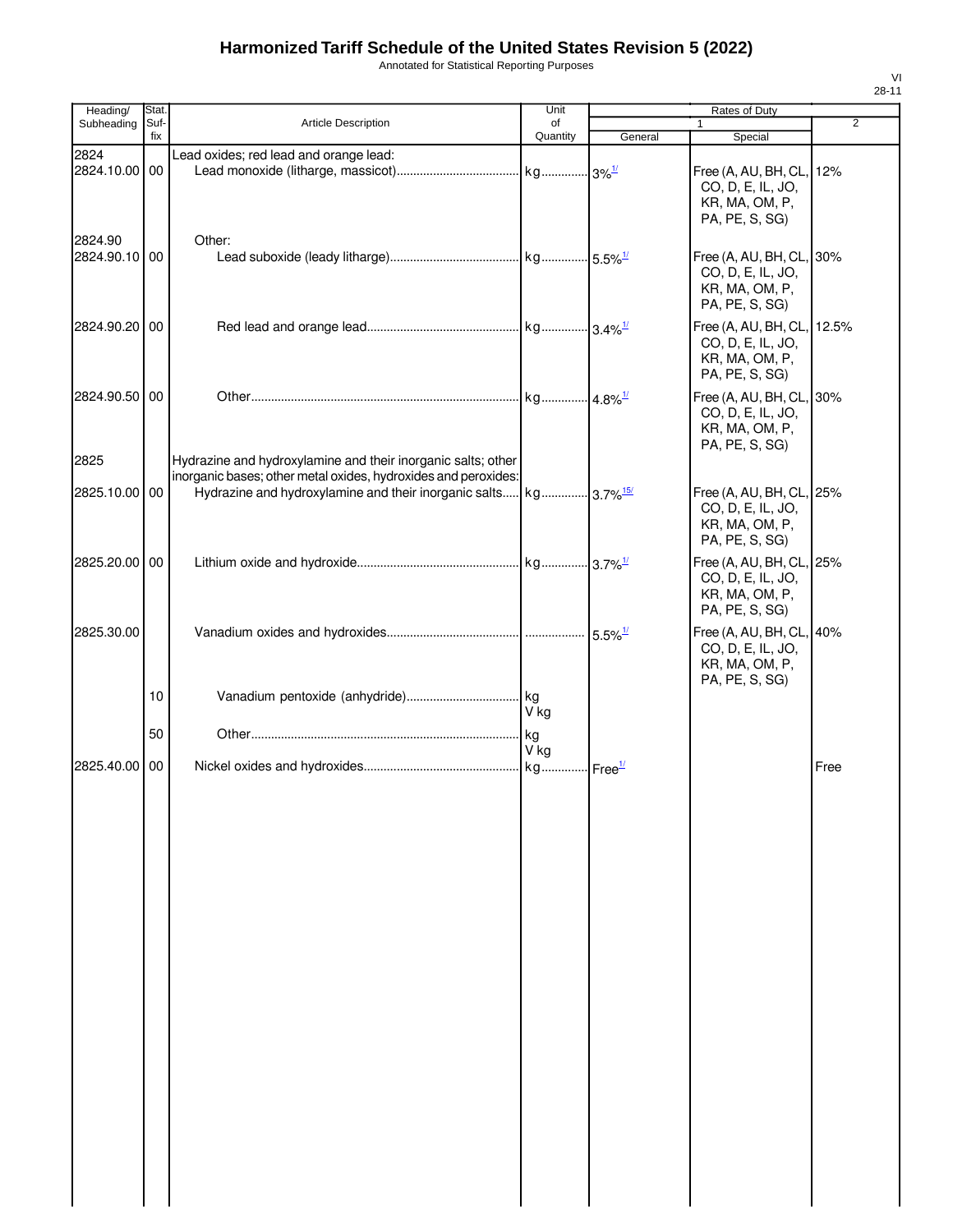Annotated for Statistical Reporting Purposes

| Heading/                 | Stat.       |                                                                                                                                          | Unit           | Rates of Duty |                                                                                     |                |
|--------------------------|-------------|------------------------------------------------------------------------------------------------------------------------------------------|----------------|---------------|-------------------------------------------------------------------------------------|----------------|
| Subheading               | Suf-<br>fix | <b>Article Description</b>                                                                                                               | of<br>Quantity | General       | $\mathbf{1}$<br>Special                                                             | $\overline{2}$ |
| 2825 (con.)              |             | Hydrazine and hydroxylamine and their inorganic salts; other<br>inorganic bases; other metal oxides, hydroxides and peroxides:<br>(con.) |                |               |                                                                                     |                |
| 2825.50<br>2825.50.10 00 |             | Copper oxides and hydroxides:                                                                                                            |                |               | Free (A, AU, BH, CL, 31%<br>CO, D, E, IL, JO,<br>KR, MA, OM, P,<br>PA, PE, S, SG)   |                |
| 2825.50.20 00            |             |                                                                                                                                          |                |               | Free (A, AU, BH, CL, 39.5%<br>CO, D, E, IL, JO,<br>KR, MA, OM, P,<br>PA, PE, S, SG) |                |
| 2825.50.30 00            |             |                                                                                                                                          |                |               | Free (A, AU, BH, CL, 32.5%<br>CO, D, E, IL, JO,<br>KR, MA, OM, P,<br>PA, PE, S, SG) |                |
| 2825.60.00 00            |             |                                                                                                                                          |                |               | Free (A, AU, BH, CL,<br>CO, D, E, IL, JO,<br>KR, MA, OM, P,<br>PA, PE, S, SG)       | 25%            |
| 2825.70.00 00            |             |                                                                                                                                          |                |               | Free (A, AU, BH, CL,<br>CO, D, E, IL, JO,<br>KR, MA, OM, P,<br>PA, PE, S, SG)       | 20.5%          |
| 2825.80.00 00            |             |                                                                                                                                          |                |               |                                                                                     | 4.4¢/kg        |
| 2825.90<br>2825.90.10 00 |             | Other:                                                                                                                                   |                |               | Free (A*, AU, BH,<br>CL, CO, D, E, IL,<br>JO, KR, MA, OM,<br>P, PA, PE, S, SG)      | 25%            |
| 2825.90.15 00            |             |                                                                                                                                          |                |               | Free (A*, AU, BH,<br>CL, CO, D, E, IL,<br>JO, KR, MA, OM,<br>P, PA, PE, S, SG)      | 25%            |
| 2825.90.20 00            |             |                                                                                                                                          |                |               | Free (A*, AU, BH,<br>CL, CO, D, E, IL,<br>JO, KR, MA, OM,<br>P, PA, PE, S, SG)      | 25%            |
| 2825.90.30 00            |             |                                                                                                                                          | kg<br>W kg     | 5.5%          | Free (A+, AU, BH,<br>CL, CO, D, E, IL,<br>JO, KR, MA, OM,<br>P, PA, PE, S, SG)      | 45.5%          |
| 2825.90.75 00            |             |                                                                                                                                          |                |               |                                                                                     | 25%            |
| 2825.90.90 00            |             |                                                                                                                                          |                |               | Free (A*, AU, BH,<br>CL, CO, D, E, IL,<br>JO, KR, MA, OM,<br>P, PA, PE, S, SG)      | 25%            |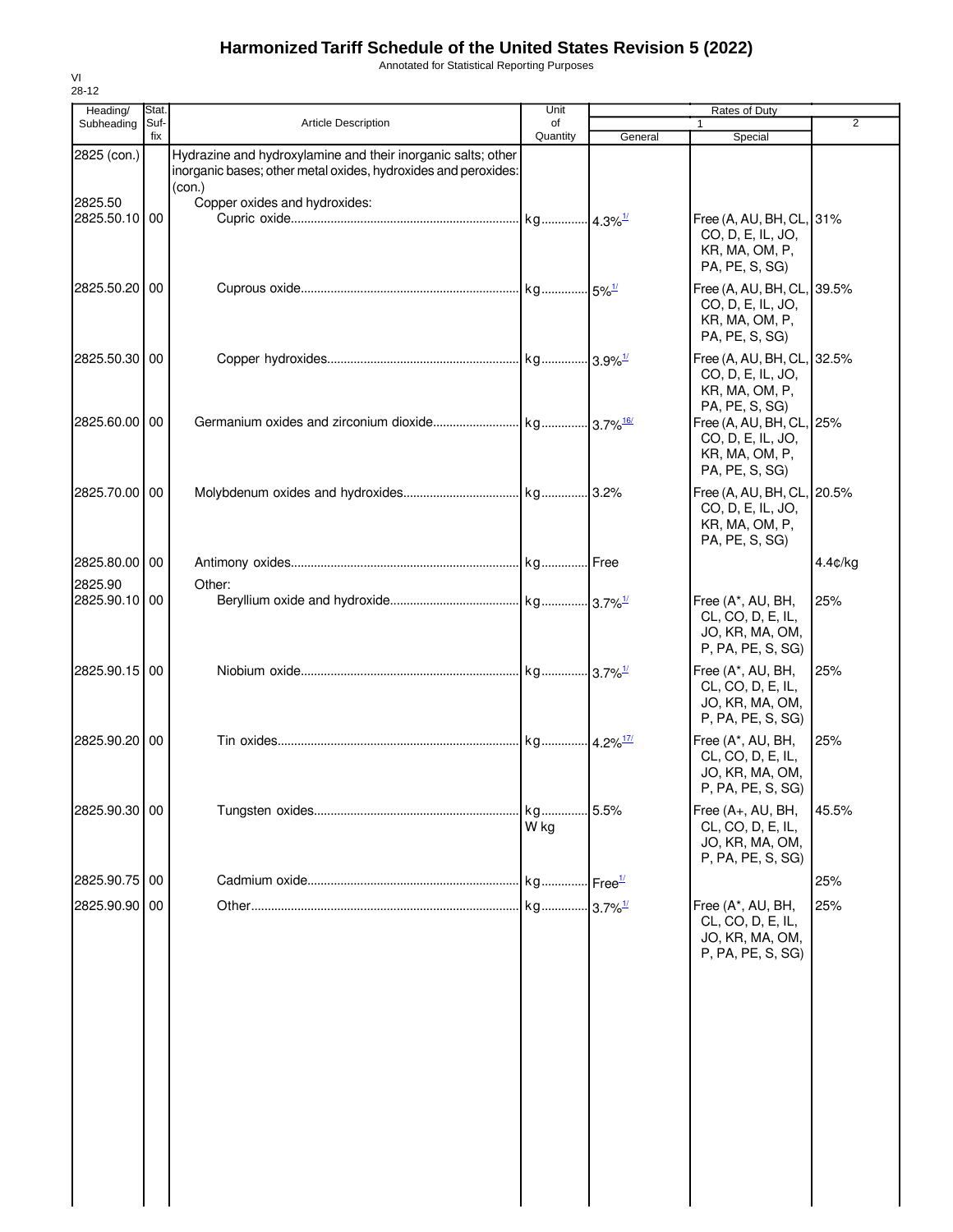Annotated for Statistical Reporting Purposes

| Heading/      | Stat.       |                                                                                                 | Unit           | Rates of Duty |                                                                                   | $\overline{2}$ |  |
|---------------|-------------|-------------------------------------------------------------------------------------------------|----------------|---------------|-----------------------------------------------------------------------------------|----------------|--|
| Subheading    | Suf-<br>fix | <b>Article Description</b>                                                                      | of<br>Quantity | General       | 1<br>Special                                                                      |                |  |
|               |             | V. SALTS AND PEROXYSALTS, OF INORGANIC ACIDS<br>AND METALS                                      |                |               |                                                                                   |                |  |
| 2826          |             | Fluorides; fluorosilicates, fluoroaluminates and other complex<br>fluorine salts:<br>Fluorides: |                |               |                                                                                   |                |  |
| 2826.12.00 00 |             |                                                                                                 |                |               |                                                                                   | 25%            |  |
| 2826.19       |             | Other:                                                                                          |                |               |                                                                                   |                |  |
| 2826.19.10 00 |             |                                                                                                 |                |               | Free (A, AU, BH, CL, 25%<br>CO, D, E, IL, JO,<br>KR, MA, OM, P,<br>PA, PE, S, SG) |                |  |
| 2826.19.20 00 |             |                                                                                                 |                |               | Free (A, AU, BH, CL, 25%<br>CO, D, E, IL, JO,<br>KR, MA, OM, P,<br>PA, PE, S, SG) |                |  |
| 2826.19.90 00 |             |                                                                                                 |                |               | Free (A, AU, BH, CL, 25%<br>CO, D, E, IL, JO,<br>KR, MA, OM, P,<br>PA, PE, S, SG) |                |  |
| 2826.30.00 00 |             |                                                                                                 |                |               |                                                                                   | Free           |  |
| 2826.90       |             | Other:                                                                                          |                |               |                                                                                   |                |  |
| 2826.90.10 00 |             |                                                                                                 |                |               | Free (A*, AU, BH,<br>CL, CO, D, E, IL,<br>JO, KR, MA, OM,<br>P, PA, PE, S, SG)    | 62.5%          |  |
| 2826.90.90 00 |             |                                                                                                 |                |               | Free (A*, AU, BH,<br>CL, CO, D, E, IL,<br>JO, KR, MA, OM,<br>P, PA, PE, S, SG)    | 25%            |  |
|               |             |                                                                                                 |                |               |                                                                                   |                |  |
|               |             |                                                                                                 |                |               |                                                                                   |                |  |
|               |             |                                                                                                 |                |               |                                                                                   |                |  |
|               |             |                                                                                                 |                |               |                                                                                   |                |  |
|               |             |                                                                                                 |                |               |                                                                                   |                |  |
|               |             |                                                                                                 |                |               |                                                                                   |                |  |
|               |             |                                                                                                 |                |               |                                                                                   |                |  |
|               |             |                                                                                                 |                |               |                                                                                   |                |  |
|               |             |                                                                                                 |                |               |                                                                                   |                |  |
|               |             |                                                                                                 |                |               |                                                                                   |                |  |
|               |             |                                                                                                 |                |               |                                                                                   |                |  |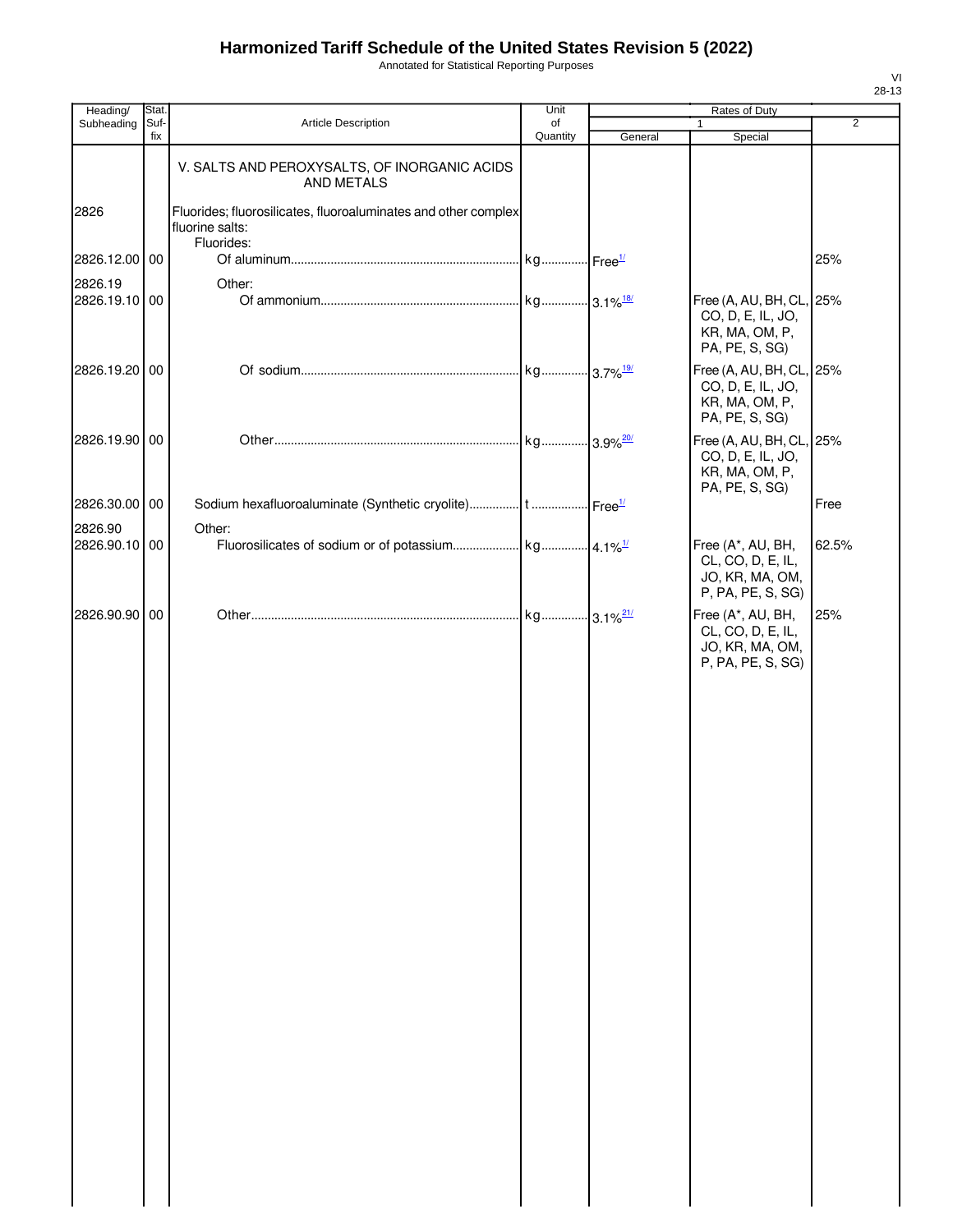Annotated for Statistical Reporting Purposes

| Heading/                       | Stat. |                                                                                                                | Unit                  | Rates of Duty |                                                                                   |                |  |
|--------------------------------|-------|----------------------------------------------------------------------------------------------------------------|-----------------------|---------------|-----------------------------------------------------------------------------------|----------------|--|
| Subheading                     | Suf-  | Article Description                                                                                            | of                    |               | $\mathbf{1}$                                                                      | $\overline{2}$ |  |
|                                | fix   |                                                                                                                | Quantity              | General       | Special                                                                           |                |  |
| 2827<br>2827.10.00 00          |       | Chlorides, chloride oxides and chloride hydroxides; bromides<br>and bromide oxides; iodides and iodide oxides: | kg 2.9% <sup>1/</sup> |               | Free (A, AU, BH, CL, 18%<br>CO, D, E, IL, JO,                                     |                |  |
| 2827.20.00 00                  |       |                                                                                                                |                       |               | KR, MA, OM, P,<br>PA, PE, S, SG)                                                  | Free           |  |
|                                |       |                                                                                                                |                       |               |                                                                                   |                |  |
| 2827.31.00 00                  |       | Other chlorides:                                                                                               |                       |               | Free (A, AU, BH, CL, 5%<br>CO, D, E, IL, JO,<br>KR, MA, OM, P,<br>PA, PE, S, SG)  |                |  |
|                                |       |                                                                                                                |                       |               |                                                                                   |                |  |
|                                |       |                                                                                                                |                       |               |                                                                                   |                |  |
| 2827.32.00 00<br>2827.35.00 00 |       |                                                                                                                |                       |               | Free (A, AU, BH, CL, 25%<br>CO, D, E, IL, JO,<br>KR, MA, OM, P,<br>PA, PE, S, SG) | 25%            |  |
|                                |       |                                                                                                                |                       |               |                                                                                   |                |  |
|                                |       |                                                                                                                |                       |               |                                                                                   |                |  |
|                                |       |                                                                                                                |                       |               |                                                                                   |                |  |
|                                |       |                                                                                                                |                       |               |                                                                                   |                |  |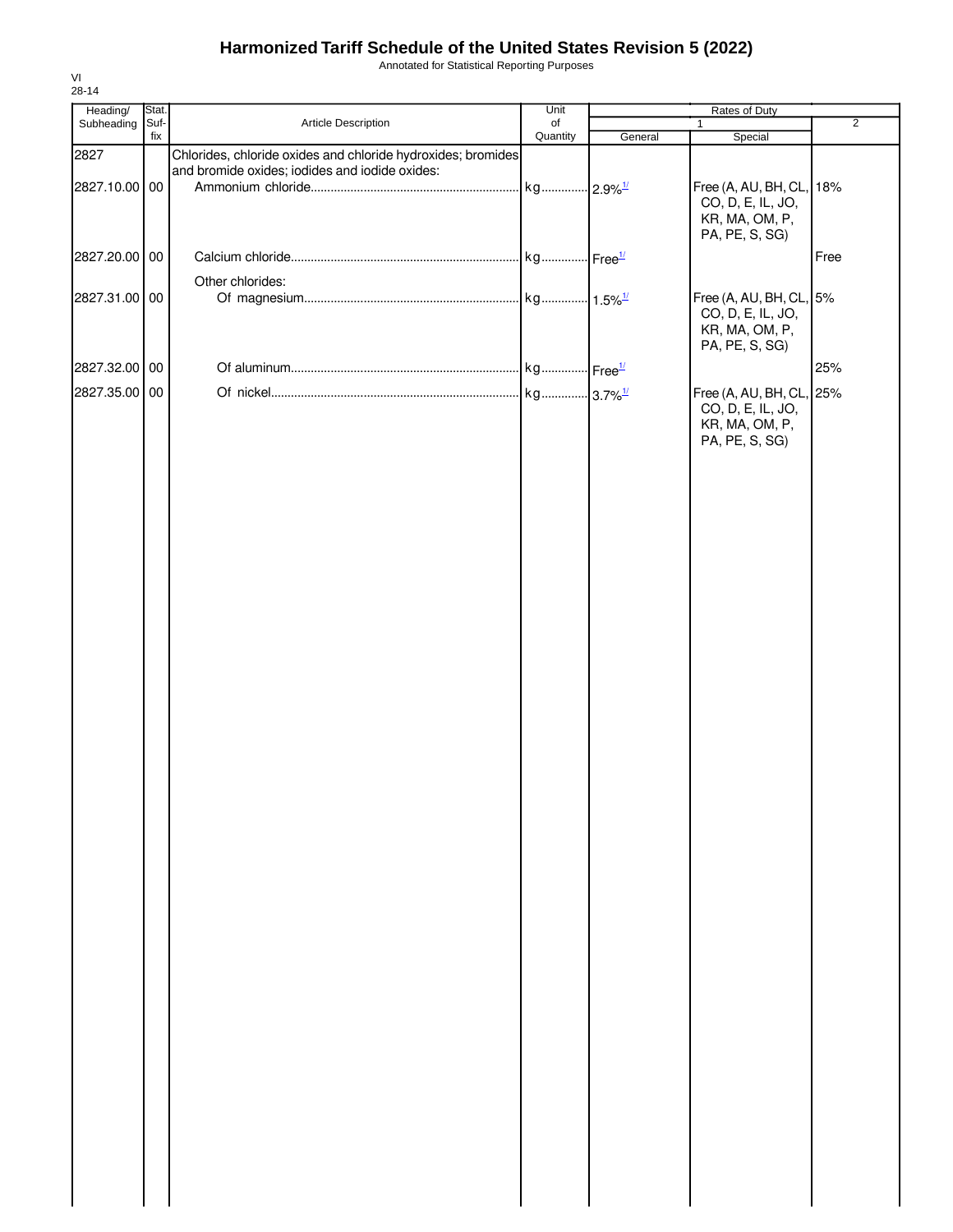Annotated for Statistical Reporting Purposes

| Heading/               | Stat.       |                                                                                                                                                            | Unit                          |         | Rates of Duty                                                                       |                |
|------------------------|-------------|------------------------------------------------------------------------------------------------------------------------------------------------------------|-------------------------------|---------|-------------------------------------------------------------------------------------|----------------|
| Subheading             | Suf-<br>fix | <b>Article Description</b>                                                                                                                                 | of<br>Quantity                | General | $\mathbf{1}$<br>Special                                                             | $\overline{2}$ |
| 2827 (con.)<br>2827.39 |             | Chlorides, chloride oxides and chloride hydroxides; bromides<br>and bromide oxides; iodides and iodide oxides: (con.)<br>Other chlorides: (con.)<br>Other: |                               |         |                                                                                     |                |
| 2827.39.10 00          |             |                                                                                                                                                            | kg 5.5% <sup>4/</sup><br>V kg |         | Free (A, AU, BH, CL, 40%<br>CO, D, E, IL, JO,<br>KR, MA, OM, P,<br>PA, PE, S, SG)   |                |
| 2827.39.25 00          |             |                                                                                                                                                            |                               |         | Free (A, AU, BH, CL, 25%<br>CO, D, E, IL, JO,<br>KR, MA, OM, P,<br>PA, PE, S, SG)   |                |
| 2827.39.30 00          |             |                                                                                                                                                            |                               |         | Free (A, AU, BH, CL, 30%<br>CO, D, E, IL, JO,<br>KR, MA, OM, P,<br>PA, PE, S, SG)   |                |
| 2827.39.40 00          |             |                                                                                                                                                            | W kg                          |         | Free (A+, AU, BH,<br>CL, CO, D, E, IL,<br>JO, KR, MA, OM,<br>P, PA, PE, S, SG)      | 45.5%          |
| 2827.39.45 00          |             |                                                                                                                                                            |                               |         | Free (A, AU, BH, CL, 28.5%<br>CO, D, E, IL, JO,<br>KR, MA, OM, P,<br>PA, PE, S, SG) |                |
| 2827.39.55 00          |             |                                                                                                                                                            |                               |         | Free (A, AU, BH, CL, 25%<br>CO, D, E, IL, JO,<br>KR, MA, OM, P,<br>PA, PE, S, SG)   |                |
| 2827.39.60 00          |             |                                                                                                                                                            |                               |         | Free (A, AU, BH, CL, 30%<br>CO, D, E, IL, JO,<br>KR, MA, OM, P,<br>PA, PE, S, SG)   |                |
| 2827.39.65 00          |             |                                                                                                                                                            |                               |         | Free (A, AU, BH, CL, 5%<br>CO, D, E, IL, JO,<br>KR, MA, OM, P,<br>PA, PE, S, SG)    |                |
| 2827.39.90 00          |             |                                                                                                                                                            |                               |         | Free (A, AU, BH, CL, 25%<br>CO, D, E, IL, JO,<br>KR, MA, OM, P,<br>PA, PE, S, SG)   |                |
|                        |             |                                                                                                                                                            |                               |         |                                                                                     |                |
|                        |             |                                                                                                                                                            |                               |         |                                                                                     |                |
|                        |             |                                                                                                                                                            |                               |         |                                                                                     |                |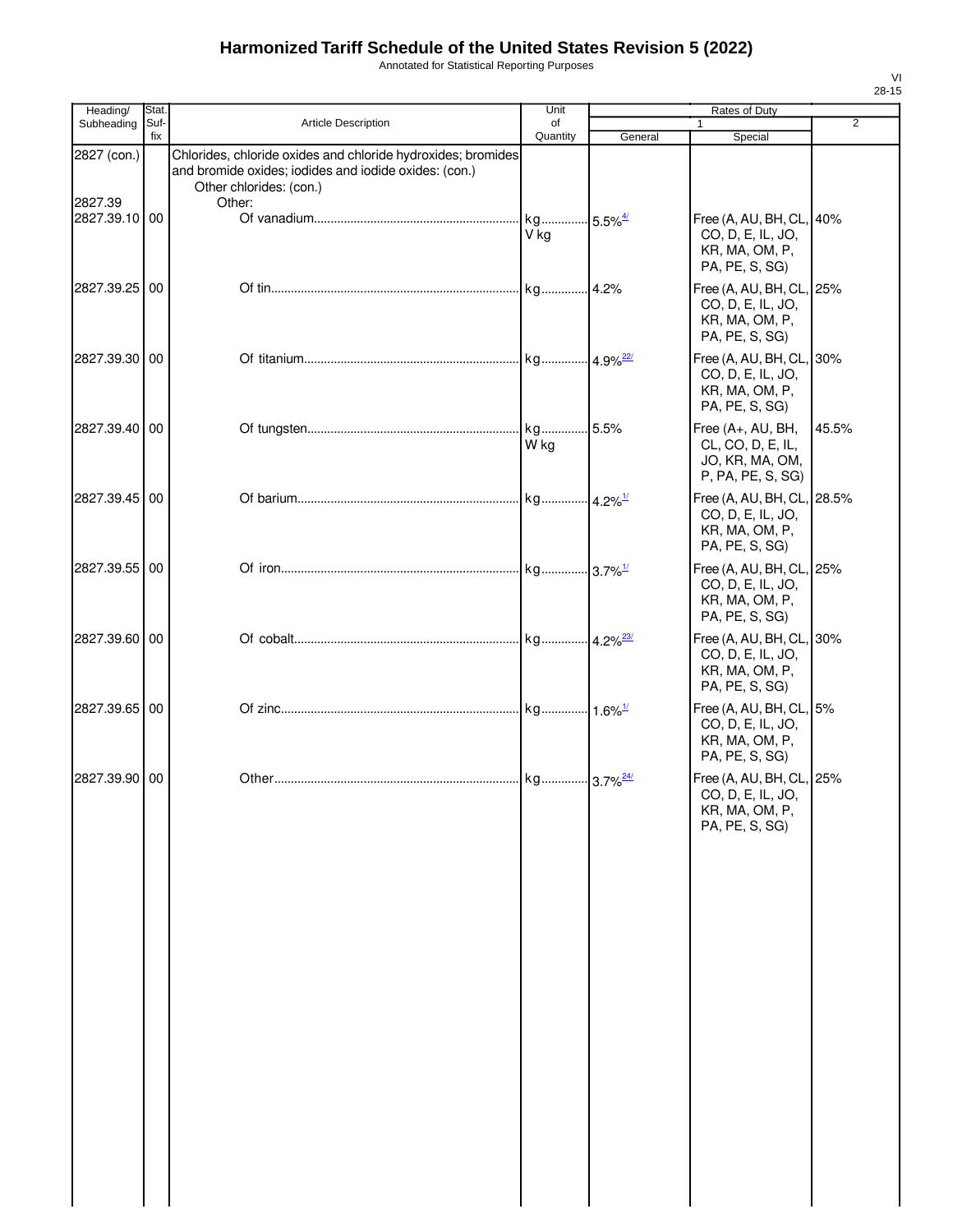Annotated for Statistical Reporting Purposes

| Heading/                 | Stat.       |                                                                                                                                                                   | Unit           |         | Rates of Duty                                                                       |                |
|--------------------------|-------------|-------------------------------------------------------------------------------------------------------------------------------------------------------------------|----------------|---------|-------------------------------------------------------------------------------------|----------------|
| Subheading               | Suf-<br>fix | <b>Article Description</b>                                                                                                                                        | of<br>Quantity | General | 1                                                                                   | $\overline{2}$ |
| 2827 (con.)              |             | Chlorides, chloride oxides and chloride hydroxides; bromides<br>and bromide oxides; iodides and iodide oxides: (con.)<br>Chloride oxides and chloride hydroxides: |                |         | Special                                                                             |                |
| 2827.41.00 00            |             |                                                                                                                                                                   |                |         | Free (A, AU, BH, CL, 32.5%<br>CO, D, E, IL, JO,<br>KR, MA, OM, P,<br>PA, PE, S, SG) |                |
| 2827.49<br>2827.49.10 00 |             | Other:                                                                                                                                                            | V kg           |         | Free (A, AU, BH, CL, 40%<br>CO, D, E, IL, JO,<br>KR, MA, OM, P,<br>PA, PE, S, SG)   |                |
| 2827.49.50 00            |             |                                                                                                                                                                   |                |         | Free (A, AU, BH, CL, 25%<br>CO, D, E, IL, JO,<br>KR, MA, OM, P,<br>PA, PE, S, SG)   |                |
| 2827.51.00 00            |             | Bromides and bromide oxides:                                                                                                                                      |                |         |                                                                                     | 22¢/kg         |
| 2827.59<br>2827.59.25 00 |             | Other:                                                                                                                                                            |                |         |                                                                                     | 25%            |
| 2827.59.51               | 00          |                                                                                                                                                                   |                |         | Free (A, AU, BH, CL, 25%                                                            |                |
| 2827.60                  |             | lodides and iodide oxides:                                                                                                                                        |                |         | CO, D, E, IL, JO,<br>KR, MA, OM, P,<br>PA, PE, S, SG)                               |                |
| 2827.60.10 00            |             |                                                                                                                                                                   |                |         |                                                                                     | 25%            |
| 2827.60.20 00            |             |                                                                                                                                                                   |                |         | Free (A, AU, BH, CL, 7.5%<br>CO, D, E, IL, JO,<br>KR, MA, OM, P,<br>PA, PE, S, SG)  |                |
| 2827.60.51               | 00          |                                                                                                                                                                   |                |         | Free (A, AU, BH, CL, 25%<br>CO, D, E, IL, JO,<br>KR, MA, OM, P,<br>PA, PE, S, SG)   |                |
| 2828                     |             | Hypochlorites; commercial calcium hypochlorite; chlorites;<br>hypobromites:                                                                                       |                |         |                                                                                     |                |
| 2828.10.00               | 00          | Commercial calcium hypochlorite and other calcium                                                                                                                 |                |         | Free (A, AU, BH, CL, 25%                                                            |                |
|                          |             |                                                                                                                                                                   |                |         | CO, D, E, IL, JO,<br>KR, MA, OM, P,<br>PA, PE, S, SG)                               |                |
| 2828.90.00 00            |             |                                                                                                                                                                   |                |         | Free (A, AU, BH, CL, 25%<br>CO, D, E, IL, JO,<br>KR, MA, OM, P,<br>PA, PE, S, SG)   |                |
|                          |             |                                                                                                                                                                   |                |         |                                                                                     |                |
|                          |             |                                                                                                                                                                   |                |         |                                                                                     |                |
|                          |             |                                                                                                                                                                   |                |         |                                                                                     |                |
|                          |             |                                                                                                                                                                   |                |         |                                                                                     |                |
|                          |             |                                                                                                                                                                   |                |         |                                                                                     |                |
|                          |             |                                                                                                                                                                   |                |         |                                                                                     |                |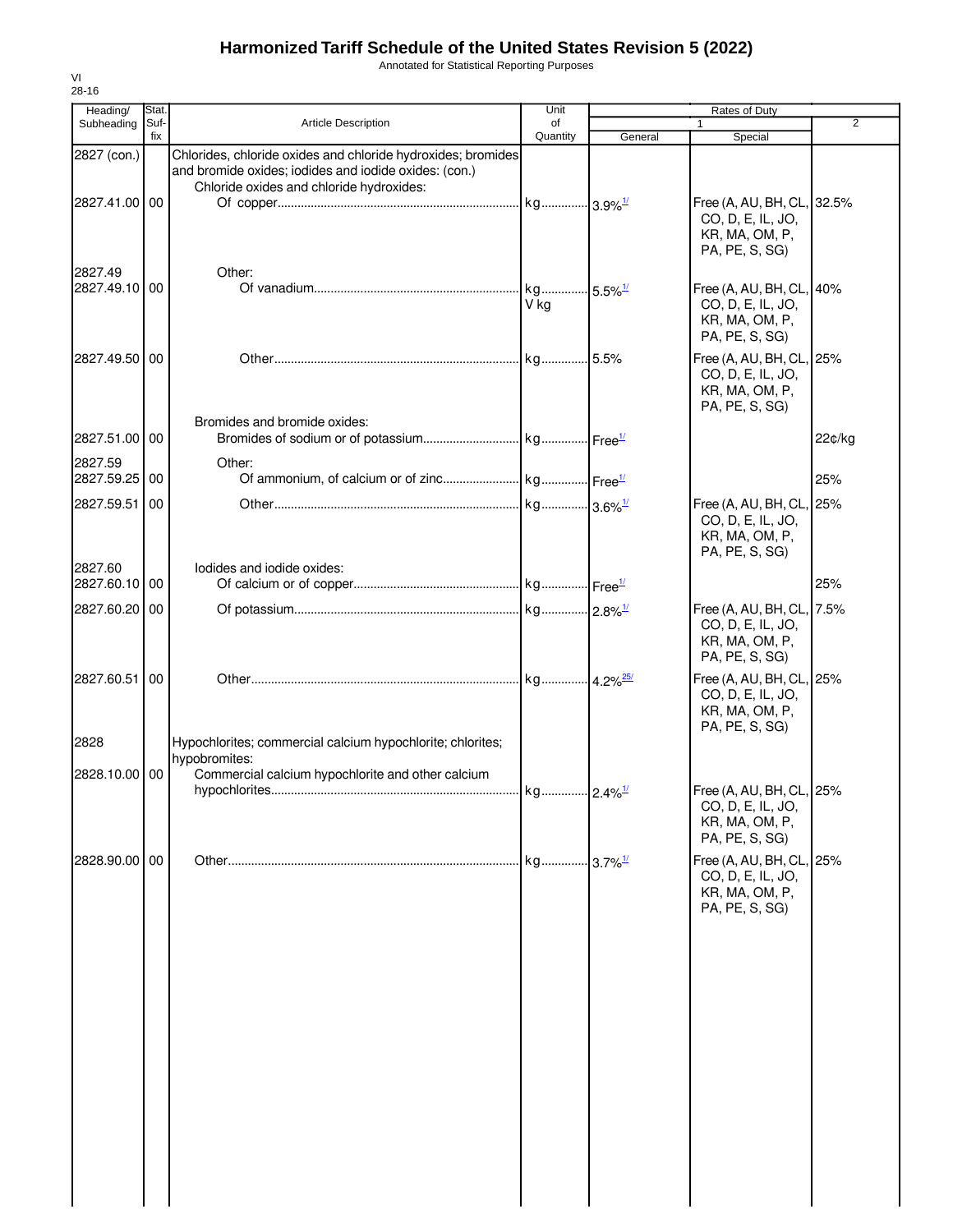Annotated for Statistical Reporting Purposes

| Heading/                 | Stat.       |                                                                                                | Unit           |                                           | Rates of Duty                                                                                   |                |
|--------------------------|-------------|------------------------------------------------------------------------------------------------|----------------|-------------------------------------------|-------------------------------------------------------------------------------------------------|----------------|
| Subheading               | Suf-<br>fix | <b>Article Description</b>                                                                     | of<br>Quantity | General                                   | Special                                                                                         | $\overline{2}$ |
| 2829                     |             | Chlorates and perchlorates; bromates and perbromates;<br>iodates and periodates:<br>Chlorates: |                |                                           |                                                                                                 |                |
| 2829.11.00 00            |             |                                                                                                |                |                                           |                                                                                                 | 13%            |
| 2829.19.01               | 00          |                                                                                                |                |                                           | Free (A, AU, BH, CL,<br>CO, D, E, IL, JO,<br>KR, MA, OM, P,<br>PA, PE, S, SG)                   | 25%            |
| 2829.90<br>2829.90.05    | 00          | Other:                                                                                         |                |                                           |                                                                                                 | 25%            |
| 2829.90.25               | 00          |                                                                                                |                |                                           |                                                                                                 | 25%            |
| 2829.90.40 00            |             | Other:                                                                                         |                |                                           | Free (A, AU, BH, CL, 25%<br>CO, D, E, IL, JO,<br>KR, MA, OM, P,<br>PA, PE, S, SG)               |                |
| 2829.90.61               | 00          |                                                                                                |                |                                           | Free (A, AU, BH, CL, 25%<br>CO, D, E, IL, JO,<br>KR, MA, OM, P,<br>PA, PE, S, SG)               |                |
| 2830<br>2830.10.00       | 00          | Sulfides; polysulfides, whether or not chemically defined:                                     |                |                                           | Free (A, AU, BH, CL, 25%<br>CO, D, E, IL, JO,<br>KR, MA, OM, P,<br>PA, PE, S, SG)               |                |
| 2830.90<br>2830.90.10 00 |             | Other:<br>Zinc sulfide, luminescent grade having a purity of 99.99                             |                |                                           |                                                                                                 |                |
|                          |             |                                                                                                |                |                                           |                                                                                                 | 11%            |
| 2830.90.15 00            |             |                                                                                                |                |                                           | Free (A, AU, BH, CL,<br>CO, D, E, IL, JO,<br>KR, MA, OM, P,<br>PA, PE, S, SG)                   | 11%            |
| 2830.90.20 00            |             |                                                                                                |                |                                           | Free (A, AU, BH, CL, 25%<br>CO, D, E, IL, JO,<br>KR, MA, OM, P,<br>PA, PE, S, SG)               |                |
| 2830.90.90 00            |             | Other                                                                                          | kg             | $3\%$ <sup><math>\frac{1}{2}</math></sup> | Free (A, AU, BH, CL, 25%<br>CO, D, E, IL, JO,<br>KR, MA, OM, P,<br>PA, PE, S, SG)               |                |
| 2831<br>2831.10          |             | Dithionites and sulfoxylates:<br>Of sodium:                                                    |                |                                           |                                                                                                 |                |
| 2831.10.10 00            |             |                                                                                                |                |                                           |                                                                                                 | 35%            |
| 2831.10.50               | 00          |                                                                                                |                |                                           | Free (A, AU, BH, CL,<br>CO, D, E, IL, JO,<br>KR, MA, OM, P,                                     | 35%            |
| 2831.90.00               | 00          |                                                                                                |                |                                           | PA, PE, S, SG)<br>Free (A, AU, BH, CL,<br>CO, D, E, IL, JO,<br>KR, MA, OM, P,<br>PA, PE, S, SG) | 35%            |
|                          |             |                                                                                                |                |                                           |                                                                                                 |                |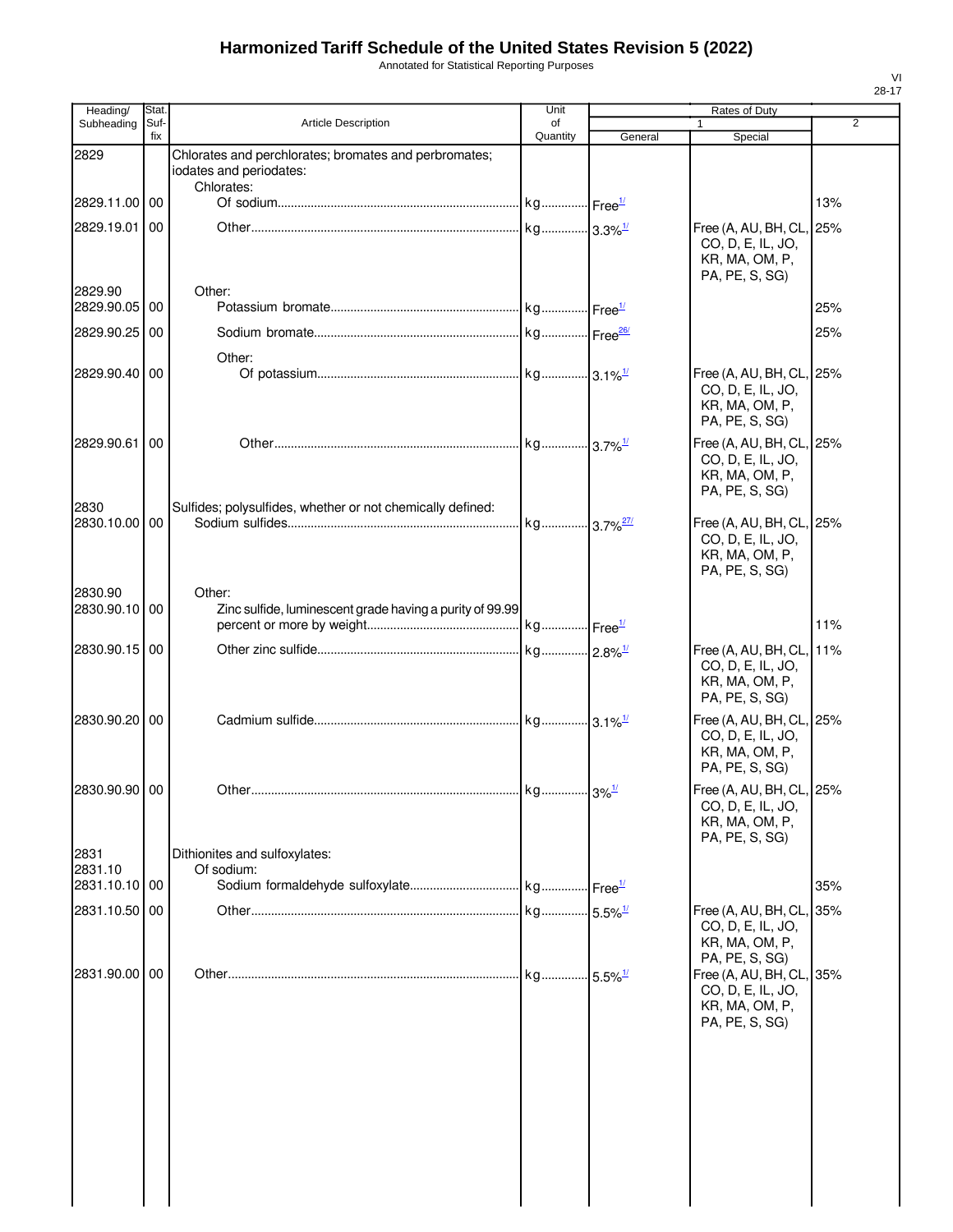Annotated for Statistical Reporting Purposes

| Heading/      | Stat. |                                                | Unit     |                    | Rates of Duty             |                |
|---------------|-------|------------------------------------------------|----------|--------------------|---------------------------|----------------|
| Subheading    | Suf-  | Article Description                            | of       |                    | 1                         | $\overline{2}$ |
|               | fix   |                                                | Quantity | General            | Special                   |                |
| 2832          |       | Sulfites; thiosulfates:                        |          |                    |                           |                |
| 2832.10.00 00 |       |                                                |          |                    | Free (A, AU, BH, CL, 4.5% |                |
|               |       |                                                |          |                    | CO, D, E, IL, JO,         |                |
|               |       |                                                |          |                    | KR, MA, OM, P,            |                |
|               |       |                                                |          |                    | PA, PE, S, SG)            |                |
| 2832.20.00 00 |       |                                                |          |                    | Free (A*, AU, BH,         | 25%            |
|               |       |                                                |          |                    | CL, CO, D, E, IL,         |                |
|               |       |                                                |          |                    | JO, KR, MA, OM,           |                |
|               |       |                                                |          |                    | P, PA, PE, S, SG)         |                |
|               |       |                                                |          |                    |                           |                |
| 2832.30       |       | Thiosulfates:                                  |          |                    |                           |                |
| 2832.30.10 00 |       |                                                |          |                    | Free (A*, AU, BH,         | 4.5%           |
|               |       |                                                |          |                    | CL, CO, D, E, IL,         |                |
|               |       |                                                |          |                    | JO, KR, MA, OM,           |                |
|               |       |                                                |          |                    | P, PA, PE, S, SG)         |                |
| 2832.30.50 00 |       |                                                |          |                    |                           |                |
|               |       |                                                |          |                    | Free (A, AU, BH, CL, 4.5% |                |
|               |       |                                                |          |                    | CO, D, E, IL, JO,         |                |
|               |       |                                                |          |                    | KR, MA, OM, P,            |                |
|               |       |                                                |          |                    | PA, PE, S, SG)            |                |
| 2833          |       | Sulfates; alums; peroxosulfates (persulfates): |          |                    |                           |                |
|               |       | Sodium sulfates:                               |          |                    |                           |                |
| 2833.11       |       | Disodium sulfate:                              |          |                    |                           |                |
| 2833.11.10 00 |       |                                                |          | Free <sup>1/</sup> |                           | Free           |
| 2833.11.50    |       |                                                |          |                    |                           |                |
|               |       |                                                |          |                    | Free (A, AU, BH, CL, 3.6% |                |
|               |       |                                                |          |                    | CO, D, E, IL, JO,         |                |
|               |       |                                                |          |                    | KR, MA, OM, P,            |                |
|               |       |                                                |          |                    | PA, PE, S, SG)            |                |
|               | 10    |                                                |          |                    |                           |                |
|               | 50    |                                                |          |                    |                           |                |
| 2833.19.00 00 |       |                                                |          |                    |                           | Free           |
|               |       |                                                |          |                    |                           |                |
|               |       |                                                |          |                    |                           |                |
|               |       |                                                |          |                    |                           |                |
|               |       |                                                |          |                    |                           |                |
|               |       |                                                |          |                    |                           |                |
|               |       |                                                |          |                    |                           |                |
|               |       |                                                |          |                    |                           |                |
|               |       |                                                |          |                    |                           |                |
|               |       |                                                |          |                    |                           |                |
|               |       |                                                |          |                    |                           |                |
|               |       |                                                |          |                    |                           |                |
|               |       |                                                |          |                    |                           |                |
|               |       |                                                |          |                    |                           |                |
|               |       |                                                |          |                    |                           |                |
|               |       |                                                |          |                    |                           |                |
|               |       |                                                |          |                    |                           |                |
|               |       |                                                |          |                    |                           |                |
|               |       |                                                |          |                    |                           |                |
|               |       |                                                |          |                    |                           |                |
|               |       |                                                |          |                    |                           |                |
|               |       |                                                |          |                    |                           |                |
|               |       |                                                |          |                    |                           |                |
|               |       |                                                |          |                    |                           |                |
|               |       |                                                |          |                    |                           |                |
|               |       |                                                |          |                    |                           |                |
|               |       |                                                |          |                    |                           |                |
|               |       |                                                |          |                    |                           |                |
|               |       |                                                |          |                    |                           |                |
|               |       |                                                |          |                    |                           |                |
|               |       |                                                |          |                    |                           |                |
|               |       |                                                |          |                    |                           |                |
|               |       |                                                |          |                    |                           |                |
|               |       |                                                |          |                    |                           |                |
|               |       |                                                |          |                    |                           |                |
|               |       |                                                |          |                    |                           |                |
|               |       |                                                |          |                    |                           |                |
|               |       |                                                |          |                    |                           |                |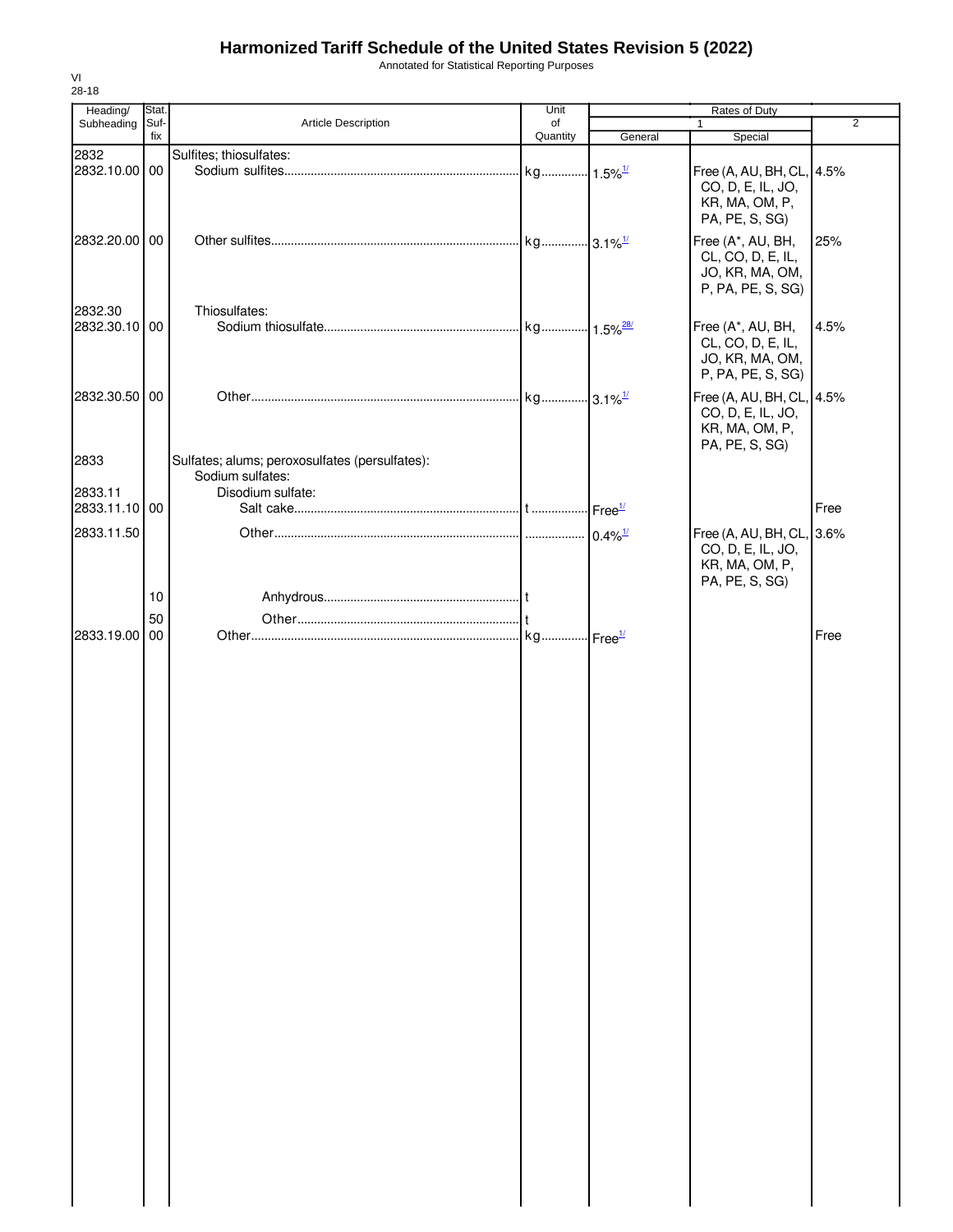| Annotated for Statistical Reporting Purposes |  |
|----------------------------------------------|--|
|----------------------------------------------|--|

| Heading/      | <b>Stat</b> |                                                       | Unit                           |         | Rates of Duty                                                                        |                |
|---------------|-------------|-------------------------------------------------------|--------------------------------|---------|--------------------------------------------------------------------------------------|----------------|
| Subheading    | Suf-<br>fix | Article Description                                   | οf<br>Quantity                 |         | 1                                                                                    | $\overline{2}$ |
| 2833 (con.)   |             | Sulfates; alums; peroxosulfates (persulfates): (con.) |                                | General | Special                                                                              |                |
|               |             | Other sulfates:                                       |                                |         |                                                                                      |                |
| 2833.21.00 00 |             |                                                       |                                |         | Free (A, AU, BH, CL, 20%<br>CO, D, E, IL, JO,<br>KR, MA, OM, P,<br>PA, PE, S, SG)    |                |
| 2833.22.00 00 |             |                                                       |                                |         |                                                                                      | 10%            |
| 2833.24.00 00 |             |                                                       |                                |         | Free (A, AU, BH, CL, 25%<br>CO, D, E, IL, JO,<br>KR, MA, OM, P,<br>PA, PE, S, SG)    |                |
| 2833.25.00 00 |             |                                                       | kg 1.4% <sup>1/</sup><br>Cu ka |         | Free (A, AU, BH, CL, 5%<br>CO, D, E, IL, JO,<br>KR, MA, OM, P,<br>PA, PE, S, SG)     |                |
| 2833.27.00 00 |             |                                                       |                                |         | Free (A, AU, BH, CL, 4.2%<br>CO, D, E, IL, JO,<br>KR, MA, OM, P,<br>PA, PE, S, SG)   |                |
| 2833.29       |             | Other:                                                |                                |         |                                                                                      |                |
| 2833.29.10 00 |             |                                                       |                                |         | Free (A, AU, BH, CL, 6.5%<br>CO, D, E, IL, JO,<br>KR, MA, OM, P,<br>PA, PE, S, SG)   |                |
| 2833.29.20 00 |             |                                                       |                                |         |                                                                                      | Free           |
| 2833.29.30 00 |             |                                                       | V kg                           |         | Free (A, AU, BH, CL, 40%<br>CO, D, E, IL, JO,<br>KR, MA, OM, P,<br>PA, PE, S, SG)    |                |
| 2833.29.40 00 |             |                                                       |                                |         | Free (A, AU, BH, CL, 25%<br>CO, D, E, IL, JO,<br>KR, MA, OM, P,<br>PA, PE, S, SG)    |                |
| 2833.29.45 00 |             |                                                       |                                |         | Free (A, AU, BH, CL, 8%<br>CO, D, E, IL, JO,<br>KR, MA, OM, P,<br>PA, PE, S, SG)     |                |
| 2833.29.51 00 |             |                                                       |                                |         | Free (A, AU, BH, CL, 30%<br>CO, D, E, IL, JO, K,<br>KR, MA, OM, P,<br>PA, PE, S, SG) |                |
| 2833.30.00 00 |             |                                                       |                                |         | Free (A, AU, BH, CL, 25%<br>CO, D, E, IL, JO,<br>KR, MA, OM, P,<br>PA, PE, S, SG)    |                |
|               |             |                                                       |                                |         |                                                                                      |                |
|               |             |                                                       |                                |         |                                                                                      |                |
|               |             |                                                       |                                |         |                                                                                      |                |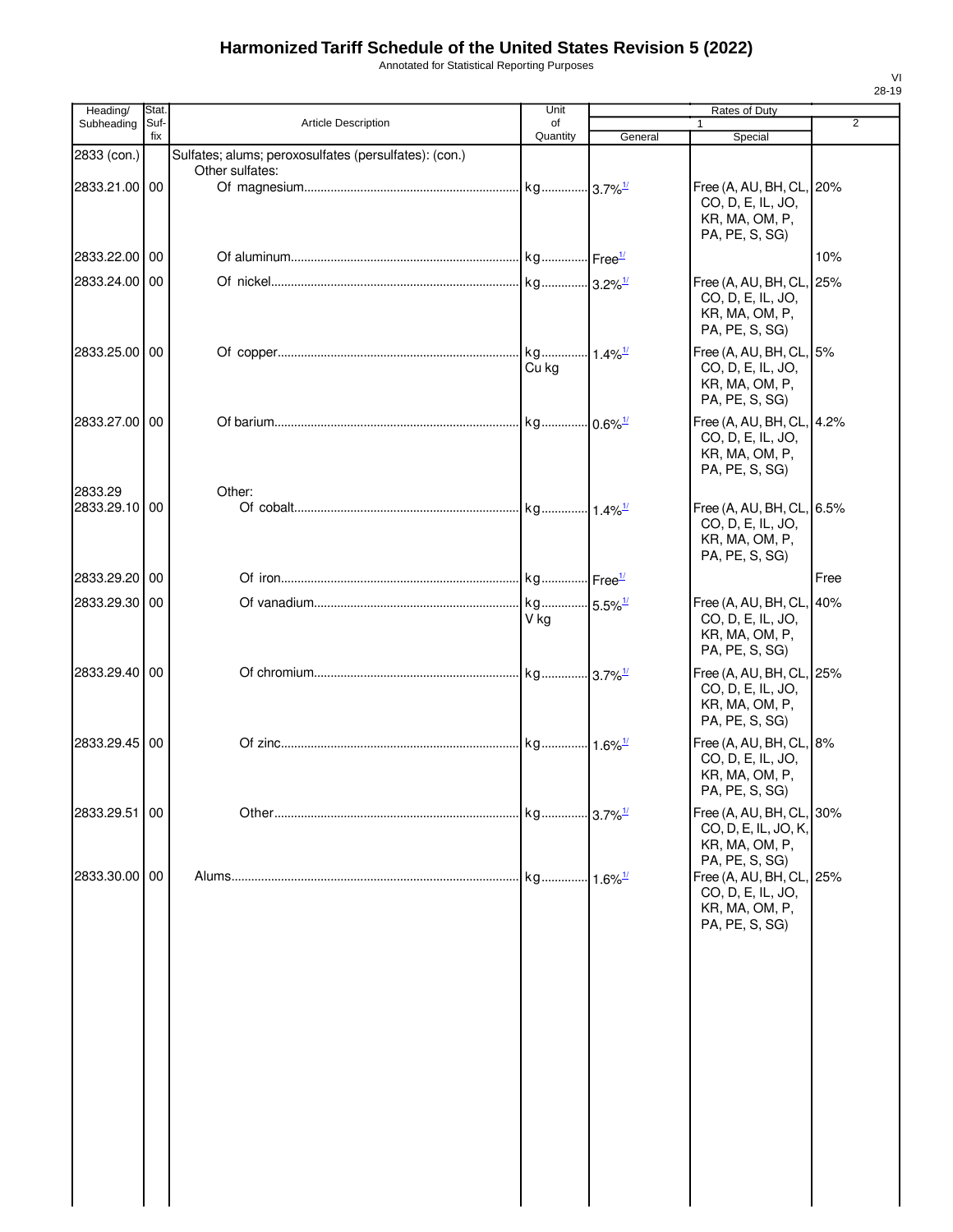Annotated for Statistical Reporting Purposes

| 28-20                                |               |                                                                                        |            |                       |                                                                                   |                |
|--------------------------------------|---------------|----------------------------------------------------------------------------------------|------------|-----------------------|-----------------------------------------------------------------------------------|----------------|
| Heading/<br>Subheading               | Stat.<br>Suf- | Article Description                                                                    | Unit<br>of |                       | Rates of Duty<br>1                                                                | $\overline{2}$ |
|                                      | fix           |                                                                                        | Quantity   | General               | Special                                                                           |                |
| 2833 (con.)<br>2833.40<br>2833.40.20 | 00            | Sulfates; alums; peroxosulfates (persulfates): (con.)<br>Peroxosulfates (persulfates): |            | $3.7\%$ <sup>1/</sup> | Free (A, AU, BH, CL, 25%                                                          |                |
|                                      |               |                                                                                        |            |                       | CO, D, E, IL, JO,<br>KR, MA, OM, P,<br>PA, PE, S, SG)                             |                |
| 2833.40.60                           |               |                                                                                        |            | $3.1\%$ <sup>1/</sup> | Free (A, AU, BH, CL, 25%<br>CO, D, E, IL, JO,<br>KR, MA, OM, P,<br>PA, PE, S, SG) |                |
|                                      | 10            |                                                                                        |            |                       |                                                                                   |                |
|                                      | 20            |                                                                                        |            |                       |                                                                                   |                |
|                                      | 50            |                                                                                        |            |                       |                                                                                   |                |
| 2834                                 |               | Nitrites; nitrates:                                                                    |            |                       |                                                                                   |                |
| 2834.10<br>2834.10.10 00             |               | Nitrites:                                                                              |            |                       | Free (A, AU, BH, CL, 54%                                                          |                |
|                                      |               |                                                                                        |            |                       | CO, D, E, IL, JO,<br>KR, MA, OM, P,<br>PA, PE, S, SG)                             |                |
| 2834.10.50 00                        |               |                                                                                        |            |                       | Free (A, AU, BH, CL, 25%<br>CO, D, E, IL, JO,<br>KR, MA, OM, P,                   |                |
|                                      |               | Nitrates:                                                                              |            |                       | PA, PE, S, SG)                                                                    |                |
| 2834.21.00 00                        |               |                                                                                        |            |                       |                                                                                   | Free           |
| 2834.29                              |               | Other:                                                                                 |            |                       |                                                                                   |                |
| 2834.29.05 00                        |               |                                                                                        |            |                       | Free (A, AU, BH, CL, 35%<br>CO, D, E, IL, JO,<br>KR, MA, OM, P,<br>PA, PE, S, SG) |                |
| 2834.29.10                           | 00            |                                                                                        |            |                       |                                                                                   | Free           |
| 2834.29.20 00                        |               |                                                                                        |            |                       | Free (A, AU, BH, CL, 25%                                                          |                |
|                                      |               |                                                                                        |            |                       | CO, D, E, IL, JO,<br>KR, MA, OM, P,<br>PA, PE, S, SG)                             |                |
| 2834.29.51                           | 00            |                                                                                        |            |                       | Free (A, AU, BH, CL, 10%<br>CO, D, E, IL, JO,<br>KR, MA, OM, P,<br>PA, PE, S, SG) |                |
|                                      |               |                                                                                        |            |                       |                                                                                   |                |
|                                      |               |                                                                                        |            |                       |                                                                                   |                |
|                                      |               |                                                                                        |            |                       |                                                                                   |                |
|                                      |               |                                                                                        |            |                       |                                                                                   |                |
|                                      |               |                                                                                        |            |                       |                                                                                   |                |
|                                      |               |                                                                                        |            |                       |                                                                                   |                |
|                                      |               |                                                                                        |            |                       |                                                                                   |                |

VI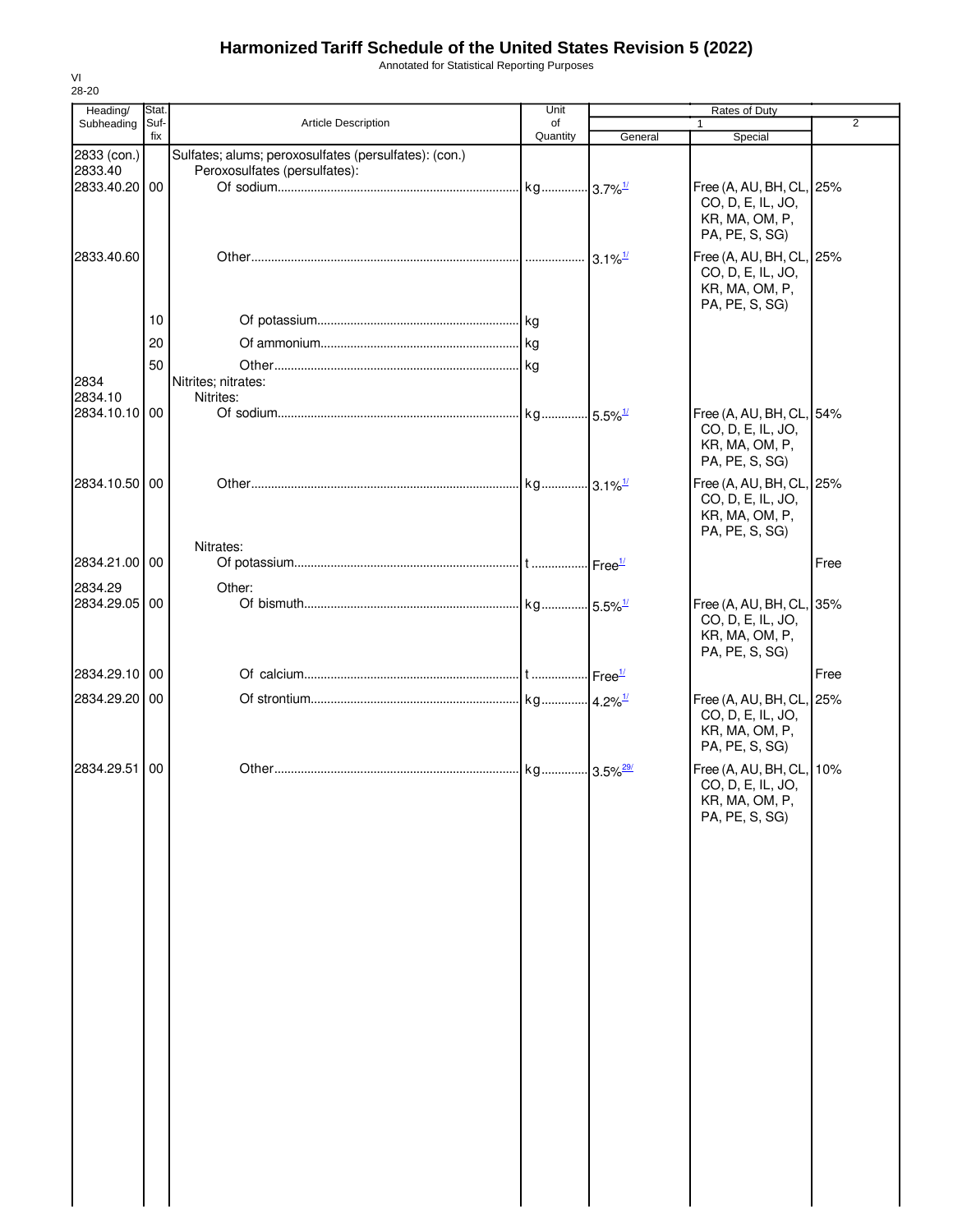Annotated for Statistical Reporting Purposes

| Heading/                 | Stat.       |                                                                                                                                   | Unit           |                         | Rates of Duty                                                                      |       |
|--------------------------|-------------|-----------------------------------------------------------------------------------------------------------------------------------|----------------|-------------------------|------------------------------------------------------------------------------------|-------|
| Subheading               | Suf-<br>fix | <b>Article Description</b>                                                                                                        | οf<br>Quantity | General                 | 1<br>Special                                                                       | 2     |
| 2835                     |             | Phosphinates (hypophosphites), phosphonates (phosphites)<br>and phosphates; polyphosphates, whether or not chemically<br>defined: |                |                         |                                                                                    |       |
| 2835.10.00 00            |             | Phosphinates (hypophosphites) and phosphonates                                                                                    |                |                         | Free (A, AU, BH, CL, 25%<br>CO, D, E, IL, JO,<br>KR, MA, OM, P,<br>PA, PE, S, SG)  |       |
| 2835.22.00 00            |             | Phosphates:                                                                                                                       |                |                         | Free $(A, AU, BH, CL, 6%$<br>CO, D, E, IL, JO,<br>KR, MA, OM, P,<br>PA, PE, S, SG) |       |
| 2835.24.00 00            |             |                                                                                                                                   |                |                         | Free (A, AU, BH, CL, 25%<br>CO, D, E, IL, JO,<br>KR, MA, OM, P,<br>PA, PE, S, SG)  |       |
| 2835.25.00 00            |             | Calcium hydrogenorthophosphate ("Dicalcium                                                                                        |                |                         |                                                                                    | 25%   |
| 2835.26.00 00            |             |                                                                                                                                   |                |                         |                                                                                    | 25%   |
| 2835.29<br>2835.29.10 00 |             | Other:                                                                                                                            |                |                         |                                                                                    | 25%   |
| 2835.29.20               | 00          |                                                                                                                                   |                |                         | Free (A, AU, BH, CL, 8.5%<br>CO, D, E, IL, JO,<br>KR, MA, OM, P,<br>PA, PE, S, SG) |       |
| 2835.29.30 00            |             |                                                                                                                                   |                |                         | Free (A, AU, BH, CL,<br>CO, D, E, IL, JO,<br>KR, MA, OM, P,<br>PA, PE, S, SG)      | 11.5% |
| 2835.29.51               | 00          |                                                                                                                                   |                |                         | Free (A, AU, BH, CL, 25%<br>CO, D, E, IL, JO,<br>KR, MA, OM, P,<br>PA, PE, S, SG)  |       |
| 2835.31.00 00            |             | Polyphosphates:                                                                                                                   |                |                         | Free (A, AU, BH, CL, 6%<br>CO, D, E, IL, JO,<br>KR, MA, OM, P,<br>PA, PE, S, SG)   |       |
| 2835.39<br>2835.39.10 00 |             | Other:                                                                                                                            |                |                         | Free (A, AU, BH, CL, 25%<br>CO, D, E, IL, JO,<br>KR, MA, OM, P,<br>PA, PE, S, SG)  |       |
| 2835.39.50 00            |             |                                                                                                                                   | . kg           | $-3.7\%$ <sup>32/</sup> | Free (A, AU, BH, CL, 25%<br>CO, D, E, IL, JO,<br>KR, MA, OM, P,<br>PA, PE, S, SG)  |       |
|                          |             |                                                                                                                                   |                |                         |                                                                                    |       |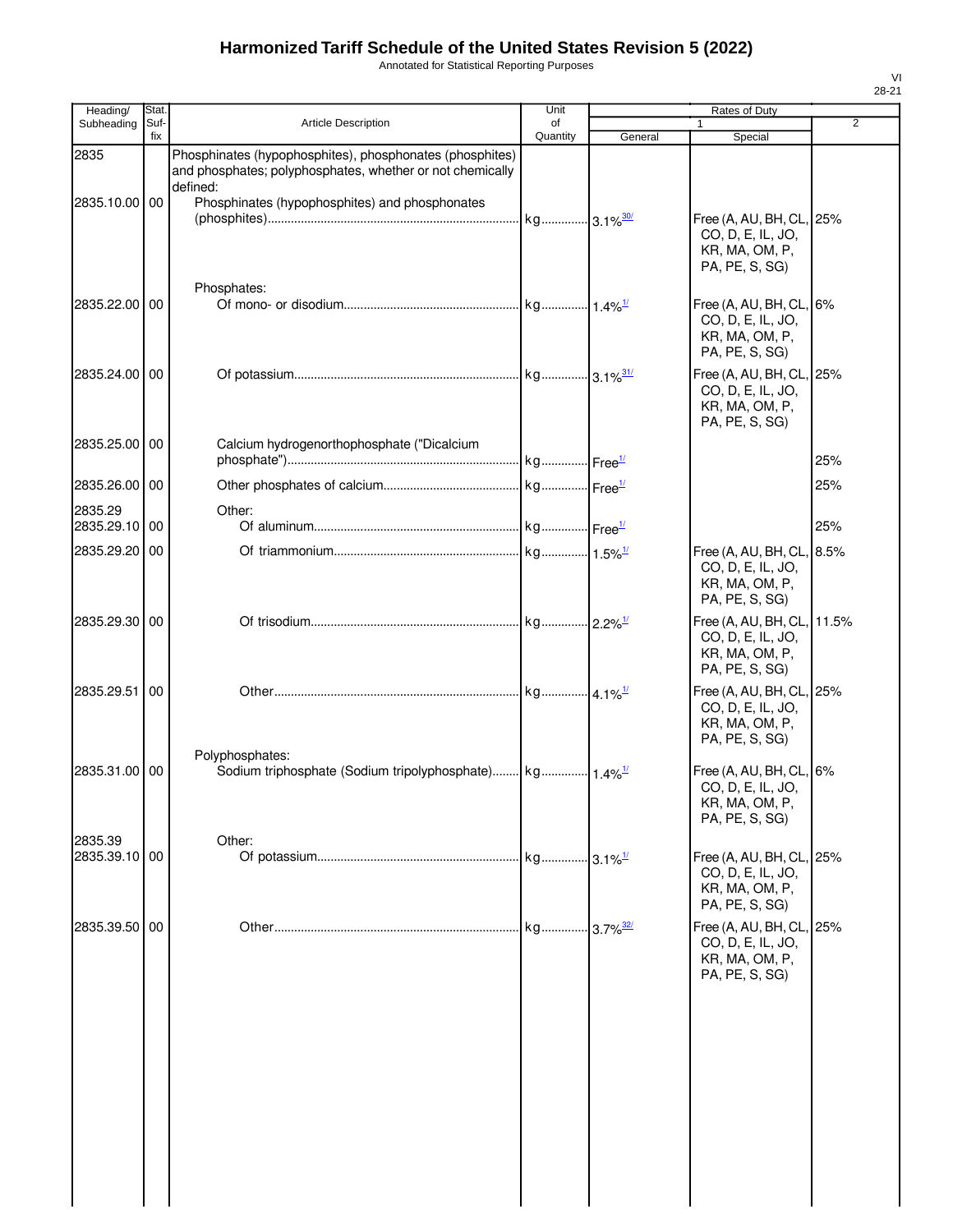Annotated for Statistical Reporting Purposes

| Heading/      | Stat.       |                                                                     | Unit                  |         | Rates of Duty                                                                      |                |
|---------------|-------------|---------------------------------------------------------------------|-----------------------|---------|------------------------------------------------------------------------------------|----------------|
| Subheading    | Suf-<br>fix | Article Description                                                 | of<br>Quantity        |         | $\mathbf{1}$                                                                       | $\overline{2}$ |
| 2836          |             | Carbonates; peroxocarbonates (percarbonates); commercial            |                       | General | Special                                                                            |                |
| 2836.20.00 00 |             | ammonium carbonate containing ammonium carbamate:                   | kg 1.2% <sup>1/</sup> |         | Free (A, AU, BH, CL, 8.5%<br>CO, D, E, IL, JO,<br>KR, MA, OM, P,<br>PA, PE, S, SG) |                |
| 2836.30.00 00 |             | Sodium hydrogencarbonate (Sodium bicarbonate) kg Free <sup>1/</sup> |                       |         |                                                                                    | Free           |
| 2836.40       |             | Potassium carbonates:                                               |                       |         |                                                                                    |                |
| 2836.40.10 00 |             |                                                                     |                       |         | Free (A, AU, BH, CL, 6%<br>CO, D, E, IL, JO,<br>KR, MA, OM, P,<br>PA, PE, S, SG)   |                |
| 2836.40.20 00 |             | Potassium hydrogencarbonate (Potassium                              |                       |         |                                                                                    |                |
|               |             |                                                                     |                       |         | Free (A, AU, BH, CL, 4.8%<br>CO, D, E, IL, JO,<br>KR, MA, OM, P,<br>PA, PE, S, SG) |                |
| 2836.50.00 00 |             |                                                                     |                       |         |                                                                                    | 25%            |
| 2836.60.00 00 |             |                                                                     |                       |         | Free (A, AU, BH, CL, 8.4%<br>CO, D, E, IL, JO,<br>KR, MA, OM, P,<br>PA, PE, S, SG) |                |
|               |             |                                                                     |                       |         |                                                                                    |                |
|               |             |                                                                     |                       |         |                                                                                    |                |
|               |             |                                                                     |                       |         |                                                                                    |                |
|               |             |                                                                     |                       |         |                                                                                    |                |
|               |             |                                                                     |                       |         |                                                                                    |                |
|               |             |                                                                     |                       |         |                                                                                    |                |
|               |             |                                                                     |                       |         |                                                                                    |                |
|               |             |                                                                     |                       |         |                                                                                    |                |
|               |             |                                                                     |                       |         |                                                                                    |                |
|               |             |                                                                     |                       |         |                                                                                    |                |
|               |             |                                                                     |                       |         |                                                                                    |                |
|               |             |                                                                     |                       |         |                                                                                    |                |
|               |             |                                                                     |                       |         |                                                                                    |                |
|               |             |                                                                     |                       |         |                                                                                    |                |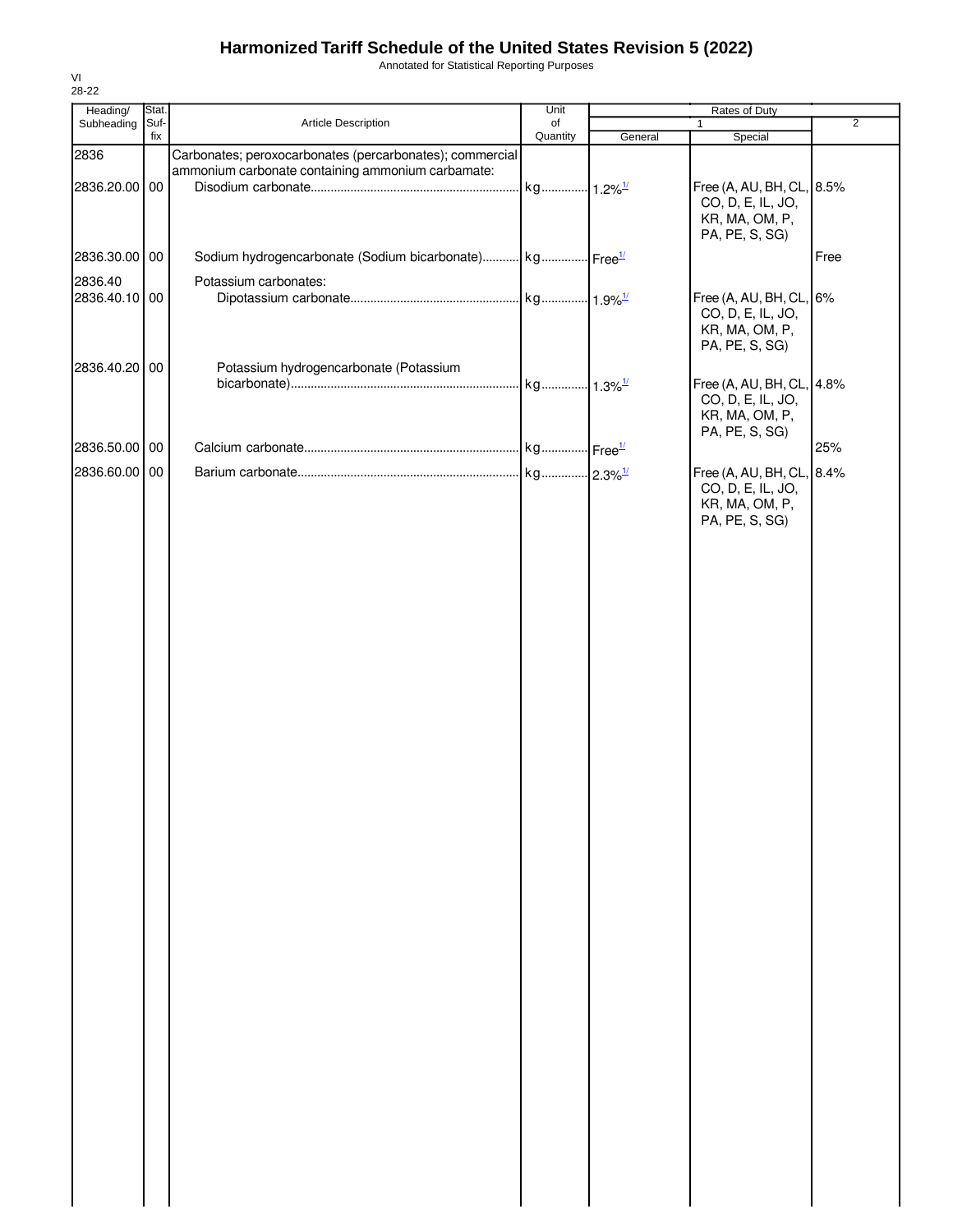Annotated for Statistical Reporting Purposes

| Heading/      | Stat.       |                                                                                                                                | Unit           |                        | Rates of Duty                                                                      |                |
|---------------|-------------|--------------------------------------------------------------------------------------------------------------------------------|----------------|------------------------|------------------------------------------------------------------------------------|----------------|
| Subheading    | Suf-<br>fix | <b>Article Description</b>                                                                                                     | of<br>Quantity | General                | 1<br>Special                                                                       | $\overline{2}$ |
| 2836 (con.)   |             | Carbonates; peroxocarbonates (percarbonates); commercial<br>ammonium carbonate containing ammonium carbamate: (con.)<br>Other: |                |                        |                                                                                    |                |
| 2836.91.00    |             |                                                                                                                                | .              | $3.7\%$ <sup>1/</sup>  | Free (A, AU, BH, CL, 25%<br>CO, D, E, IL, JO,<br>KR, MA, OM, P,<br>PA, PE, S, SG)  |                |
|               | 10<br>50    |                                                                                                                                |                |                        |                                                                                    |                |
| 2836.92.00 00 |             |                                                                                                                                | kg             | $4.2\%$ <sup>1/</sup>  | Free (A, AU, BH, CL, 25%<br>CO, D, E, IL, JO,<br>KR, MA, OM, P,<br>PA, PE, S, SG)  |                |
| 2836.99       |             | Other:                                                                                                                         |                |                        |                                                                                    |                |
| 2836.99.10 00 |             |                                                                                                                                |                | $4.2\%$ <sup>33/</sup> | Free (A, AU, BH, CL, 30%<br>CO, D, E, IL, JO,<br>KR, MA, OM, P,<br>PA, PE, S, SG)  |                |
| 2836.99.20 00 |             |                                                                                                                                |                |                        | Free (A, AU, BH, CL, 35%<br>CO, D, E, IL, JO,<br>KR, MA, OM, P,<br>PA, PE, S, SG)  |                |
| 2836.99.30 00 |             | Commercial ammonium carbonate and other                                                                                        |                |                        |                                                                                    |                |
|               |             |                                                                                                                                |                |                        | Free (A, AU, BH, CL, 16%<br>CO, D, E, IL, JO,<br>KR, MA, OM, P,<br>PA, PE, S, SG)  |                |
| 2836.99.40 00 |             |                                                                                                                                |                | $-0.5\%$ <sup>1/</sup> | Free (A, AU, BH, CL, 4.5%<br>CO, D, E, IL, JO,<br>KR, MA, OM, P,<br>PA, PE, S, SG) |                |
| 2836.99.50 00 |             |                                                                                                                                |                |                        | Free (A, AU, BH, CL, 25%<br>CO, D, E, IL, JO,<br>KR, MA, OM, P,<br>PA, PE, S, SG)  |                |
|               |             |                                                                                                                                |                |                        |                                                                                    |                |
|               |             |                                                                                                                                |                |                        |                                                                                    |                |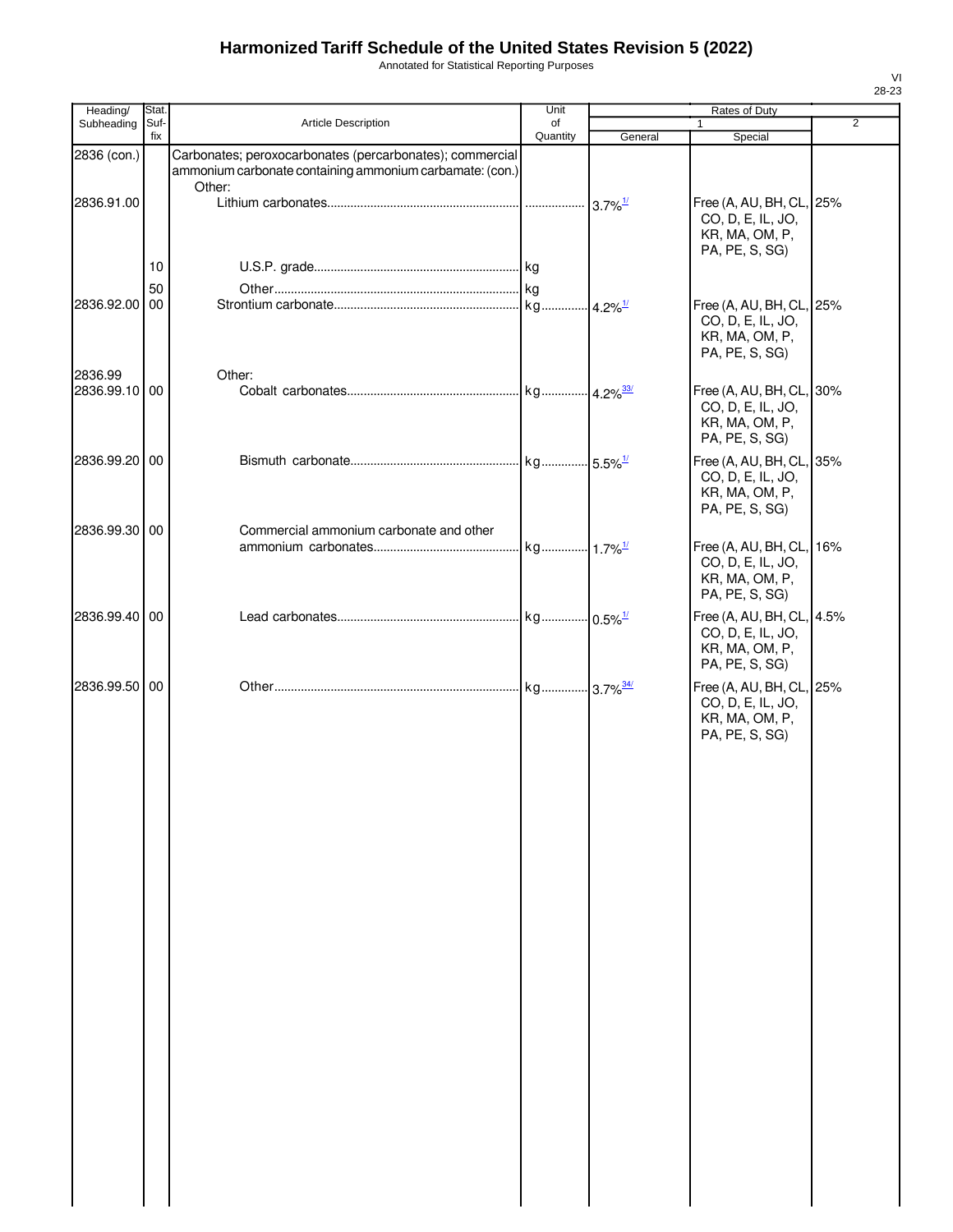Annotated for Statistical Reporting Purposes

| Heading/                 | Stat.       |                                                | Unit           |                    | Rates of Duty                                                                      |                |
|--------------------------|-------------|------------------------------------------------|----------------|--------------------|------------------------------------------------------------------------------------|----------------|
| Subheading               | Suf-<br>fix | Article Description                            | of<br>Quantity | General            | Special                                                                            | $\overline{2}$ |
| 2837                     |             | Cyanides, cyanide oxides and complex cyanides: |                |                    |                                                                                    |                |
|                          |             | Cyanides and cyanide oxides:                   |                |                    |                                                                                    |                |
| 2837.11.00 00            |             |                                                |                |                    |                                                                                    | Free           |
| 2837.19.01               |             |                                                |                | Free <sup>4/</sup> |                                                                                    | Free           |
|                          | 10          |                                                |                |                    |                                                                                    |                |
|                          | 15          |                                                |                |                    |                                                                                    |                |
|                          | 25          |                                                |                |                    |                                                                                    |                |
| 2837.20                  |             | Complex cyanides:                              |                |                    |                                                                                    |                |
| 2837.20.10               | 00          |                                                |                |                    | Free (A, AU, BH, CL, 5.1%<br>CO, D, E, IL, JO,<br>KR, MA, OM, P,<br>PA, PE, S, SG) |                |
| 2837.20.51               | 00          |                                                |                |                    | Free (A, AU, BH, CL, 8.5%<br>CO, D, E, IL, JO,<br>KR, MA, OM, P,<br>PA, PE, S, SG) |                |
| 2839                     |             | Silicates; commercial alkali metal silicates:  |                |                    |                                                                                    |                |
| 2839.11.00 00            |             | Of sodium:                                     |                |                    | Free (A, AU, BH, CL, 3%                                                            |                |
|                          |             |                                                |                |                    | CO, D, E, IL, JO,<br>KR, MA, OM, P,<br>PA, PE, S, SG)                              |                |
| 2839.19.00               | 00          |                                                |                |                    | Free (A, AU, BH, CL, 3%<br>CO, D, E, IL, JO,<br>KR, MA, OM, P,<br>PA, PE, S, SG)   |                |
| 2839.90<br>2839.90.10 00 |             | Other:                                         |                |                    | Free (A, AU, BH, CL, 25%<br>CO, D, E, IL, JO,<br>KR, MA, OM, P,<br>PA, PE, S, SG)  |                |
| 2839.90.50               | 00          |                                                |                |                    | Free (A*, AU, BH,<br>CL, CO, D, E, IL,<br>JO, KR, MA, OM,<br>P, PA, PE, S, SG)     | 25%            |
|                          |             |                                                |                |                    |                                                                                    |                |
|                          |             |                                                |                |                    |                                                                                    |                |
|                          |             |                                                |                |                    |                                                                                    |                |
|                          |             |                                                |                |                    |                                                                                    |                |
|                          |             |                                                |                |                    |                                                                                    |                |
|                          |             |                                                |                |                    |                                                                                    |                |
|                          |             |                                                |                |                    |                                                                                    |                |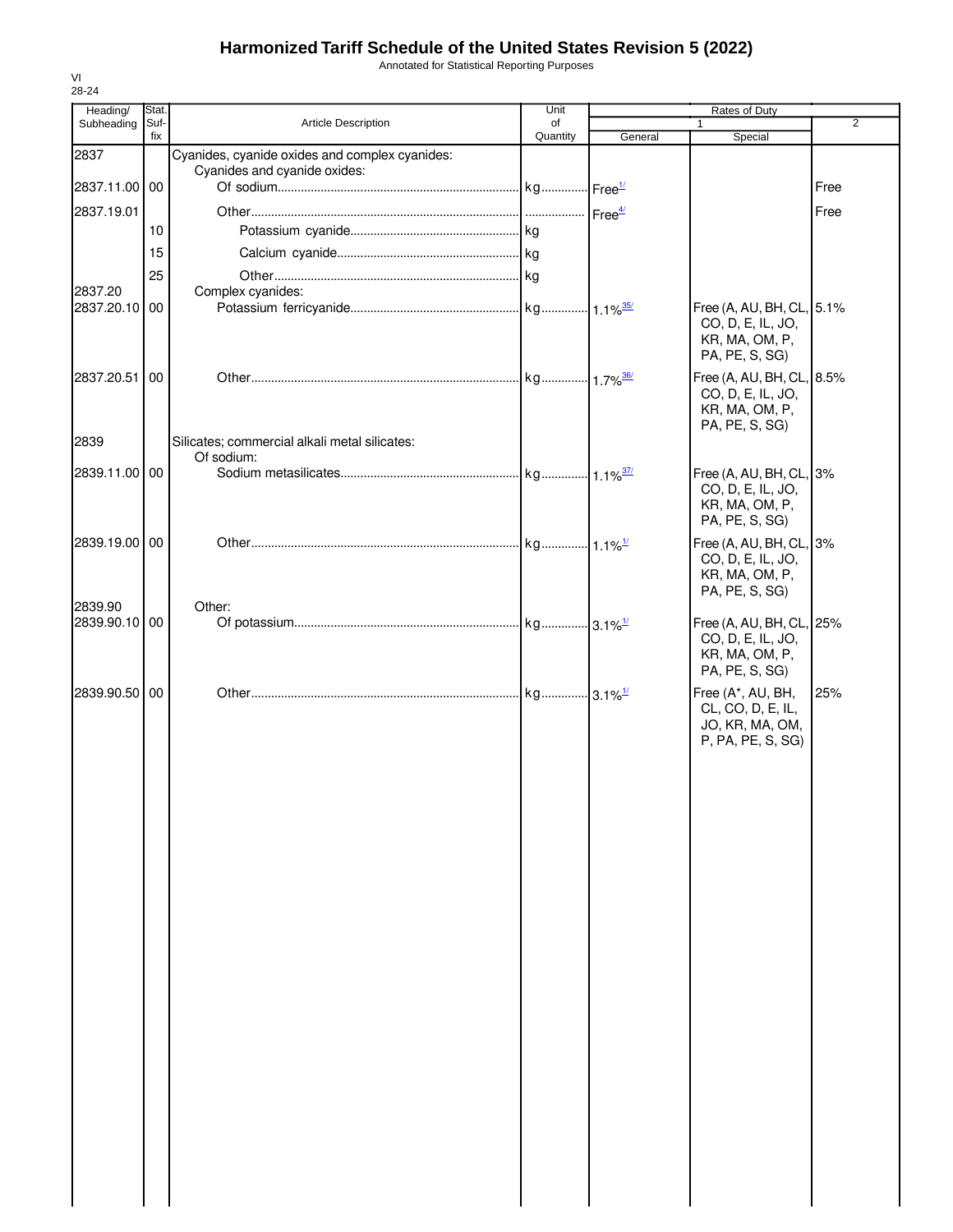Annotated for Statistical Reporting Purposes

| Heading/      | Stat.       |                                                                               | Unit                  |                         | Rates of Duty                                  |                |
|---------------|-------------|-------------------------------------------------------------------------------|-----------------------|-------------------------|------------------------------------------------|----------------|
| Subheading    | Suf-<br>fix | <b>Article Description</b>                                                    | of<br>Quantity        |                         | 1                                              | $\overline{2}$ |
|               |             |                                                                               |                       | General                 | Special                                        |                |
| 2840          |             | Borates; peroxoborates (perborates):<br>Disodium tetraborate (refined borax): |                       |                         |                                                |                |
| 2840.11.00 00 |             |                                                                               |                       |                         | Free (A, AU, BH, CL, 1.2%                      |                |
|               |             |                                                                               |                       |                         | CO, D, E, IL, JO,                              |                |
|               |             |                                                                               |                       |                         | KR, MA, OM, P,                                 |                |
|               |             |                                                                               |                       |                         | PA, PE, S, SG)                                 |                |
| 2840.19.00 00 |             |                                                                               |                       |                         |                                                |                |
|               |             |                                                                               |                       |                         | Free (A, AU, BH, CL, 0.4%<br>CO, D, E, IL, JO, |                |
|               |             |                                                                               |                       |                         | KR, MA, OM, P,                                 |                |
|               |             |                                                                               |                       |                         | PA, PE, S, SG)                                 |                |
| 2840.20.00 00 |             |                                                                               |                       | $-3.7\%$ <sup>38/</sup> | Free (A, AU, BH, CL, 25%                       |                |
|               |             |                                                                               |                       |                         | CO, D, E, IL, JO,                              |                |
|               |             |                                                                               |                       |                         | KR, MA, OM, P,                                 |                |
|               |             |                                                                               |                       |                         | PA, PE, S, SG)                                 |                |
| 2840.30.00    |             |                                                                               |                       | $3.7\%$ <sup>1/</sup>   | Free (A, AU, BH, CL, 25%                       |                |
|               |             |                                                                               |                       |                         | CO, D, E, IL, JO,                              |                |
|               |             |                                                                               |                       |                         | KR, MA, OM, P,                                 |                |
|               |             |                                                                               |                       |                         | PA, PE, S, SG)                                 |                |
|               | 10          |                                                                               |                       |                         |                                                |                |
|               | 50          |                                                                               |                       |                         |                                                |                |
| 2841          |             | Salts of oxometallic or peroxometallic acids:                                 |                       |                         |                                                |                |
| 2841.30.00    | 00          |                                                                               |                       |                         | Free (A*, AU, BH,                              | 8.5%           |
|               |             |                                                                               |                       |                         | CL, CO, D, E, IL,                              |                |
|               |             |                                                                               |                       |                         | JO, KR, MA, OM,                                |                |
|               |             |                                                                               |                       |                         | P, PA, PE, S, SG)                              |                |
| 2841.50       |             | Other chromates and dichromates; peroxochromates:                             |                       |                         |                                                |                |
| 2841.50.10 00 |             |                                                                               | kg 1.5% <sup>1/</sup> |                         | Free (A, AU, BH, CL, 3.5%                      |                |
|               |             |                                                                               |                       |                         | CO, D, E, IL, JO,                              |                |
|               |             |                                                                               |                       |                         | KR, MA, OM, P,                                 |                |
|               |             |                                                                               |                       |                         | PA, PE, S, SG)                                 |                |
| 2841.50.91    | 00          |                                                                               |                       |                         | Free (A*, AU, BH,                              | 25%            |
|               |             |                                                                               |                       |                         | CL, CO, D, E, IL,                              |                |
|               |             |                                                                               |                       |                         | JO, KR, MA, OM,                                |                |
|               |             |                                                                               |                       |                         | P, PA, PE, S, SG)                              |                |
|               |             | Manganites, manganates and permanganates:                                     |                       |                         |                                                |                |
| 2841.61.00 00 |             |                                                                               |                       |                         | Free (A, AU, BH, CL, 23%                       |                |
|               |             |                                                                               |                       |                         | CO, D, E, IL, JO,                              |                |
|               |             |                                                                               |                       |                         | KR, MA, OM, P,<br>PA, PE, S, SG)               |                |
|               |             |                                                                               |                       |                         |                                                |                |
| 2841.69.00    |             |                                                                               |                       | $5\%$ <sup>1/</sup>     | Free (A, AU, BH, CL, 23%                       |                |
|               |             |                                                                               |                       |                         | CO, D, E, IL, JO,                              |                |
|               |             |                                                                               |                       |                         | KR, MA, OM, P,<br>PA, PE, S, SG)               |                |
|               | 10          |                                                                               |                       |                         |                                                |                |
|               |             |                                                                               |                       |                         |                                                |                |
|               | 90          |                                                                               | <b>kg</b>             |                         |                                                |                |
|               |             |                                                                               |                       |                         |                                                |                |
|               |             |                                                                               |                       |                         |                                                |                |
|               |             |                                                                               |                       |                         |                                                |                |
|               |             |                                                                               |                       |                         |                                                |                |
|               |             |                                                                               |                       |                         |                                                |                |
|               |             |                                                                               |                       |                         |                                                |                |
|               |             |                                                                               |                       |                         |                                                |                |
|               |             |                                                                               |                       |                         |                                                |                |
|               |             |                                                                               |                       |                         |                                                |                |
|               |             |                                                                               |                       |                         |                                                |                |
|               |             |                                                                               |                       |                         |                                                |                |
|               |             |                                                                               |                       |                         |                                                |                |
|               |             |                                                                               |                       |                         |                                                |                |
|               |             |                                                                               |                       |                         |                                                |                |
|               |             |                                                                               |                       |                         |                                                |                |
|               |             |                                                                               |                       |                         |                                                |                |
|               |             |                                                                               |                       |                         |                                                |                |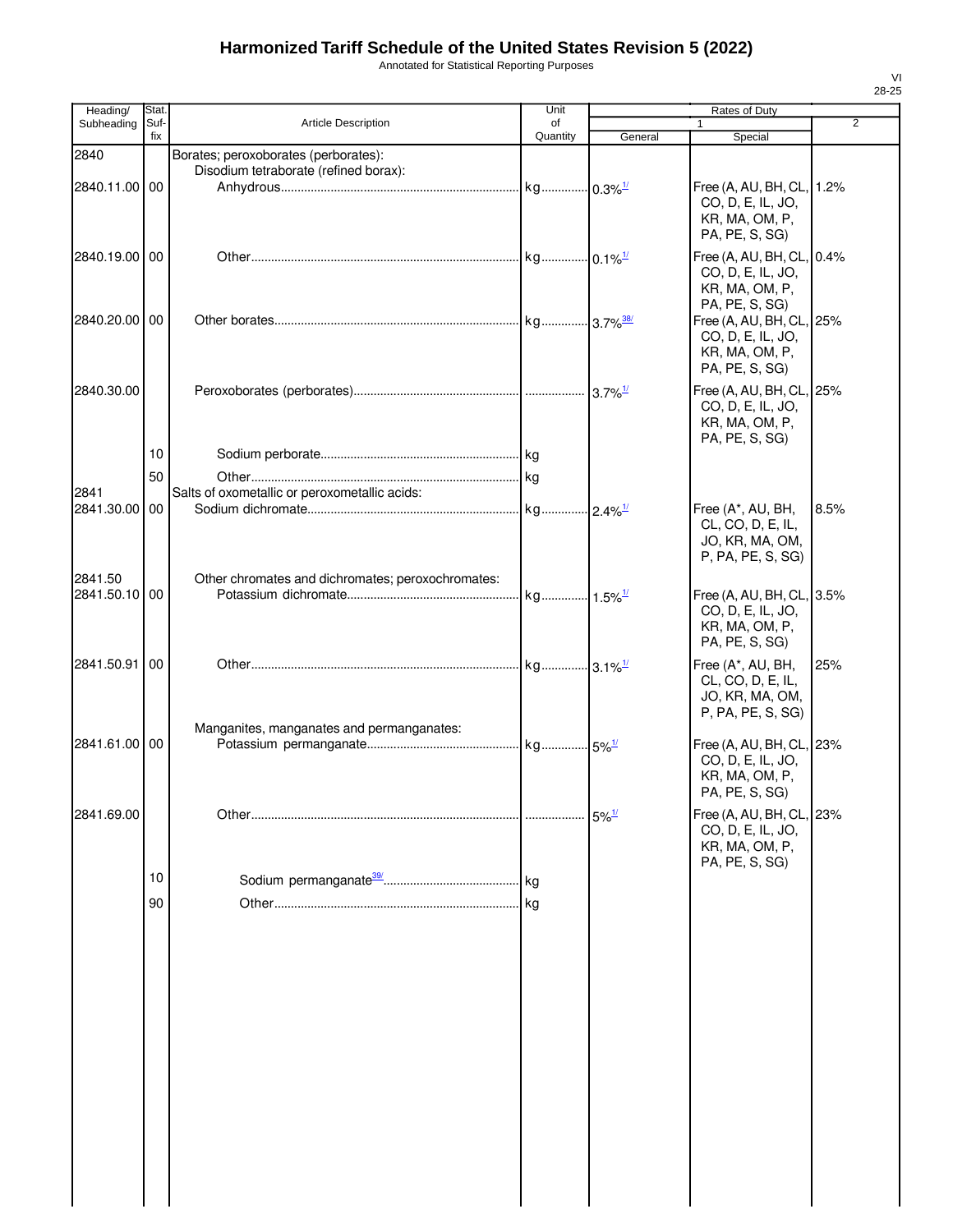Annotated for Statistical Reporting Purposes

| Heading/                                | Stat.<br>Suf- | <b>Article Description</b>                                          | Unit<br>of |                        | Rates of Duty<br>$\mathbf{1}$                                                         | $\overline{2}$ |
|-----------------------------------------|---------------|---------------------------------------------------------------------|------------|------------------------|---------------------------------------------------------------------------------------|----------------|
| Subheading                              | fix           |                                                                     | Quantity   | General                | Special                                                                               |                |
| 2841 (con.)<br>2841.70<br>2841.70.10 00 |               | Salts of oxometallic or peroxometallic acids: (con.)<br>Molybdates: | Mo kg      |                        | Free (A, AU, BH, CL, 29%<br>CO, D, E, IL, JO,<br>KR, MA, OM, P,<br>PA, PE, S, SG)     |                |
| 2841.70.50 00                           |               |                                                                     | Mo kg      |                        | Free (A, AU, BH, CL, 25%<br>CO, D, E, IL, JO,<br>KR, MA, OM, P,                       |                |
| 2841.80.00                              |               |                                                                     |            |                        | PA, PE, S, SG)<br>Free (A+, AU, BH,<br>CL, CO, D, E, IL,<br>JO, KR, MA, OM,           | 49.5%          |
|                                         | 10            |                                                                     | kg<br>W kg |                        | P, PA, PE, S, SG)                                                                     |                |
|                                         | 20            |                                                                     | kg<br>W kg |                        |                                                                                       |                |
| 2841.90                                 | 50            | Other:                                                              | kg<br>W kg |                        |                                                                                       |                |
| 2841.90.10 00                           |               |                                                                     | kg<br>V kg | $-5.5\%$ <sup>1/</sup> | Free (A, AU, BH, CL, 40%<br>CO, D, E, IL, JO,<br>KR, MA, OM, P,<br>PA, PE, S, SG)     |                |
| 2841.90.20                              | 00            |                                                                     |            |                        | Free (A, AU, BH, CL, 25%<br>CO, D, E, IL, JO,<br>KR, MA, OM, P,<br>PA, PE, S, SG)     |                |
| 2841.90.30 00                           |               |                                                                     |            |                        | Free (A, AU, BH, CL, 25%<br>CO, D, E, IL, JO,<br>KR, MA, OM, P,<br>PA, PE, S, SG)     |                |
| 2841.90.40 00                           |               |                                                                     |            |                        | Free (A, AU, BH, CL, 25%<br>CO, D, E, IL, JO, K,<br>KR, MA, OM, P,<br>PA, PE, S, SG)  |                |
| 2841.90.45 00                           |               |                                                                     |            |                        | Free (A, AU, BH, CL, 25%<br>CO, D, E, IL, JO,<br>KR, MA, OM, P,<br>PA, PE, S, SG)     |                |
| 2841.90.50 00                           |               |                                                                     |            |                        | Free (A, AU, BH, CL, 25%<br>CO, D, E, IL, JO,<br>JP, KR, MA, OM,<br>P, PA, PE, S, SG) |                |
|                                         |               |                                                                     |            |                        |                                                                                       |                |
|                                         |               |                                                                     |            |                        |                                                                                       |                |
|                                         |               |                                                                     |            |                        |                                                                                       |                |

VI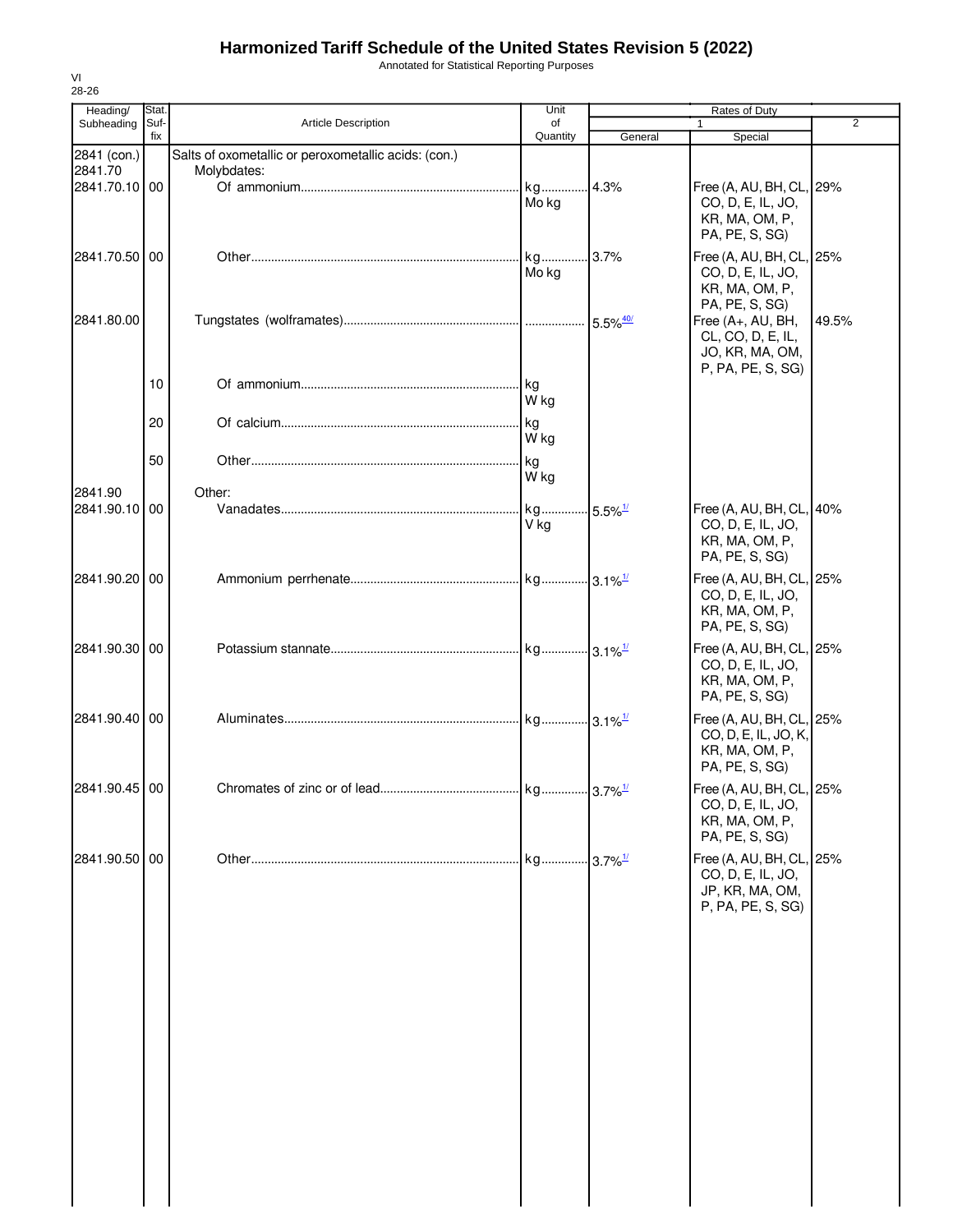Annotated for Statistical Reporting Purposes

| Heading/                 | Stat.       |                                                                                                                             | Unit                  |         | Rates of Duty                                                                        |                |
|--------------------------|-------------|-----------------------------------------------------------------------------------------------------------------------------|-----------------------|---------|--------------------------------------------------------------------------------------|----------------|
| Subheading               | Suf-<br>fix | Article Description                                                                                                         | of                    |         | $\mathbf{1}$                                                                         | $\overline{2}$ |
| 2842                     |             | Other salts of inorganic acids or peroxoacids (including<br>aluminosilicates whether or not chemically defined), other than | Quantity              | General | Special                                                                              |                |
| 2842.10.00 00            |             | azides:<br>Double or complex silicates, including aluminosilicates                                                          | kg 3.7% <sup>1/</sup> |         | Free (A+, AU, BH,<br>CL, CO, D, E, IL,<br>JO, K, KR, MA,<br>OM, P, PA, PE, S,<br>SG) | 25%            |
| 2842.90<br>2842.90.10 00 |             | Other:                                                                                                                      |                       |         | Free (A, AU, BH, CL, 25%<br>CO, D, E, IL, JO,<br>KR, MA, OM, P,<br>PA, PE, S, SG)    |                |
| 2842.90.90 00            |             |                                                                                                                             |                       |         | Free (A, AU, BH, CL, 25%<br>CO, D, E, IL, JO, K,<br>KR, MA, OM, P,<br>PA, PE, S, SG) |                |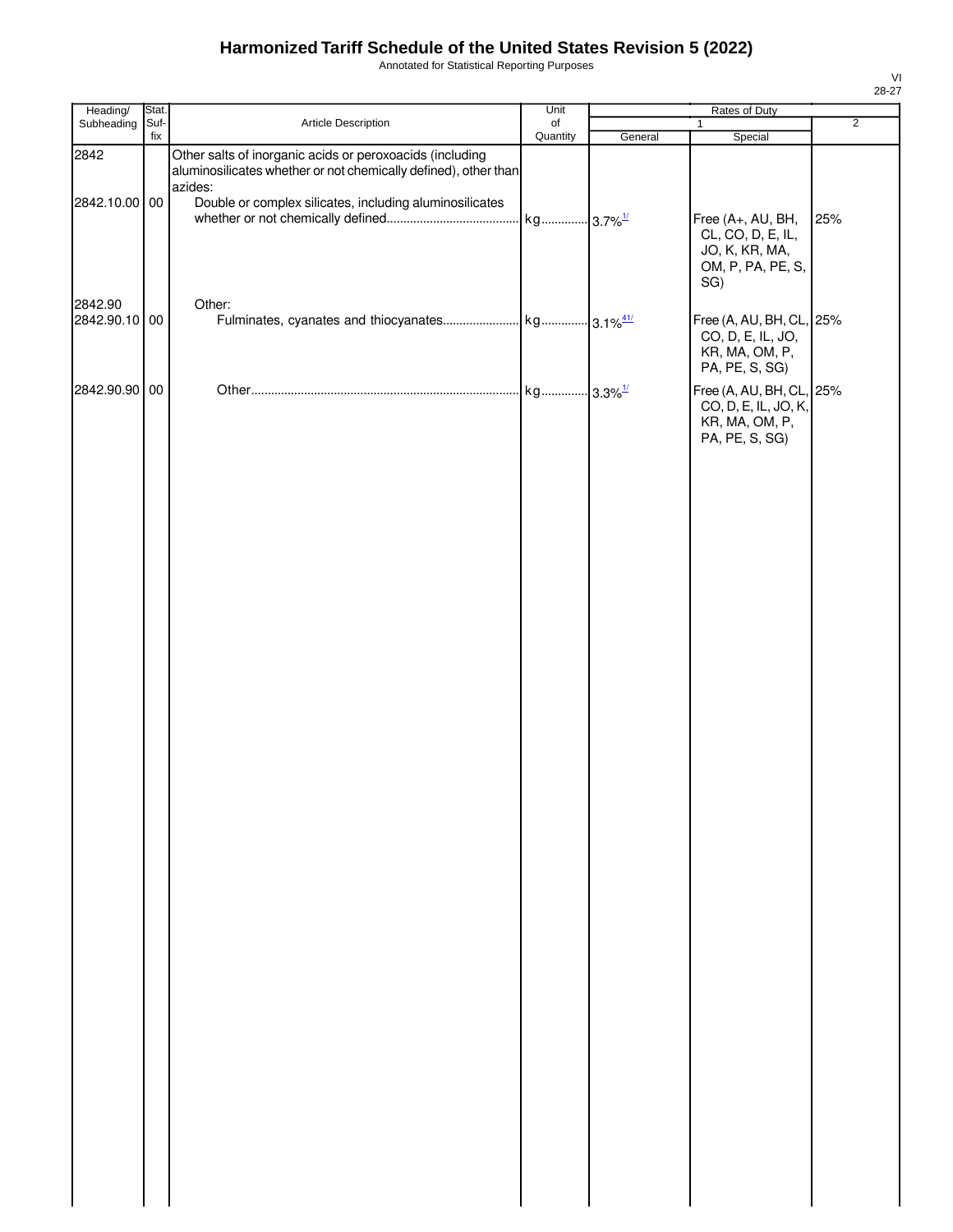Annotated for Statistical Reporting Purposes

| Heading/      | Stat.       |                                                                                                                                                                                                         | Unit               |                     | <b>Rates of Duty</b>                                                                 |                |
|---------------|-------------|---------------------------------------------------------------------------------------------------------------------------------------------------------------------------------------------------------|--------------------|---------------------|--------------------------------------------------------------------------------------|----------------|
| Subheading    | Suf-<br>fix | <b>Article Description</b>                                                                                                                                                                              | of<br>Quantity     | General             | 1<br>Special                                                                         | $\overline{2}$ |
|               |             |                                                                                                                                                                                                         |                    |                     |                                                                                      |                |
|               |             | VI. MISCELLANEOUS                                                                                                                                                                                       |                    |                     |                                                                                      |                |
| 2843          |             | Colloidal precious metals; inorganic or organic compounds of<br>precious metals, whether or not chemically defined; amalgams<br>of precious metals:                                                     |                    |                     |                                                                                      |                |
| 2843.10.00 00 |             |                                                                                                                                                                                                         |                    |                     | Free (A+, AU, BH,<br>CL, CO, D, E, IL,<br>JO, KR, MA, OM,<br>P, PA, PE, S, SG)       | 65%            |
| 2843.21.00 00 |             | Silver compounds:                                                                                                                                                                                       |                    |                     | Free (A, AU, BH, CL, 25%<br>CO, D, E, IL, JO,                                        |                |
| 2843.29.01    | 00          |                                                                                                                                                                                                         |                    |                     | KR, MA, OM, P,<br>PA, PE, S, SG)<br>Free (A, AU, BH, CL, 25%                         |                |
|               |             |                                                                                                                                                                                                         |                    |                     | CO, D, E, IL, JO, K,<br>KR, MA, OM, P,<br>PA, PE, S, SG)                             |                |
| 2843.30.00 00 |             |                                                                                                                                                                                                         |                    |                     | Free (A*, AU, BH,<br>CL, CO, D, E, IL,<br>JO, K, KR, MA,<br>OM, P, PA, PE, S,<br>SG) | 25%            |
| 2843.90.00 00 |             |                                                                                                                                                                                                         |                    |                     | Free (A, AU, BH, CL, 25%<br>CO, D, E, IL, JO, K,<br>KR, MA, OM, P,<br>PA, PE, S, SG) |                |
| 2844          |             | Radioactive chemical elements and radioactive isotopes<br>(including the fissile or fertile chemical elements and isotopes)<br>and their compounds; mixtures and residues containing these<br>products: |                    |                     |                                                                                      |                |
| 2844.10       |             | Natural uranium and its compounds; alloys, dispersions<br>(including cermets), ceramic products and mixtures<br>containing natural uranium or natural uranium compounds:                                |                    |                     |                                                                                      |                |
| 2844.10.10 00 |             |                                                                                                                                                                                                         | . kg 5%1           |                     | Free (A, AU, BH, CL, 45%<br>CO, D, E, IL, JO,<br>KR, MA, OM, P,<br>PA, PE, S, SG)    |                |
| 2844.10.20    |             | Uranium compounds.                                                                                                                                                                                      | Free <sup>1/</sup> |                     |                                                                                      | Free           |
|               | 10          |                                                                                                                                                                                                         |                    |                     |                                                                                      |                |
|               | 25          |                                                                                                                                                                                                         |                    |                     |                                                                                      |                |
|               | 55          |                                                                                                                                                                                                         | . kg               |                     |                                                                                      |                |
| 2844.10.50    | 00          |                                                                                                                                                                                                         | kg.                | $5\%$ <sup>1/</sup> | Free (A+, AU, BH,<br>CL, CO, D, E, IL,<br>JO, KR, MA, OM,<br>P, PA, PE, S, SG)       | 45%            |
|               |             |                                                                                                                                                                                                         |                    |                     |                                                                                      |                |
|               |             |                                                                                                                                                                                                         |                    |                     |                                                                                      |                |
|               |             |                                                                                                                                                                                                         |                    |                     |                                                                                      |                |
|               |             |                                                                                                                                                                                                         |                    |                     |                                                                                      |                |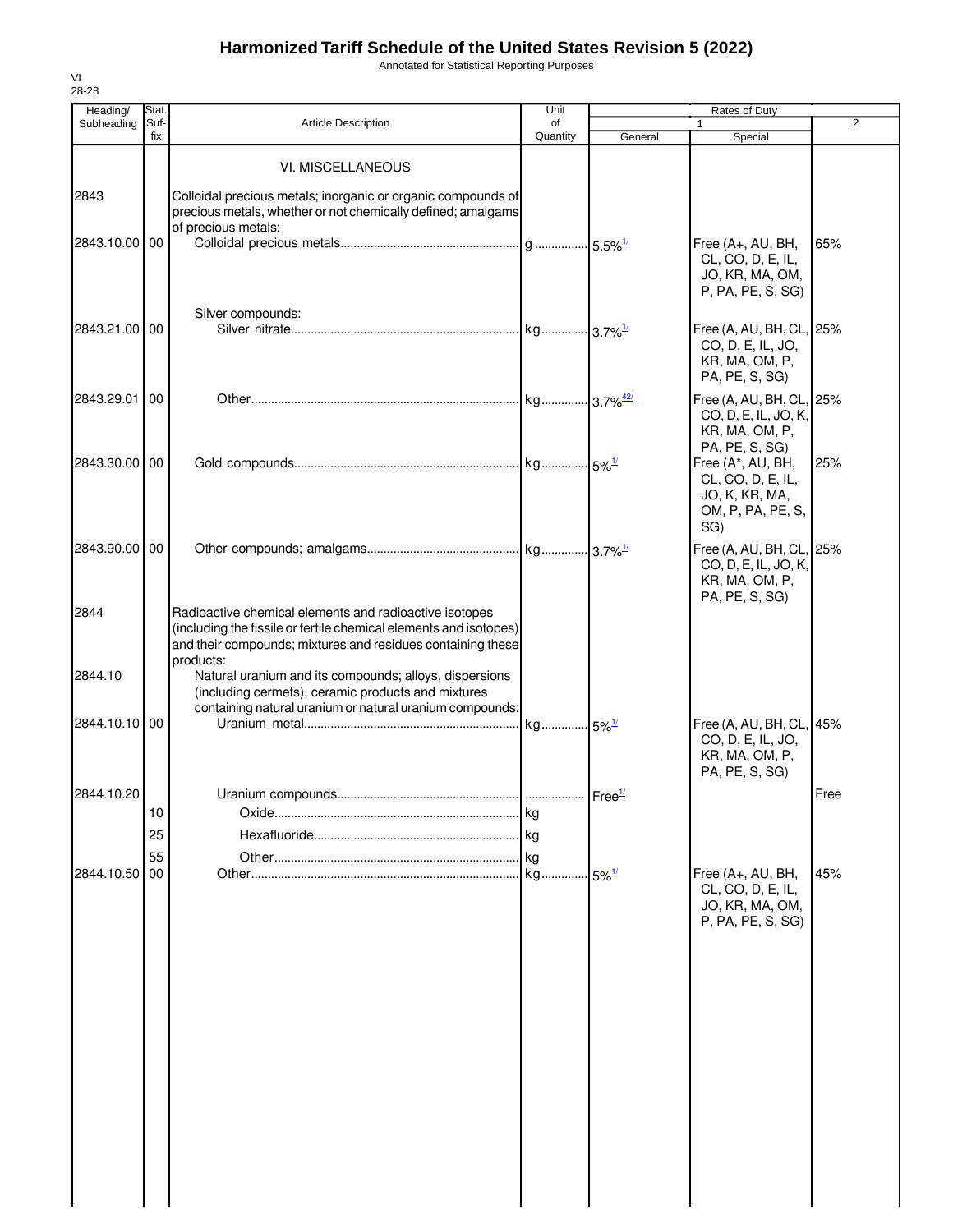Annotated for Statistical Reporting Purposes

| Heading/                  | Stat.       |                                                                                                                                                                                                                                                                                                                                                                                                                                                 | Unit           |                    | Rates of Duty                                                                     |                |
|---------------------------|-------------|-------------------------------------------------------------------------------------------------------------------------------------------------------------------------------------------------------------------------------------------------------------------------------------------------------------------------------------------------------------------------------------------------------------------------------------------------|----------------|--------------------|-----------------------------------------------------------------------------------|----------------|
| Subheading                | Suf-<br>fix | Article Description                                                                                                                                                                                                                                                                                                                                                                                                                             | of<br>Quantity | General            | 1<br>Special                                                                      | $\overline{2}$ |
| 2844 (con.)<br>2844.20.00 |             | Radioactive chemical elements and radioactive isotopes<br>(including the fissile or fertile chemical elements and isotopes)<br>and their compounds; mixtures and residues containing these<br>products: (con.)<br>Uranium enriched in U235 and its compounds; plutonium<br>and its compounds; alloys, dispersions (including cermets),<br>ceramic products and mixtures containing uranium<br>enriched in U235, plutonium or compounds of these |                | Free <sup>4/</sup> |                                                                                   | Free           |
|                           |             | Uranium compounds:                                                                                                                                                                                                                                                                                                                                                                                                                              |                |                    |                                                                                   |                |
|                           | 10          |                                                                                                                                                                                                                                                                                                                                                                                                                                                 |                |                    |                                                                                   |                |
|                           | 20          |                                                                                                                                                                                                                                                                                                                                                                                                                                                 |                |                    |                                                                                   |                |
|                           | 30<br>50    |                                                                                                                                                                                                                                                                                                                                                                                                                                                 |                |                    |                                                                                   |                |
| 2844.30                   |             | Uranium depleted in U235 and its compounds; thorium<br>and its compounds; alloys, dispersions (including cermets),<br>ceramic products and mixtures containing uranium<br>depleted in U235, thorium, or compounds of these<br>products:                                                                                                                                                                                                         |                |                    |                                                                                   |                |
| 2844.30.10 00             |             |                                                                                                                                                                                                                                                                                                                                                                                                                                                 |                |                    | Free (A, AU, BH, CL, 35%<br>CO, D, E, IL, JO,<br>KR, MA, OM, P,<br>PA, PE, S, SG) |                |
| 2844.30.20                |             |                                                                                                                                                                                                                                                                                                                                                                                                                                                 |                | Free               |                                                                                   | Free           |
|                           | 10          |                                                                                                                                                                                                                                                                                                                                                                                                                                                 |                |                    |                                                                                   |                |
|                           | 20          |                                                                                                                                                                                                                                                                                                                                                                                                                                                 |                |                    |                                                                                   |                |
| 2844.30.50                | 50          |                                                                                                                                                                                                                                                                                                                                                                                                                                                 |                | 5%                 | Free (A, AU, BH, CL, 45%                                                          |                |
|                           | 10<br>50    |                                                                                                                                                                                                                                                                                                                                                                                                                                                 |                |                    | CO, D, E, IL, JO,<br>KR, MA, OM, P,<br>PA, PE, S, SG)                             |                |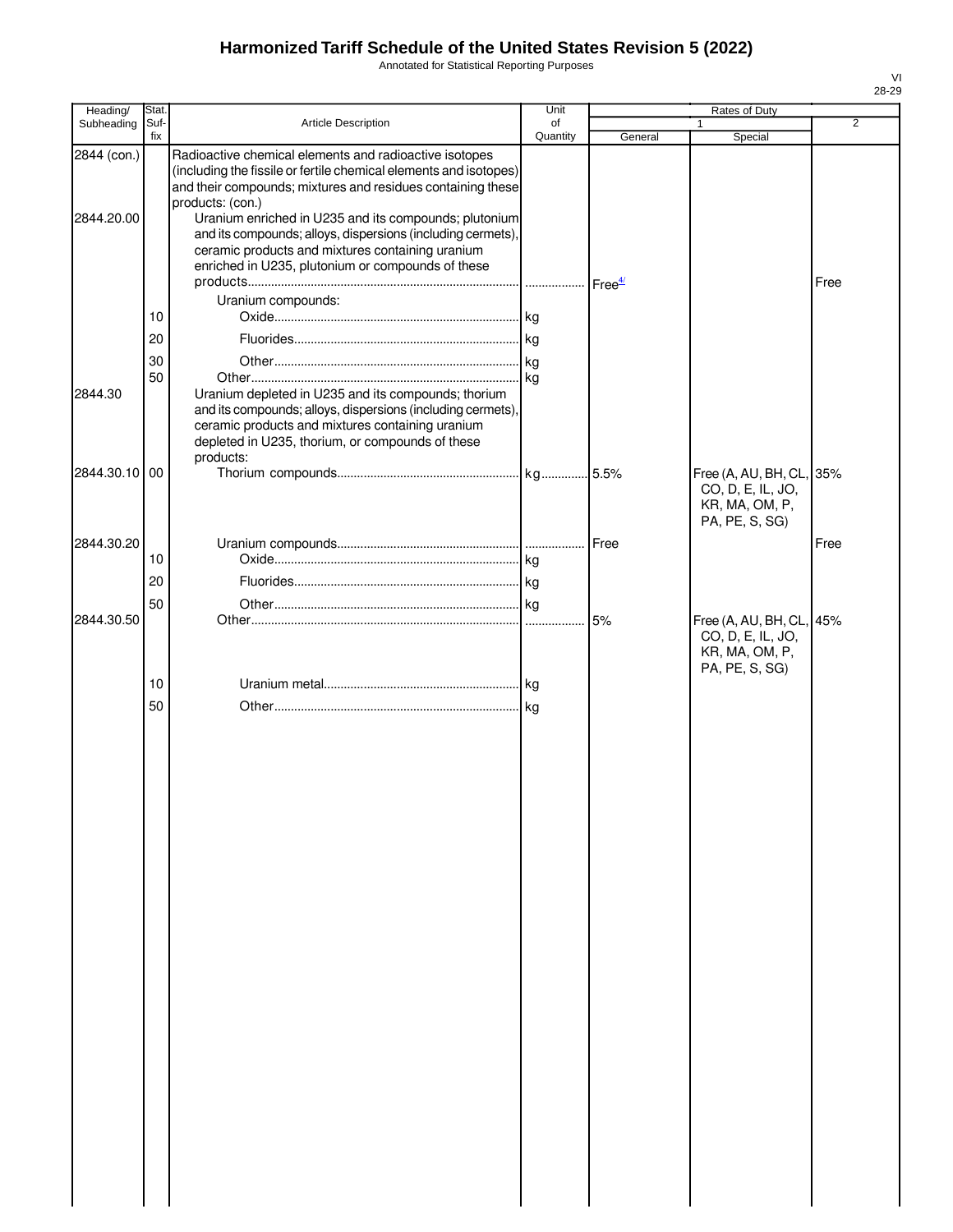Annotated for Statistical Reporting Purposes

| Heading/                 | Stat.       |                                                                                                                                                                                                                                                                                                                                                                                                                                                                                          | Unit                             |         | <b>Rates of Duty</b> |                |
|--------------------------|-------------|------------------------------------------------------------------------------------------------------------------------------------------------------------------------------------------------------------------------------------------------------------------------------------------------------------------------------------------------------------------------------------------------------------------------------------------------------------------------------------------|----------------------------------|---------|----------------------|----------------|
| Subheading               | Suf-<br>fix | <b>Article Description</b>                                                                                                                                                                                                                                                                                                                                                                                                                                                               | of<br>Quantity                   | General | 1<br>Special         | $\overline{2}$ |
| 2844 (con.)              |             | Radioactive chemical elements and radioactive isotopes<br>(including the fissile or fertile chemical elements and isotopes)<br>and their compounds; mixtures and residues containing these<br>products: (con.)<br>Radioactive elements and isotopes and compounds other<br>than those of subheading 2844.10, 2844.20 or 2844.30;<br>alloys, dispersions (including cermets), ceramic products<br>and mixtures containing these elements, isotopes or<br>compounds; radioactive residues: |                                  |         |                      |                |
| 2844.41.00               | 00          | Tritium and its compounds; alloys, dispersions<br>(including cermets), ceramic products and mixtures                                                                                                                                                                                                                                                                                                                                                                                     |                                  |         |                      | Free           |
| 2844.42.00               | 00          | Actinium-225, actinium-227, californium-253,<br>curium-240, curium-241, curium-242, curium-243,<br>curium-244, einsteinium-253, einsteinium-254,<br>gadolinium-148, polonium-208, polonium-209,<br>polonium-210, radium-223, uranium-230 or<br>uranium-232, and their compounds; alloys, dispersions<br>(including cermets), ceramic products and mixtures<br>containing these elements or compounds                                                                                     | GBq Free                         |         |                      | Free           |
| 2844.43.00               | 10          | Other radioactive elements and isotopes and<br>compounds; other alloys, dispersions (including<br>cermets), ceramic products and mixtures containing<br>Elements, isotopes and compounds with cobalt-60                                                                                                                                                                                                                                                                                  |                                  | Free    |                      | Free           |
|                          | 21          | Other elements, isotopes and compounds:<br>Americium-241, californium-252, cesium-137,<br>gadolinium-153, idium-192, promethium-147,<br>radium-226, selenium-75, or ytterbium-169 GBq                                                                                                                                                                                                                                                                                                    |                                  |         |                      |                |
|                          | 28          |                                                                                                                                                                                                                                                                                                                                                                                                                                                                                          | GBq                              |         |                      |                |
|                          | 50          |                                                                                                                                                                                                                                                                                                                                                                                                                                                                                          | kg                               |         |                      |                |
| 2844.44.00<br>2844.50.00 | 00<br>00    | Spent (irradiated) fuel elements (cartridges) of nuclear                                                                                                                                                                                                                                                                                                                                                                                                                                 | kg Free<br>kg Free <sup>4/</sup> |         |                      | Free<br>Free   |
| 2845                     |             | Isotopes other than those of heading 2844; compounds,<br>inorganic or organic, of such isotopes, whether or not<br>chemically defined:                                                                                                                                                                                                                                                                                                                                                   |                                  |         |                      |                |
| 2845.10.00 00            |             |                                                                                                                                                                                                                                                                                                                                                                                                                                                                                          |                                  |         |                      | 25%            |
| 2845.20.00 00            |             | Boron enriched in boron-10 and its compounds   kg   Free <sup>43/</sup>                                                                                                                                                                                                                                                                                                                                                                                                                  |                                  |         |                      | 25%            |
| 2845.30.00 00            |             | Lithium enriched in lithium-6 and its compounds kg Free <sup>43/</sup>                                                                                                                                                                                                                                                                                                                                                                                                                   |                                  |         |                      | 25%            |
| 2845.40.00 00            |             |                                                                                                                                                                                                                                                                                                                                                                                                                                                                                          |                                  |         |                      | 25%            |
| 2845.90.01               | 00          |                                                                                                                                                                                                                                                                                                                                                                                                                                                                                          |                                  |         |                      | 25%            |
|                          |             |                                                                                                                                                                                                                                                                                                                                                                                                                                                                                          |                                  |         |                      |                |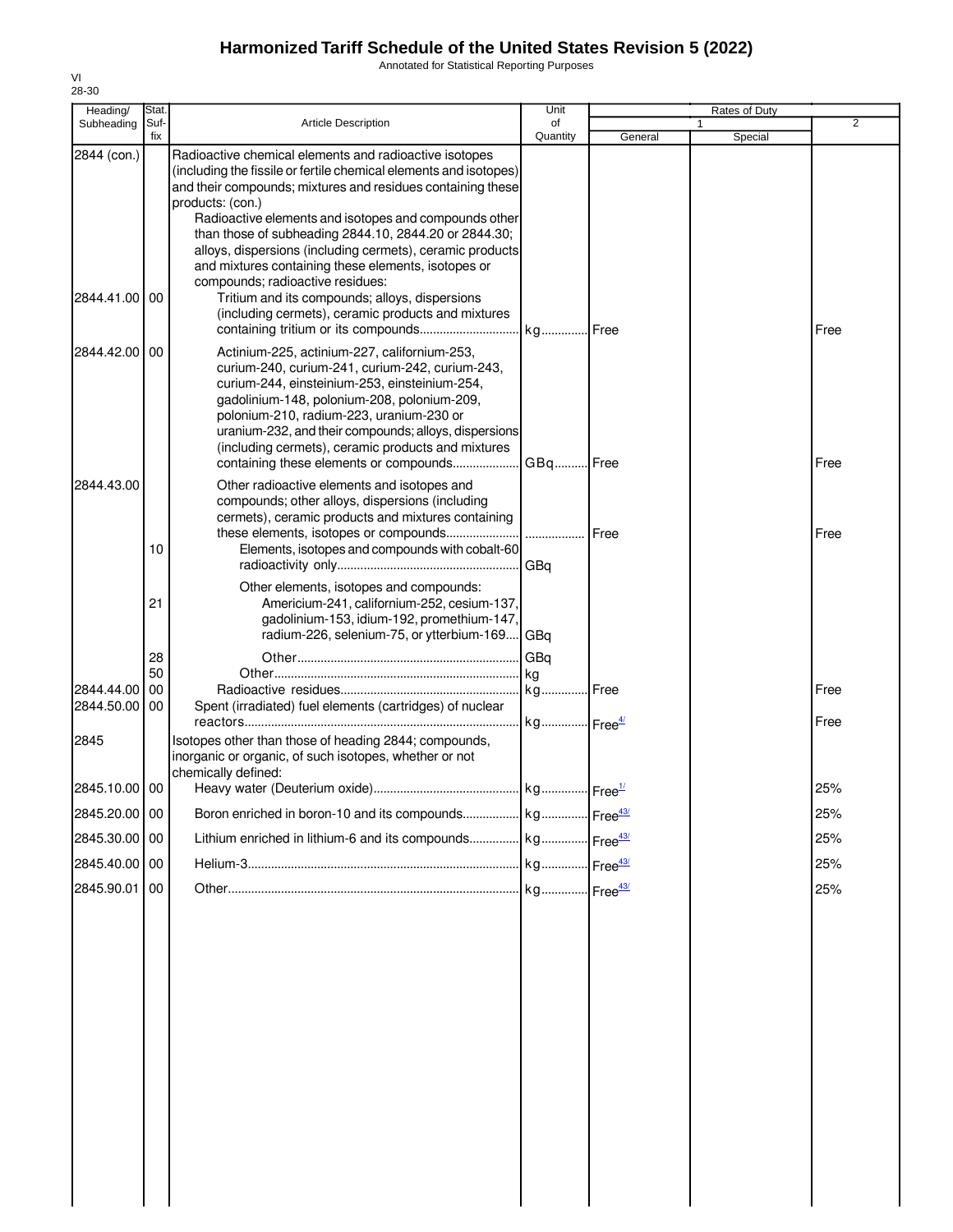Annotated for Statistical Reporting Purposes

| Heading/      | Stat.       |                                                                                                   | Unit           |                        | Rates of Duty                       |     |
|---------------|-------------|---------------------------------------------------------------------------------------------------|----------------|------------------------|-------------------------------------|-----|
| Subheading    | Suf-<br>fix | <b>Article Description</b>                                                                        | οf<br>Quantity | General                | 1<br>Special                        | 2   |
| 2846          |             | Compounds, inorganic or organic, of rare-earth metals, of                                         |                |                        |                                     |     |
|               |             | yttrium or of scandium, or of mixtures of these metals:                                           |                |                        |                                     |     |
| 2846.10.00    |             |                                                                                                   |                |                        | Free (A, AU, BH, CL, 35%            |     |
|               |             |                                                                                                   |                |                        | CO, D, E, IL, JO,                   |     |
|               |             |                                                                                                   |                |                        | KR, MA, OM, P,<br>PA, PE, S, SG)    |     |
|               | 10          |                                                                                                   |                |                        |                                     |     |
|               | 50          |                                                                                                   |                |                        |                                     |     |
| 2846.90       |             | Other:                                                                                            |                |                        |                                     |     |
| 2846.90.20    |             | Mixtures of rare-earth oxides or of rare-earth                                                    |                |                        |                                     |     |
|               |             |                                                                                                   |                |                        |                                     | 25% |
|               | 05          | Rare-earth oxides except cerium oxides:<br>Containing lanthanum as the predominant                |                |                        |                                     |     |
|               |             |                                                                                                   |                |                        |                                     |     |
|               | 15          | Containing yttrium or scandium as the                                                             |                |                        |                                     |     |
|               |             |                                                                                                   |                |                        |                                     |     |
|               | 40          |                                                                                                   |                |                        |                                     |     |
|               |             | Rare-earth chlorides except cerium chlorides:                                                     |                |                        |                                     |     |
|               | 82          | Containing yttrium or scandium as the                                                             |                |                        |                                     |     |
|               |             |                                                                                                   |                |                        |                                     |     |
|               | 84          |                                                                                                   |                |                        |                                     |     |
| 2846.90.40 00 |             | Other:<br>Yttrium bearing materials and compounds                                                 |                |                        |                                     |     |
|               |             | containing by weight more than 19 percent but less                                                |                |                        |                                     |     |
|               |             | than 85 percent yttrium oxide equivalent kg Free                                                  |                |                        |                                     | 25% |
| 2846.90.80    |             |                                                                                                   |                | $3.7\%$ <sup>44/</sup> | Free (A, AU, BH, CL, 25%            |     |
|               |             |                                                                                                   |                |                        | CO, D, E, IL, JO, K,                |     |
|               |             |                                                                                                   |                |                        | KR, MA, OM, P,                      |     |
|               |             | Mixtures of rare-earth carbonates other than                                                      |                |                        | PA, PE, S, SG)                      |     |
|               |             | of cerium carbonate:                                                                              |                |                        |                                     |     |
|               | 70          | Containing lanthanum as the predominant                                                           |                |                        |                                     |     |
|               |             |                                                                                                   |                |                        |                                     |     |
|               | 75          |                                                                                                   |                |                        |                                     |     |
|               | 90          |                                                                                                   |                |                        |                                     |     |
|               |             | 2847.00.00   00   Hydrogen peroxide, whether or not solidified with urea   kg 3.7% <sup>1/1</sup> |                |                        | Free (A, AU, BH, CL, 25%            |     |
|               |             |                                                                                                   |                |                        | CO, D, E, IL, JO,<br>KR, MA, OM, P, |     |
|               |             |                                                                                                   |                |                        | PA, PE, S, SG)                      |     |
|               |             |                                                                                                   |                |                        |                                     |     |
|               |             |                                                                                                   |                |                        |                                     |     |
|               |             |                                                                                                   |                |                        |                                     |     |
|               |             |                                                                                                   |                |                        |                                     |     |
|               |             |                                                                                                   |                |                        |                                     |     |
|               |             |                                                                                                   |                |                        |                                     |     |
|               |             |                                                                                                   |                |                        |                                     |     |
|               |             |                                                                                                   |                |                        |                                     |     |
|               |             |                                                                                                   |                |                        |                                     |     |
|               |             |                                                                                                   |                |                        |                                     |     |
|               |             |                                                                                                   |                |                        |                                     |     |
|               |             |                                                                                                   |                |                        |                                     |     |
|               |             |                                                                                                   |                |                        |                                     |     |
|               |             |                                                                                                   |                |                        |                                     |     |
|               |             |                                                                                                   |                |                        |                                     |     |
|               |             |                                                                                                   |                |                        |                                     |     |
|               |             |                                                                                                   |                |                        |                                     |     |
|               |             |                                                                                                   |                |                        |                                     |     |
|               |             |                                                                                                   |                |                        |                                     |     |
|               |             |                                                                                                   |                |                        |                                     |     |
|               |             |                                                                                                   |                |                        |                                     |     |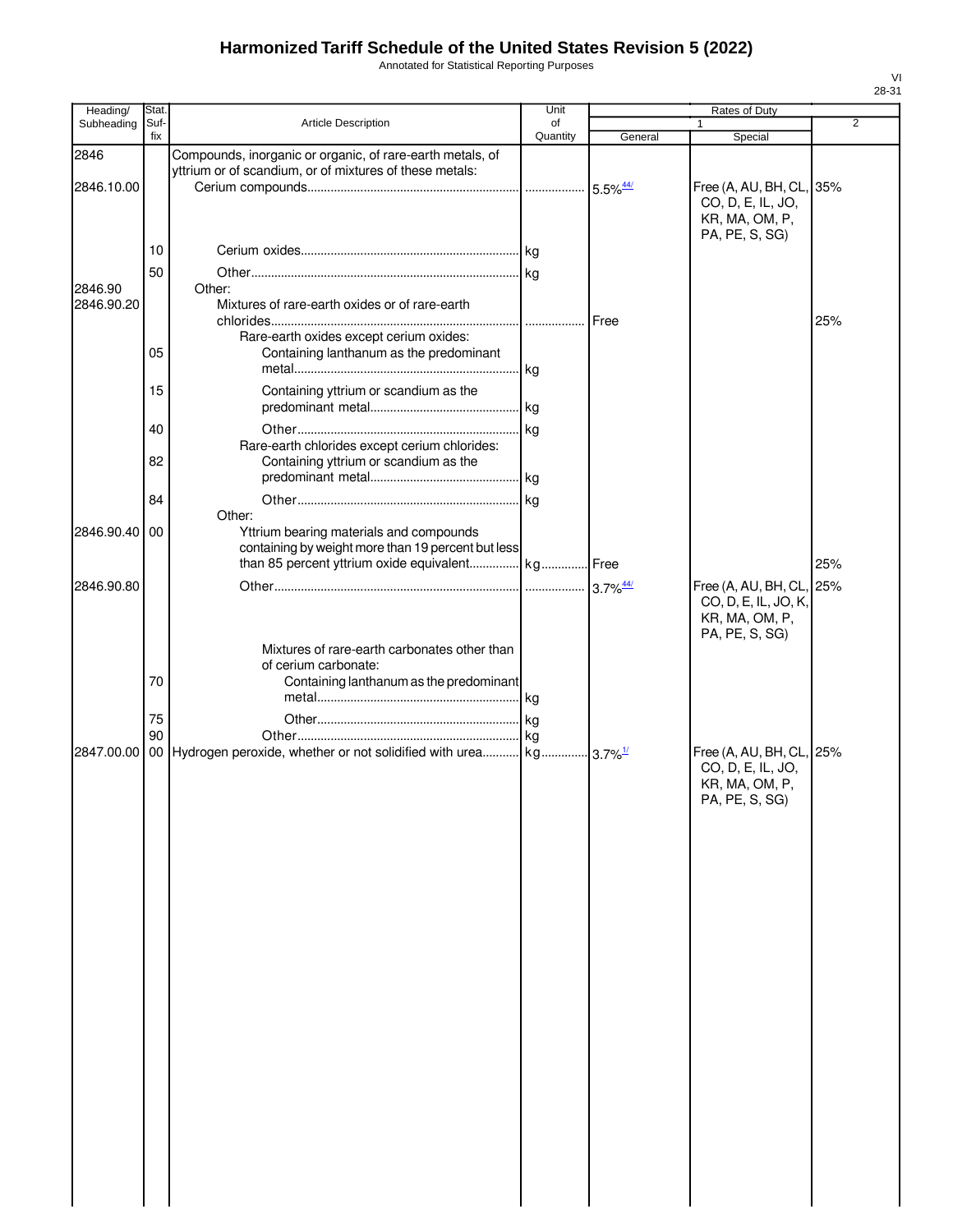Annotated for Statistical Reporting Purposes

| Heading/      | Stat.       |                                                               | Unit                          |                        | Rates of Duty                          |                |
|---------------|-------------|---------------------------------------------------------------|-------------------------------|------------------------|----------------------------------------|----------------|
| Subheading    | Suf-<br>fix | <b>Article Description</b>                                    | of<br>Quantity                | General                | 1<br>Special                           | $\overline{2}$ |
| 2849          |             | Carbides, whether or not chemically defined:                  |                               |                        |                                        |                |
| 2849.10.00    | 00          |                                                               | kg                            | $1.8\%$ <sup>1/</sup>  | Free (A*, AU, BH,                      | 10%            |
|               |             |                                                               |                               |                        | CL, CO, D, E, IL,                      |                |
|               |             |                                                               |                               |                        | JO, KR, MA, OM,                        |                |
|               |             |                                                               |                               |                        | P, PA, PE, S, SG)                      |                |
| 2849.20       |             | Of silicon:                                                   |                               |                        |                                        |                |
| 2849.20.10    | 00          |                                                               |                               | .l Free                |                                        | Free           |
| 2849.20.20    | 00          |                                                               |                               |                        | Free (A, AU, BH, CL,                   | 1.6%           |
|               |             |                                                               |                               |                        | CO, D, E, IL, JO,                      |                |
|               |             |                                                               |                               |                        | KR, MA, OM, P,<br>PA, PE, S, SG)       |                |
| 2849.90       |             | Other:                                                        |                               |                        |                                        |                |
| 2849.90.10 00 |             |                                                               |                               |                        | Free (A, AU, BH, CL, 25%               |                |
|               |             |                                                               |                               |                        | CO, D, E, IL, JO,                      |                |
|               |             |                                                               |                               |                        | KR, MA, OM, P,                         |                |
|               |             |                                                               |                               |                        | PA, PE, S, SG)                         |                |
| 2849.90.20 00 |             |                                                               |                               |                        | Free (A, AU, BH, CL, 25%               |                |
|               |             |                                                               |                               |                        | CO, D, E, IL, JO,<br>KR, MA, OM, P,    |                |
|               |             |                                                               |                               |                        | PA, PE, S, SG)                         |                |
| 2849.90.30    | 00          |                                                               | kg                            | 5.5%                   | Free (A+, AU, BH,                      | 55.5%          |
|               |             |                                                               | W kg                          |                        | CL, CO, D, E, IL,                      |                |
|               |             |                                                               |                               |                        | JO, KR, MA, OM,                        |                |
|               |             |                                                               |                               |                        | P, PA, PE, S, SG)                      |                |
| 2849.90.50    | 00          |                                                               |                               |                        | Free (A, AU, BH, CL, 25%               |                |
|               |             |                                                               |                               |                        | CO, D, E, IL, JO,                      |                |
|               |             |                                                               |                               |                        | KR, MA, OM, P,                         |                |
| 2850.00       |             | Hydrides, nitrides, azides, silicides and borides, whether or |                               |                        | PA, PE, S, SG)                         |                |
|               |             | not chemically defined, other than compounds which are also   |                               |                        |                                        |                |
|               |             | carbides of heading 2849:                                     |                               |                        |                                        |                |
| 2850.00.05    | 00          |                                                               |                               |                        |                                        | 25%            |
| 2850.00.07    | 00          |                                                               | kg 4.9% <sup>45/</sup>        |                        | Free (A, AU, BH, CL, 30%               |                |
|               |             |                                                               |                               |                        | CO, D, E, IL, JO,                      |                |
|               |             |                                                               |                               |                        | KR, MA, OM, P,<br>PA, PE, S, SG)       |                |
|               |             |                                                               |                               |                        |                                        |                |
| 2850.00.10 00 |             |                                                               | kg 5.5% <sup>1/</sup><br>W kg |                        | Free (A+, AU, BH,<br>CL, CO, D, E, IL, | 45.5%          |
|               |             |                                                               |                               |                        | JO, KR, MA, OM,                        |                |
|               |             |                                                               |                               |                        | P, PA, PE, S, SG)                      |                |
| 2850.00.20 00 |             |                                                               | kg                            | $5.5\%$ <sup>1/</sup>  | Free (A, AU, BH, CL, 40%               |                |
|               |             |                                                               | V kg                          |                        | CO, D, E, IL, JO,                      |                |
|               |             |                                                               |                               |                        | KR, MA, OM, P,                         |                |
|               |             |                                                               |                               |                        | PA, PE, S, SG)                         |                |
| 2850.00.50    | 00          |                                                               | kg                            | $3.7\%$ <sup>46/</sup> | Free (A*, AU, BH,                      | 25%            |
|               |             |                                                               |                               |                        | CL, CO, D, E, IL,                      |                |
|               |             |                                                               |                               |                        | JO, KR, MA, OM,<br>P, PA, PE, S, SG)   |                |
|               |             |                                                               |                               |                        |                                        |                |
|               |             |                                                               |                               |                        |                                        |                |
|               |             |                                                               |                               |                        |                                        |                |
|               |             |                                                               |                               |                        |                                        |                |
|               |             |                                                               |                               |                        |                                        |                |
|               |             |                                                               |                               |                        |                                        |                |
|               |             |                                                               |                               |                        |                                        |                |
|               |             |                                                               |                               |                        |                                        |                |
|               |             |                                                               |                               |                        |                                        |                |
|               |             |                                                               |                               |                        |                                        |                |
|               |             |                                                               |                               |                        |                                        |                |
|               |             |                                                               |                               |                        |                                        |                |
|               |             |                                                               |                               |                        |                                        |                |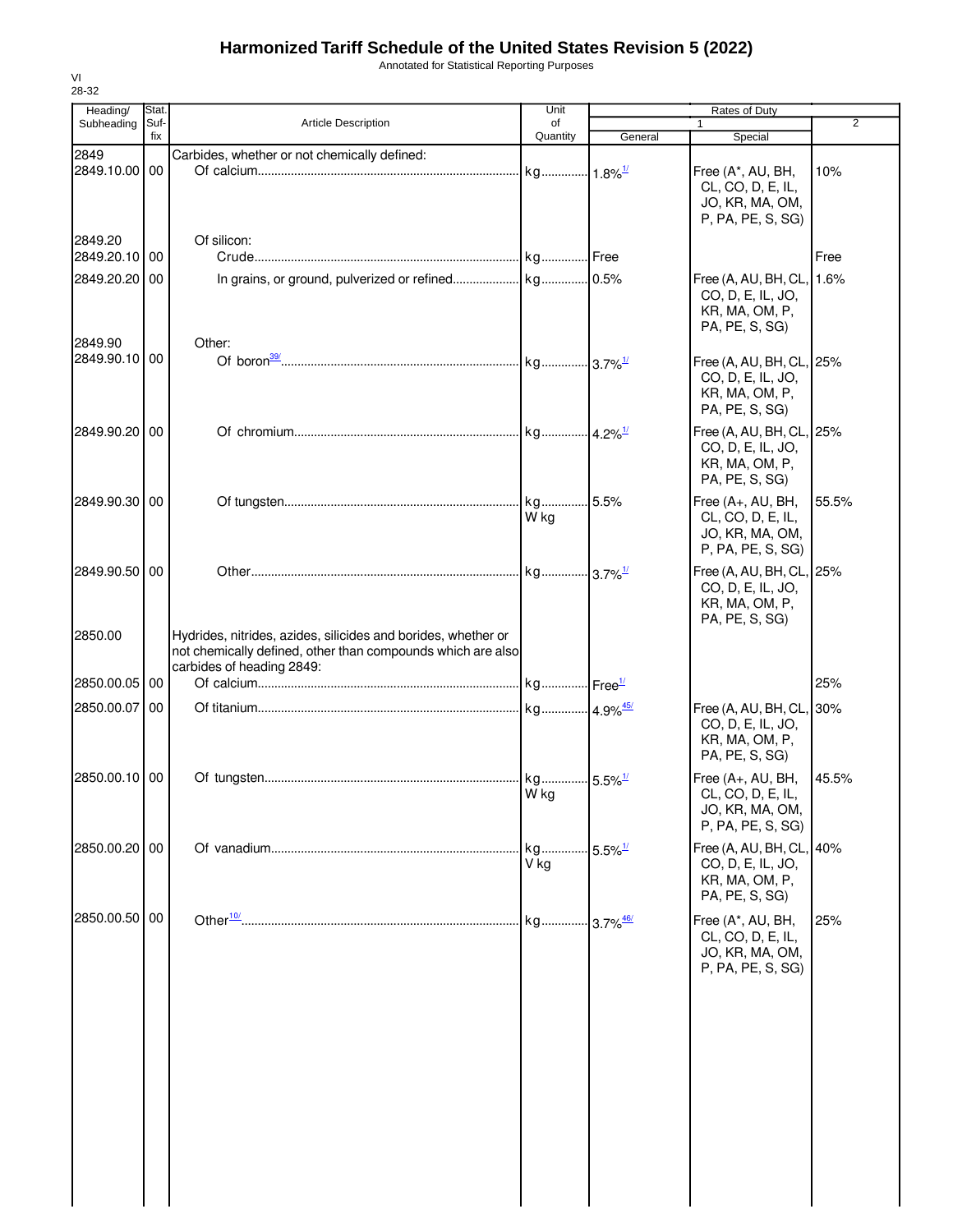Annotated for Statistical Reporting Purposes

| Heading/                    | Stat.       |                                                                                                                                                                                                                                                                                                                          | Unit           |         | Rates of Duty                                                                     |                |
|-----------------------------|-------------|--------------------------------------------------------------------------------------------------------------------------------------------------------------------------------------------------------------------------------------------------------------------------------------------------------------------------|----------------|---------|-----------------------------------------------------------------------------------|----------------|
| Subheading                  | Suf-<br>fix | <b>Article Description</b>                                                                                                                                                                                                                                                                                               | of<br>Quantity | General | 1<br>Special                                                                      | $\overline{2}$ |
| 2852<br>2852.10             |             | Inorganic or organic compounds of mercury, whether or not<br>chemically defined, excluding amalgams:<br>Chemically defined:                                                                                                                                                                                              |                |         |                                                                                   |                |
| 2852.10.10 00               |             | Mercuric oxide, mercuric cyanide, mercuric oxycyanide                                                                                                                                                                                                                                                                    |                |         |                                                                                   | 25%            |
| 2852.10.90 00               |             |                                                                                                                                                                                                                                                                                                                          |                |         | Free (A, AU, BH, CL,<br>CO, D, E, IL, JO,<br>KR, MA, OM, P,<br>PA, PE, S, SG)     | 25%            |
| 2852.90<br>2852.90.05 00    |             | Other:<br>Albuminates, tannates and phosphides of mercury kg Free <sup>1/</sup>                                                                                                                                                                                                                                          |                |         |                                                                                   | 25%            |
| 2852.90.90 00               |             |                                                                                                                                                                                                                                                                                                                          |                |         | Free (A, AU, BH, CL, 25%<br>CO, D, E, IL, JO,<br>KR, MA, OM, P,<br>PA, PE, S, SG) |                |
| 2853                        |             | Phosphides, whether or not chemically defined, excluding<br>ferrophosphorous; other inorganic compounds (including<br>distilled or conductivity water and water of similar purity); liquid<br>air (whether or not rare gases have been removed);<br>compressed air; amalgams, other than amalgams of precious<br>metals: |                |         |                                                                                   |                |
| 2853.10.00 00               |             |                                                                                                                                                                                                                                                                                                                          |                |         | Free (A, AU, BH, CL, 25%<br>CO, D, E, IL, JO,<br>KR, MA, OM, P,<br>PA, PE, S, SG) |                |
| 2853.90                     |             | Other:<br>Phosphides, whether or not chemically defined,<br>excluding ferrophosphorous:                                                                                                                                                                                                                                  |                |         |                                                                                   |                |
| 2853.90.10 00               |             | Of copper (phosphor copper), containing more                                                                                                                                                                                                                                                                             |                |         | Free (A, AU, BH, CL,<br>CO, D, E, IL, JO,<br>KR, MA, OM, P,<br>PA, PE, S, SG)     | 32.5%          |
| 2853.90.50 00<br>2853.90.90 |             |                                                                                                                                                                                                                                                                                                                          |                |         | Free (A, AU, BH, CL,<br>CO, D, E, IL, JO,<br>KR, MA, OM, P,                       | 25%<br>25%     |
|                             | 10          | Gallium arsenide wafers, undoped                                                                                                                                                                                                                                                                                         | kg             |         | PA, PE, S, SG)                                                                    |                |
|                             | 90          |                                                                                                                                                                                                                                                                                                                          | kg             |         |                                                                                   |                |
|                             |             |                                                                                                                                                                                                                                                                                                                          |                |         |                                                                                   |                |
|                             |             |                                                                                                                                                                                                                                                                                                                          |                |         |                                                                                   |                |
|                             |             |                                                                                                                                                                                                                                                                                                                          |                |         |                                                                                   |                |
|                             |             |                                                                                                                                                                                                                                                                                                                          |                |         |                                                                                   |                |
|                             |             |                                                                                                                                                                                                                                                                                                                          |                |         |                                                                                   |                |
|                             |             |                                                                                                                                                                                                                                                                                                                          |                |         |                                                                                   |                |
|                             |             |                                                                                                                                                                                                                                                                                                                          |                |         |                                                                                   |                |